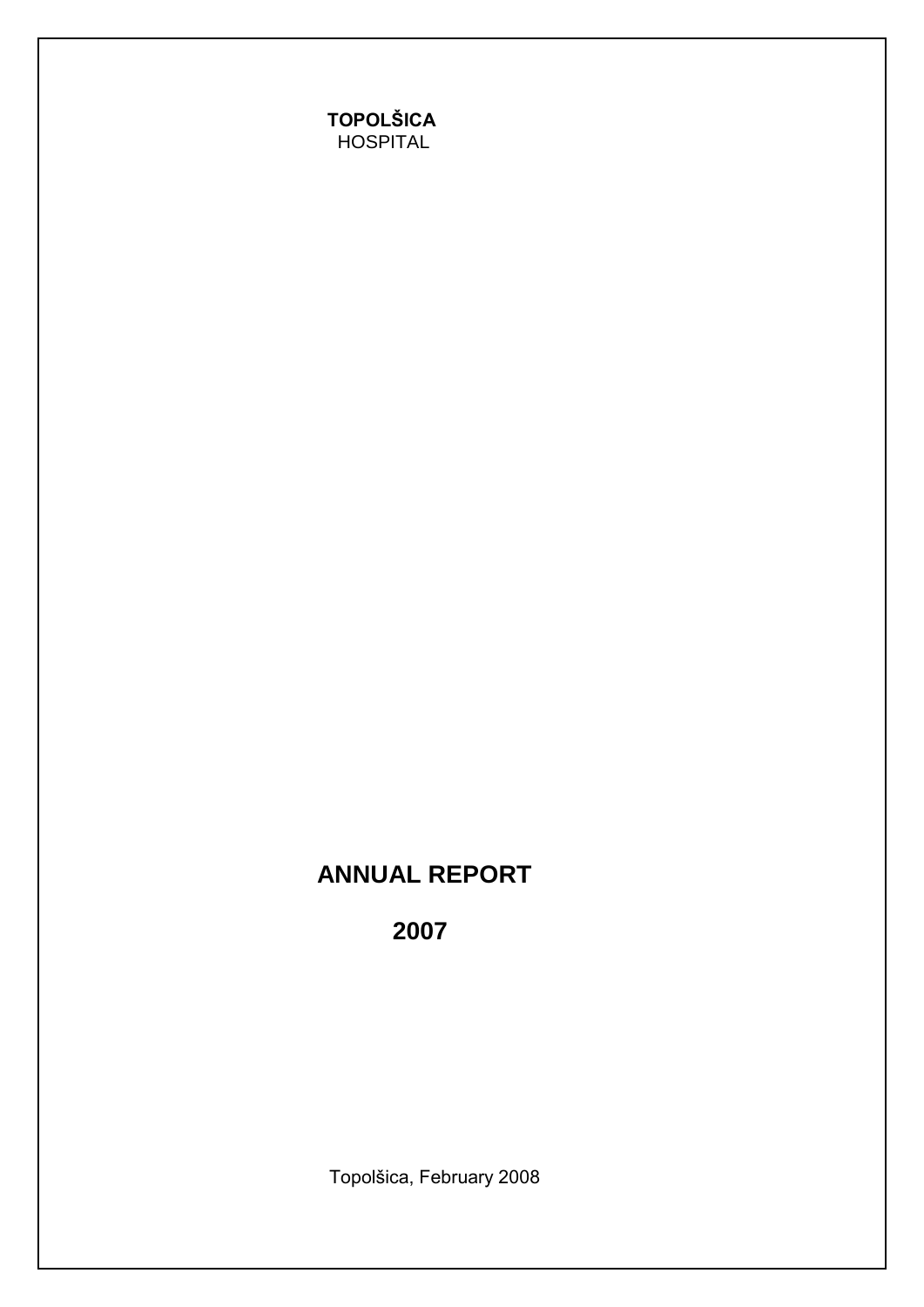### **CONTENT LIST**

| Content | Page |  |
|---------|------|--|
|         |      |  |

| 1              |        |                                                                                     |  |
|----------------|--------|-------------------------------------------------------------------------------------|--|
| $\overline{2}$ |        |                                                                                     |  |
| 3              |        |                                                                                     |  |
|                | 3.1    |                                                                                     |  |
|                | 3.1.1  |                                                                                     |  |
|                | 3.1.2. |                                                                                     |  |
|                | 3.1.3  |                                                                                     |  |
|                | 3.2    |                                                                                     |  |
|                | 3.2.1  | Report for the Pulmological Department of Topolšica Hospital  23                    |  |
|                | 3.2.2. |                                                                                     |  |
|                | 3.2.3  |                                                                                     |  |
|                | 3.2.4  | Report for the Microbiology laboratory of Topolšica Hospital  24                    |  |
|                | 3.2.5  |                                                                                     |  |
|                | 3.2.6  |                                                                                     |  |
|                | 3.3    |                                                                                     |  |
|                | 3.3.1  |                                                                                     |  |
|                | 3.3.2  |                                                                                     |  |
|                | 3.3.3  |                                                                                     |  |
|                | 3.3.4  |                                                                                     |  |
|                | 3.3.5  |                                                                                     |  |
|                | 3.4    |                                                                                     |  |
|                | 3.5    |                                                                                     |  |
|                | 3.6    |                                                                                     |  |
|                | 3.7    | Declaration on the assessment of public finance internal control 33                 |  |
| $\overline{4}$ |        |                                                                                     |  |
|                | 4.1    |                                                                                     |  |
|                | 4.2    |                                                                                     |  |
|                | 4.2.1  |                                                                                     |  |
|                |        | Clarifications to the revenue and expenditure account of certain users  40<br>4.2.2 |  |
|                | 4.2.3  | Clarifications to the revenue and expenditure account of certain users              |  |
|                |        |                                                                                     |  |
| 5              |        |                                                                                     |  |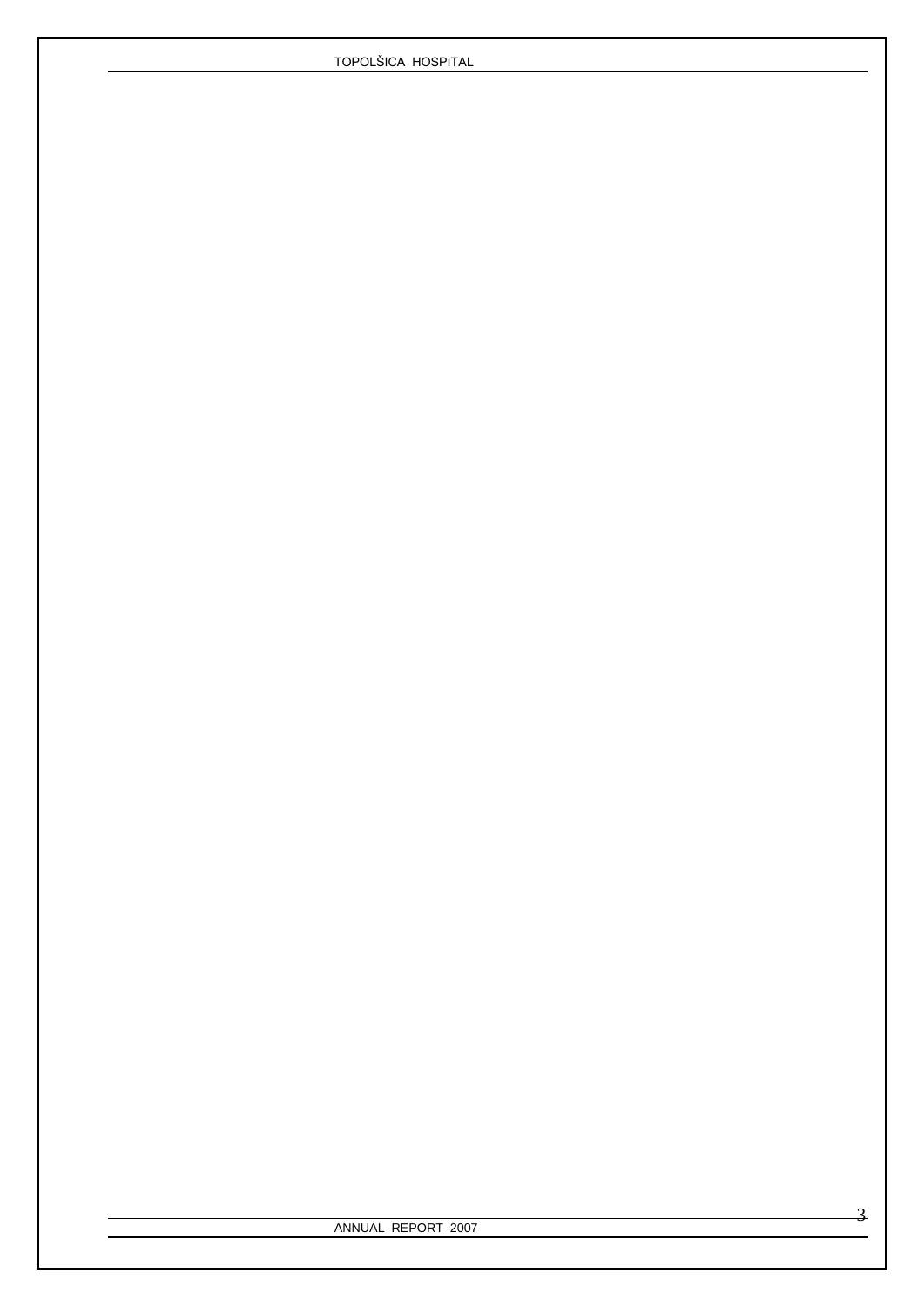# <span id="page-3-0"></span>**1 Forewords to the Annual report 2007**

On the wings of music we entered also the year 2007. Traditional concert for the patients, the employee in the hospital and the locals once again proved that that music can unite and treat. Unfortunately it can not treat or solve the problems which we have been dealing with in the hospital for some years.

Despite the promises of several years, there are still no standards and procedural acts, framing the work of hospital physician. The differencies in the productivity are too high and inadmissible, in particular, if the performed work is not followed by the proper payment. With regard to the fact that levelling the wages apportions the same reward for performed different work, slowly the idealism and the will to work fades away at those, who kept the boat above the water for years by their quality and extensive work. The sky becomes increasingly darker and despite favourable political winds the wreckage is threatened, if the healthy wind of optimism, motivations, work and enthusiasm is not caught in the sails.

Nevertheless, the situation is not so dark. The activity of collecting the money for purchasing CT device, with the help of the University for the third life period Velenje and the Inter-municipal association of retired persons Velenje, makes fine progress. In the first half of the year the amount of 300.000 EUR was collected. The assurances of other potential providers of funds give hope that to the end of the action the planned funds will be collected and that, at additional help of the Ministry of Health, the device will be bought, leading to important supplementing the fan of our activity and enable the development.

Reinforcement of the staff with the experienced pulmonologist and female physician, specializing in internal medicine, slightly disburdened overburdening the physicians at both wards. Unfortunately, years ago adopted changed concept of specializing still impoverishes ˝the periphery˝ and should be urgently changed as soon as possible, so that domestic specializing physicians can spend more time in the institution of origin and simultaneously, during the period of circulation at the clinical wards, one day a week (without unneccessary begging) perform work at home.

Despite overburdening we managed, as the active lecturers or the authors of posters, represent ourselves at a number of experts' meetings at home and abroad. With lectures, workshops, round tables or contact radio broadcasts, we took care for continuining eduacation of the citizens.

I gained the optimism by the thought shifts regarding placing the inter-regional rehabilitation centre to Topolšica, since in this manner the spatial, tehnological and human resources of the hospital, health resort and the place can be optimally utilized. I am convinced that in the spring the interviews with the colleagues from the General hospital Celje, General hospital Slovenj Gradec and this health resort will continue.

For improving the economic situation, in the first place we will have to take care ourselves – by 100 percent realization of the plan and by the optimization and the rationalization of managing and business operating, just then the outside help can be expected. Urgently the inflow of funds will have to be enlarged, in respect of direct exchange by selling the health and other services on the market and also the cost battle has to be won, if we want to continue to navigate with the fleet of successful Slovenian hospitals and satisfy the expectations of our patients, payers and owners. We have got the tradition, we have got the knowledge, I am sure that also enough will and energy will be found.

Janez Poles

We left behind another year of the hospital, being new especially for me. In July I replaced the position of physician, working mainly in the area of diabetes, with the position of hospital manager who should take care for the needs of the population from our region. The role of the hospital in the future region is not unknown to me: for several years I have been trying, as the chairman of the institution council, shoulder to shoulder with the present manager, prim. Poles, to turn the wheels to the right direction. The direction of the hospital activity is therefore clear: the activity for acquiring the CT device, sparing our patients unnecessary travels to neighbour and distant institutions, is continued, the pulmology, enabling the treatment of oncologic diseases also at us, is developed and the rehabilitation of the lung and heart patients is improved, to prevent that the patients once become also the disabled persons. The regular activity doesn't change: in half a year of my leadership, every effort was made to additionally lower the waiting time which are, as a rule, for all examinations shorter than one month.

ANNUAL REPORT 2007

4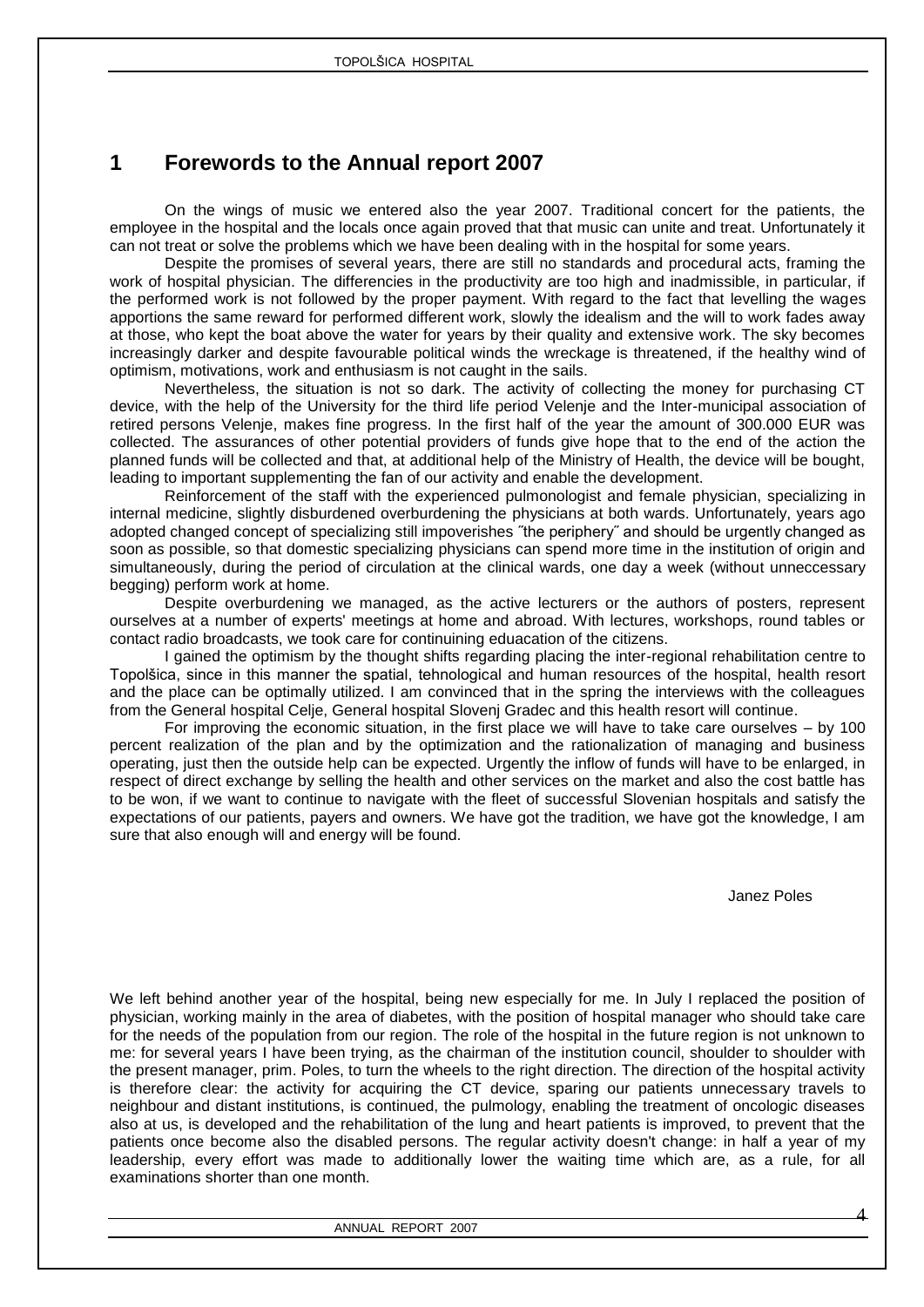Till the end of year the action of collecting the funds for purchasing the CT – device was finished. More than 400.000 EUR, collected from the private undertakings and the companies, let us know that there are still the people who believe in the hospital and who are worth the trouble.

Aggravating the conditions in the health care affected also us: the lost from the first half couldn't be entirely compensated, despite enlarged scope of work, thus the business year of the hospital is, after a long time, terminated with the loss.

Damjan Justinek

The year 2007 was marked also by the activities related to the establishment of document of the investment project identification and the investment program for the CT device and by preparing the strategic startingpoints for the hospital development. The activities related to the verification of public health institutions went on. We were visited by the Health Minister and also the 25<sup>th</sup> session of the Hospitals Committee of the Association of health institutions of Slovenia was organized.

The reinforcements of the staff, which already importantly affect our common efforts, should also be stated. New co-workers in the areas of finance and economics, informatics and the business secretary were employed. All happening is sealed also by the efforts for lowering the material costs.

Vlasta Jevšenak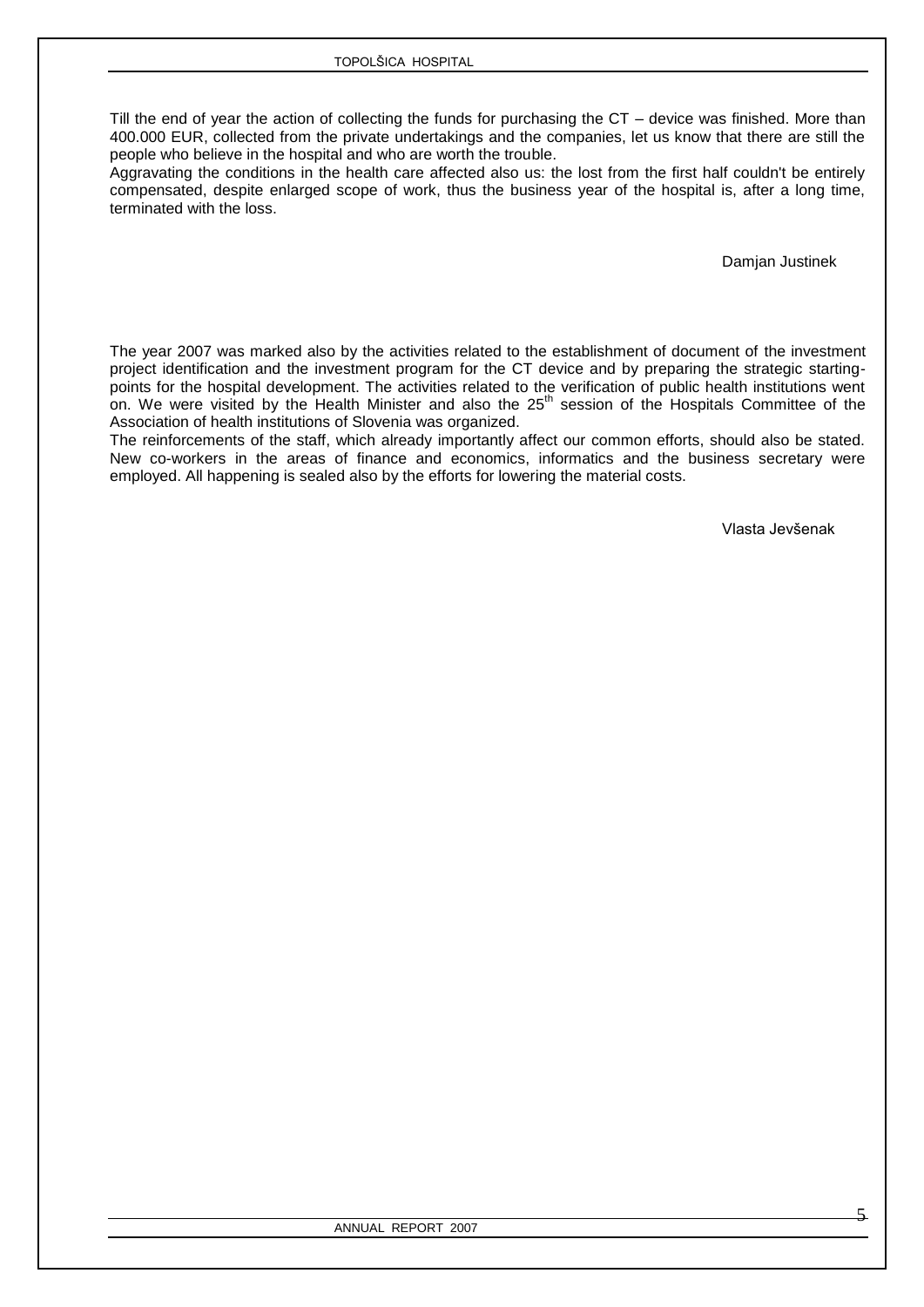# <span id="page-5-0"></span>**2 Foundations for preparing the annual report**

Topolšica Hospital is a public health institution. In the present form it operates from the transformation of the Health institution Velenje dated 31. 12. 1993. According to the conclusion of the founder, it is a special hospital, performing the health activity at the secondary level which encompasses the specialistic dispensary and specialistic hospital activitity in the area of general internal medicine, pulmonary diseases and tuberculosis and other accompanying activities of specialistic hospital activities. The founder is the Republic of Slovenia, the founder rights and obligations are performed by the Government of the Republic of Slovenia.

For performing the hospital activities, professional medical units and administrative technical – purchase units have been founded.

The hospital financial resouces for performing the activity are acquired from the Health Insurance Institute of Slovenia, from the budget of the Republic of Slovenia, by selling the services on the market, from the donations, the gifts and from other resources.

The business events are treated by the hospital, according to the Public Finance Act, the Accounting Act, other implementing regulations and internal acts and in accordance with the Slovenian accounting standards.

According to the Accounting Act, the hospital is the **legal entity of public law**, according to the Regulation on analyzing and measuring the revenue and expenditure of users of unified chart of accounts it belongs to the **specific users of unified chart of accounts** and according to the Public Finance Act to **indirect users of the budget**.

The **annual report** of specific user of the unified chart of accounts, according to the 21<sup>st</sup> article of the Accounting Act (the Official Journal of the Republic of Slovenia, no. 23/99 and 30/02-1253), are composed of:

- a) the **accounting report**, composed of the financial statements:
	- the balance sheet
	- the revenue and expenditure account
	- the clarifications on the accounts

### b) the **business report**, containing also the **report on the achieved objectives and results**.

More specific provisions on the annual report content of specific users of the unified chart of accounts are included in:

- the Regulation on drafting the annual reports for the budget, budget users and other public law entities (the Official Journal of the Republic of Slovenia, no. 115/02, 21/03, 134/03, 126/04 and 120/07),
- the Instruction on preparing the annual accounts of the state and the municipal budget and the methodology for preparing the report on the achieved objectives and results of direct and indirect budget users (the Official Journal of the Republic of Slovenia, no. 12/01, 10/06 and 8/07).

For recording the business events, following legal provisions are relevant:

- the Regulation on analyzing and measuring the revenues and expenditures of public law legal entities (the Official Journal of the Republic of Slovenia, no. 134/03, 34/04, 13/05, 114/06- 4631 and 138/06),
- the Regulation on the unified chart of accounts for the budget, budget users and other public law entities (the Official Journal of the Republic of Slovenia, no. 54/02, 117/02, 58/03, 134/03, 34/04, 75/04, 117/04, 141/04, 117/05, 114/06-4831 and 138/06) and
- the Regulation on the methods and the rates of intangible fixed asset and tangible fixed asset cancellation (the Official Journal of the Republic of Slovenia, no. 45/05, 114/06-4831, 138/06 and 120/07).

The method of transmission of the annual report to the Agency of the Republic of Slovenia for Public Legal Records and Related Services (AJPES) is determined by the Methodological instruction for submitting the annual reports of public law legal entities (the Official Journal of the Republic of Slovenia, no. 138/06).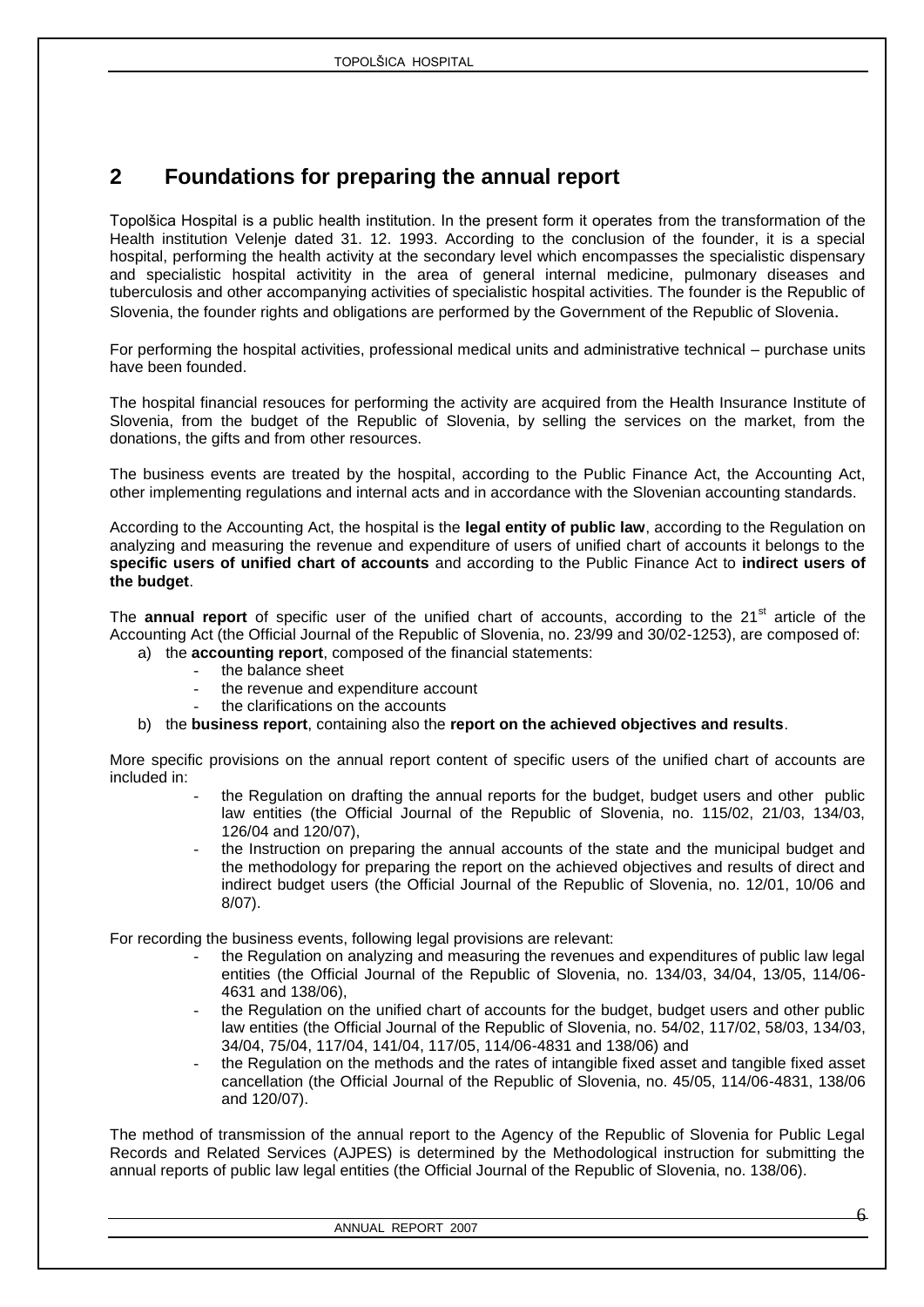# <span id="page-6-0"></span>**3 Business report**

### <span id="page-6-1"></span>**Report on the achieved objectives and results**

### <span id="page-6-2"></span>**Working programme**

The starting-points for performing the health services programme and the starting-points for pricing the health services in the frame of performing the public service, are determined according to the provisions of the General agreement and Regional agreement for the hospitals.

The programme of hospital health services for previous business year based on the basis of provisions of the contract, concluded with the Health Insurance Institute of Slovenia (following: ZZZS) and also on the basis of the planned future movements, planned by the hospital with the help of the experiences at performing the health services programme in previous years.

### **Scope of work plan**

| <b>Hospital activity</b><br>1.                              | No. of hospital<br>stay lenght in<br>days (BOD) | No. of cases                        | No. of<br>physicians<br>from the hours | <b>Personnel</b><br>from the<br>hours |
|-------------------------------------------------------------|-------------------------------------------------|-------------------------------------|----------------------------------------|---------------------------------------|
| Acute hospital treatment                                    |                                                 | 3.510                               | 15,19                                  | 141,22                                |
| Non-acute hospital treatment                                | 2.083                                           | 69                                  | 0,11                                   | 4,61                                  |
| Together:                                                   | 2.083                                           | 3.579                               | 15,30                                  | 145,83                                |
| <b>Outpatient activity</b><br>2.                            | No. of points                                   | No. of<br>visits or<br>examinations | No. of<br>physicians<br>from the hours | <b>Personnel</b><br>from the<br>hours |
| Internal medicine                                           | 47.646                                          | 576                                 | 0,86                                   | 3,04                                  |
| Pulmology with the röntgen                                  | 57.608                                          | 1.312                               | 0,93                                   | 3,76                                  |
| Diabetology                                                 | 16.869                                          | 2.228                               | 0,31                                   | 1,45                                  |
| Allergology                                                 | 22.775                                          | 1.471                               | 0,60                                   | 1,64                                  |
| Gastroenterology                                            | 67.530                                          | 238                                 | 1,09                                   | 4,08                                  |
| Cardiology                                                  | 135.876                                         | 7.431                               | 2,83                                   | 9,35                                  |
| Internal medicine -<br>Urgent medicine ambulance dispensary | 18.554                                          | 1.644                               | 1,00                                   | 4,42                                  |
| Röntgen                                                     | 13.395                                          | 1.910                               | 0,17                                   | 0,86                                  |
| Together:                                                   | 380.253                                         | 14.900                              | 7,79                                   | 28,60                                 |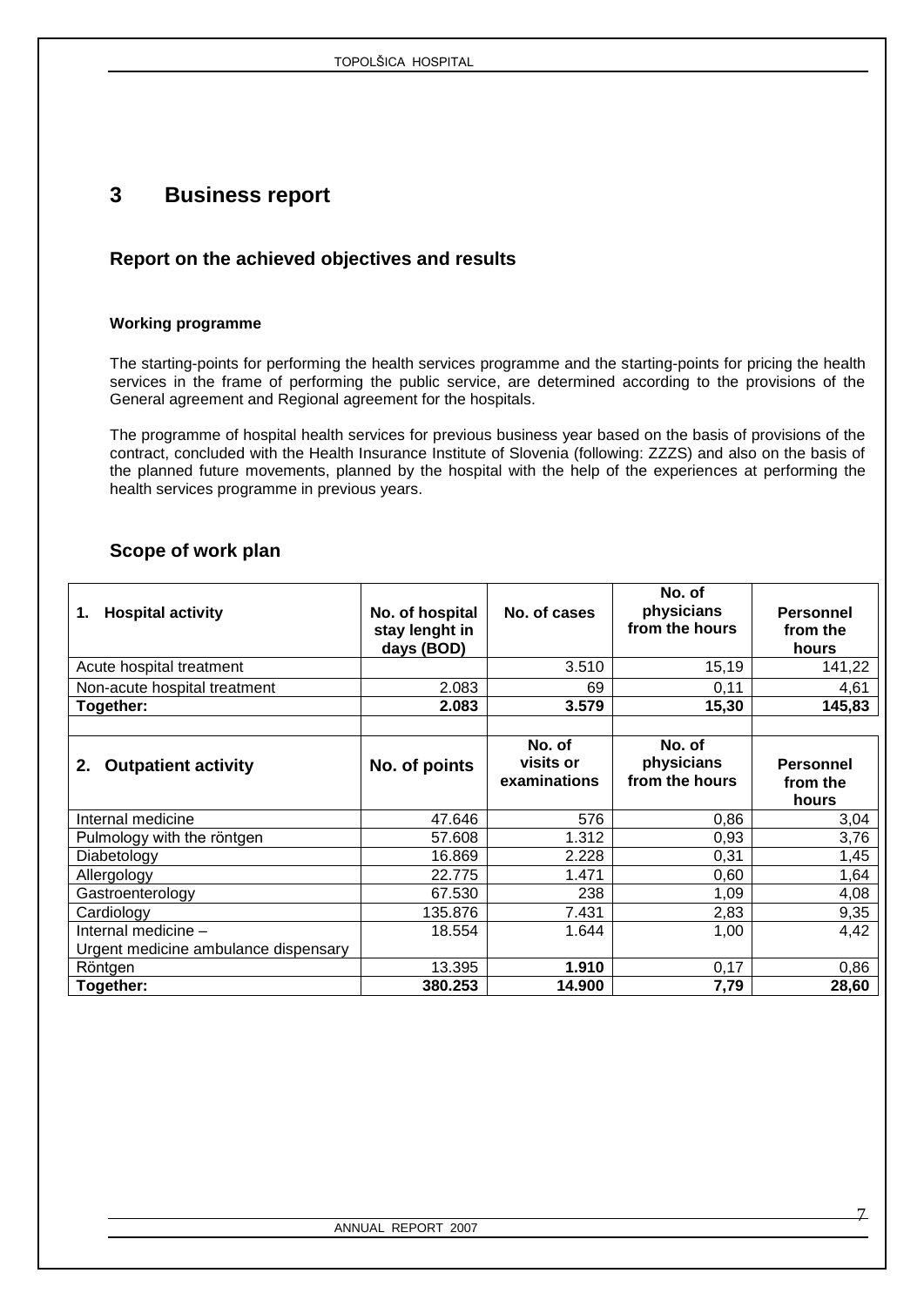# **I. Specialistic hospital activity**

# **Physical indicators of business operating**

| <b>HOSPITAL ACTIVITY</b>                                   | <b>Plan</b><br>year 2006 | <b>Realized year</b><br>2006 | <b>Plan</b><br>year 2007 | Realized<br>year 2007 | <b>Index</b> |
|------------------------------------------------------------|--------------------------|------------------------------|--------------------------|-----------------------|--------------|
|                                                            |                          | 2                            | 3                        | 4                     | 4/3          |
| <b>1. ACUTE HOSPITAL TREATMENT</b>                         |                          |                              |                          |                       |              |
| - The number of cases (groups of<br>comparable cases, SPP) | 3.500                    | 3.501                        | 3.510                    | 3.512                 | 100,06       |
| - the number of weights                                    | 5.439,40                 | 5.556,47                     | 5.443,62                 | 5.538,07              | 101,74       |
| - the average weight                                       | 1,56                     | 1,59                         | 1,55                     | 1.58                  | 101,74       |
|                                                            |                          |                              |                          |                       |              |
| 2. NON-ACUTE HOSPITAL TREATMENT                            |                          |                              |                          |                       |              |
| - the number of hospital stay lenght in days<br>(BOD)      | 1.936                    | 2.079                        | 2.083                    | 2.221                 | 106,63       |
| - the number of cases (patients)                           | 65                       | 193                          | 70                       | 244                   | 348,57       |
| - the average lenght of treatment                          | 29,78 days               | 10.77 days                   | 29,76 days               | $9.10$ days           | 30,14        |

| <b>PERSONNEL</b>                                                       |                          |                              |              |
|------------------------------------------------------------------------|--------------------------|------------------------------|--------------|
| <b>HOSPITAL ACTIVITY</b>                                               | Plan<br><b>vear 2007</b> | <b>Realized year</b><br>2007 | <b>Index</b> |
| 1. The number of physicians per case                                   |                          |                              |              |
| Acute hospital treatment                                               | 0,0043                   | 0,0042                       | 96,5875      |
| Non-acute hospital treatment                                           | 0,0016                   | 0,0005                       | 28,6885      |
| 2. The number of medical personnel<br>per case                         |                          |                              |              |
| Acute hospital treatment                                               | 0.0287                   | 0,0276                       | 96,0183      |
| Non-acute hospital treatment                                           | 0,0557                   | 0,0160                       | 28,6885      |
| 3. The number of employees per case                                    |                          |                              |              |
| Acute hospital treatment                                               | 0,0401                   | 0,0516                       | 128,6587     |
| Non-acute hospital treatment                                           | 0,0709                   | 0,0203                       | 28,6885      |
| 4. The average impatient lenght of stay<br>according to the activities |                          |                              |              |
| Acute hospital treatment                                               | 10,00                    | 10,82                        | 108          |
| Non-acute hospital treatment                                           | 30,19                    | 9,10                         | 30           |
| 5. The costs per case according to the<br>activities in EUR            |                          |                              |              |
| Acute hospital treatment                                               | 1655                     | 1.793                        | 108          |
| Non-acute hospital treatment                                           | 100                      | 106                          | 106          |
| 6. The rate of hospital bed occupancy                                  |                          |                              |              |
| Acute hospital treatment                                               | 75%                      | 80%                          | 107%         |
| Non-acute hospital treatment                                           | 75%                      | 95%                          | 126%         |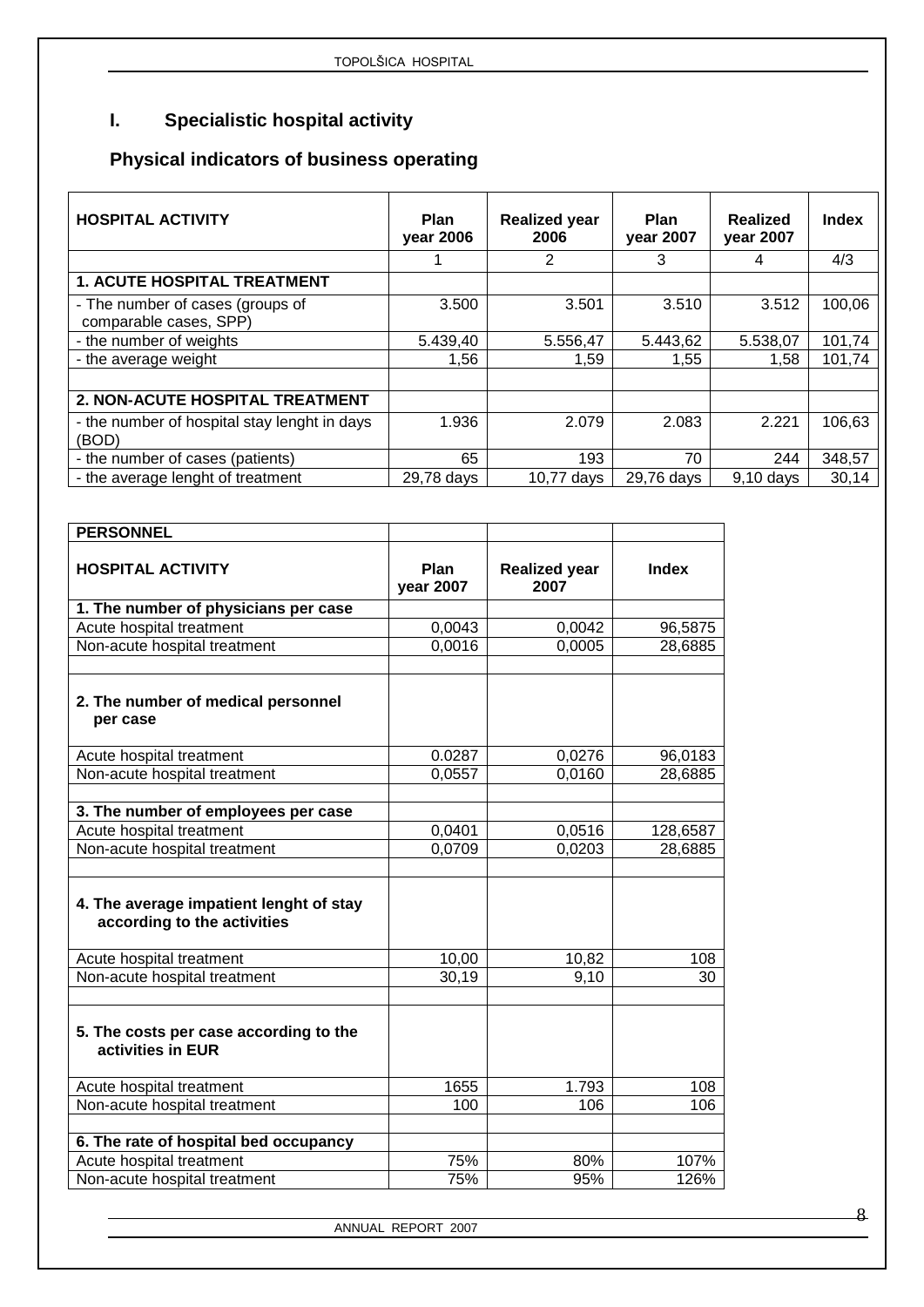The common plan of cases for the individual performer per contractual year 2007 was determined on the basis of the plan from the contracts for the year 2006, for the hospital amounting 3.509 cases and was increased, under the 3<sup>rd</sup> article of the Agreement, for the exceedance of the programme in the year 2006, if the exceedance of the programme amounted to including 1%, for Topolšica Hospital meaning the increase of the programme for 1 case.

The payment of the health care services according to the contract with ZZZS depends on achieving the number of cases and weights, on the achieved average weight per case of the individual performer and at the level of Slovenia, at most to the plan of the programe.

At the final annual accounts for the year 2007, according to the methodology, determined in the 11<sup>th</sup> paragraph of the Annex II of the Regional agreement for the hospitals, the calculation of acute hospital treatment programme value, on the basis of the Groups of comparable cases (SPP) at the level of Slovenia and individual performer and the model of financial resources allocation from the performers with the overestimated programme to the performers with the under-estimated programme were prepared. In the event of the planned value of the programme of the acute hospital treatments exceeding the value of the programme of the acute hospital treatments, based on the SPP, the individual performer could have lost at most 2% of the planned financial resources of the acute hospital treatment programme. However the financial resources allocation wasn't performed in the frame of terminated annual accounts, the results of the allocation will be used at defining the value of the acute hospital treatment programme at the level of Slovenia and individual performer in the contractual year 2008.

The data from the final annual accounts for the **acute hospital treatments** for the year 2007 are following:

| The difference in the entire revenue in respect of the "SPP model" | 269.431 EUR        |
|--------------------------------------------------------------------|--------------------|
| - 2 % financial resources after the final accounts 2007            | <b>122.650 EUR</b> |
| Non-recognized financial resources in respect of the "SPP model"   | 146.781 EUR        |

Hereinafter some other data from the final health care accounts for the year 2007 for the acute hospital treatments at the level of Slovenia and Topolšica Hospital are summarised.

| Realization of the SPP for the period from 01. 01. 2007 to 31. 12. 2007 - the comparison with Slovenia<br>(considered at final annual accounts of health care services) |            |                           |  |  |  |
|-------------------------------------------------------------------------------------------------------------------------------------------------------------------------|------------|---------------------------|--|--|--|
| <b>Type of services</b>                                                                                                                                                 | Slovenia   | <b>Topolšica Hospital</b> |  |  |  |
| the number of cases                                                                                                                                                     | 341.918    | 3.512                     |  |  |  |
| the number of weights                                                                                                                                                   | 473.803,32 | 5.538.07                  |  |  |  |
| the average number of weights per case                                                                                                                                  | 1.3857     | 1.5769                    |  |  |  |
| the index: the average weight of the hospital in<br>comparison with Slovenia                                                                                            |            | 113.80                    |  |  |  |

 $\overline{Q}$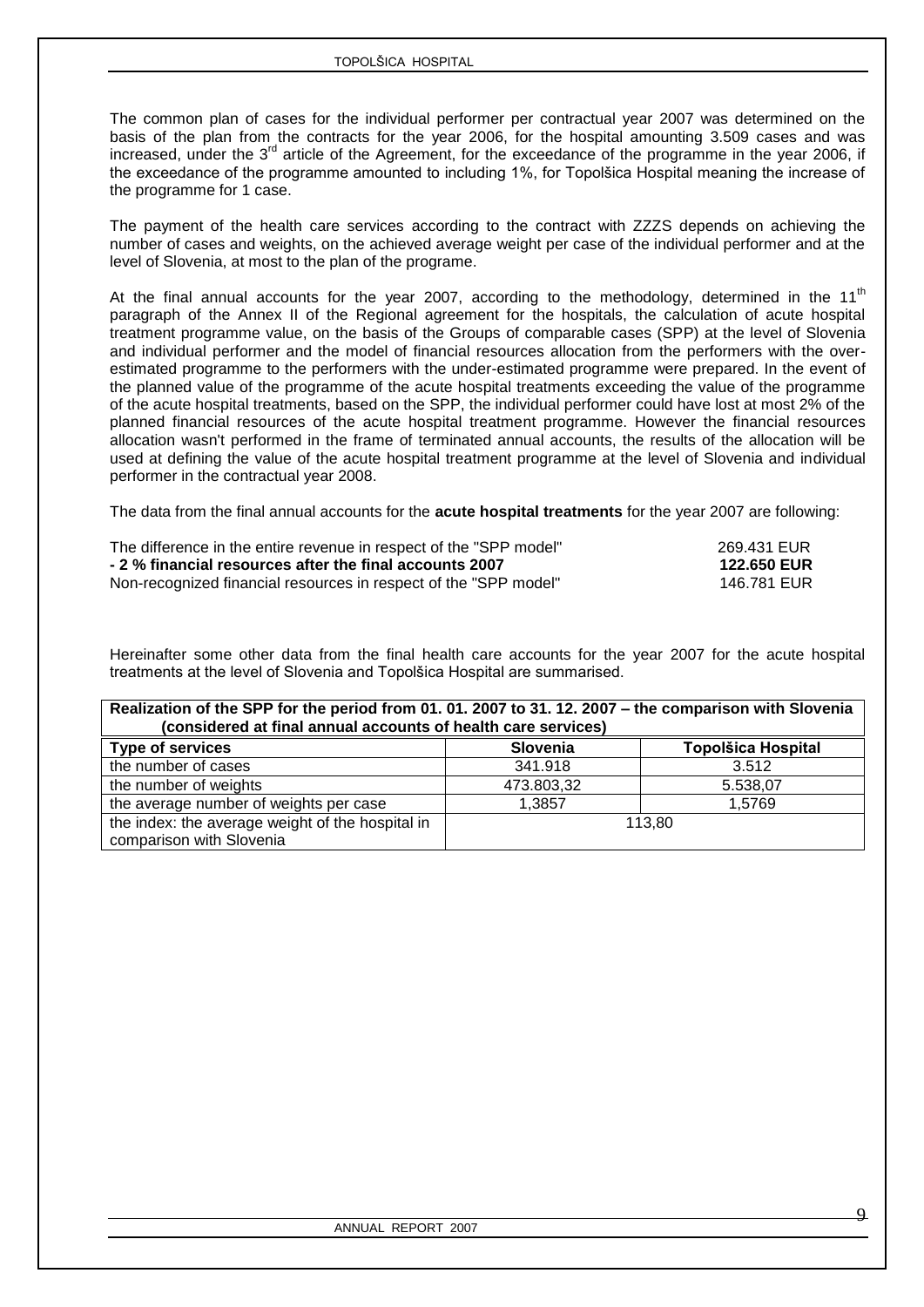The hospital performs the health care services according to the contract with ZZZS and also for other funding providers, namely in the frame of the public service providing and by selling the services on the market.

| The overview of performed health care services according to the funding providers for the year 2007 |                                          |             |       |        |       |  |
|-----------------------------------------------------------------------------------------------------|------------------------------------------|-------------|-------|--------|-------|--|
| Activity / Type of services                                                                         | together                                 | <b>ZZZS</b> | Share | others | Share |  |
|                                                                                                     |                                          |             | %     |        | %     |  |
| <b>Specialistic hospital activity</b>                                                               |                                          |             |       |        |       |  |
| Cases                                                                                               | 3.772                                    | 3.756       | 99,58 | 16     | 0,42  |  |
| Hospital stay lenght in days                                                                        | 37.987                                   | 37.813      | 99,54 | 174    | 0.46  |  |
| Average lenght of treatment                                                                         | 10,07 days<br>10,88 days<br>$10,07$ days |             |       |        |       |  |
| <b>Specialistic outpatient activity</b>                                                             |                                          |             |       |        |       |  |
| Number of the first and followed visits                                                             | 20.384                                   | 20.187      | 99,03 | 197    | 0,97  |  |
| Number of points in the outpatient activity                                                         | 94.414                                   | 89.681      | 94,99 | 4.733  | 5.01  |  |
| Number of points in the functional diagnostics                                                      | 270.033                                  | 266.379     | 98,85 | 3.654  | 1,35  |  |

Planning the health care services, not related to performing the public service and planning the non-health care services, is based on the level of these services from previous years and the planned increases, according to the agreements.

### II. Non-acute hospital treatment

The non-acute hospital treatment programme for the year 2007 was planned at the level of the programme under the contracts for the year 2006 and according to the Annex no. 1 to the Contract with ZZZS for the year 2007 dated 01. 07. 2007, increased for 293 days of hospital stay lenght at the annual level. Therefore the plan for the year 2007 amounts 2.083 days of hospital stay lenght.

### III. Specialistic outpatient activity

The outpatient programme stayed at the level of the plan under the contracts for the year 2006. The plan was planned also in the number of the first and repeated visits per physician or was equal to the average realization in the period from 2004 to 2006 in individual specialistic outpatient activity.

In the event of the specialistic ambulance dispensary, not achieving the planned number of points, but achieving the plan of visits, the payment of planned number of points was assured, if at least 85% of the planned points were realized. When the plan of visits wasn't achieved, for the accounts the index of achieving the plan of points was considered. The exception is the functional diagnostics, at which the number of realized points was considered, but at most to the planned number of points. Besides the planned number of points, also the number of examinations was planned by the performers, namely on the basis of the performer data on the realization for the period 2004 – 2006.

Besides the mentioned provision (the realization of at least 85% of the planned points), the failure to achieve the planned points in the outpatient activity was also the effect of undervaluation of examination. Despite that in the majotrity of ambulance dispensaries the planned number of visits was performed, the planned programme in points wasn't fulfilled by the hospital. Therefore the methodology of planning force us to increase the number of visits every year, since that is the only way to fulfil the minimal terms for the payment of the planned programme of points, simultaneously leading to the highest possible devaluation of the individual specialistic examination.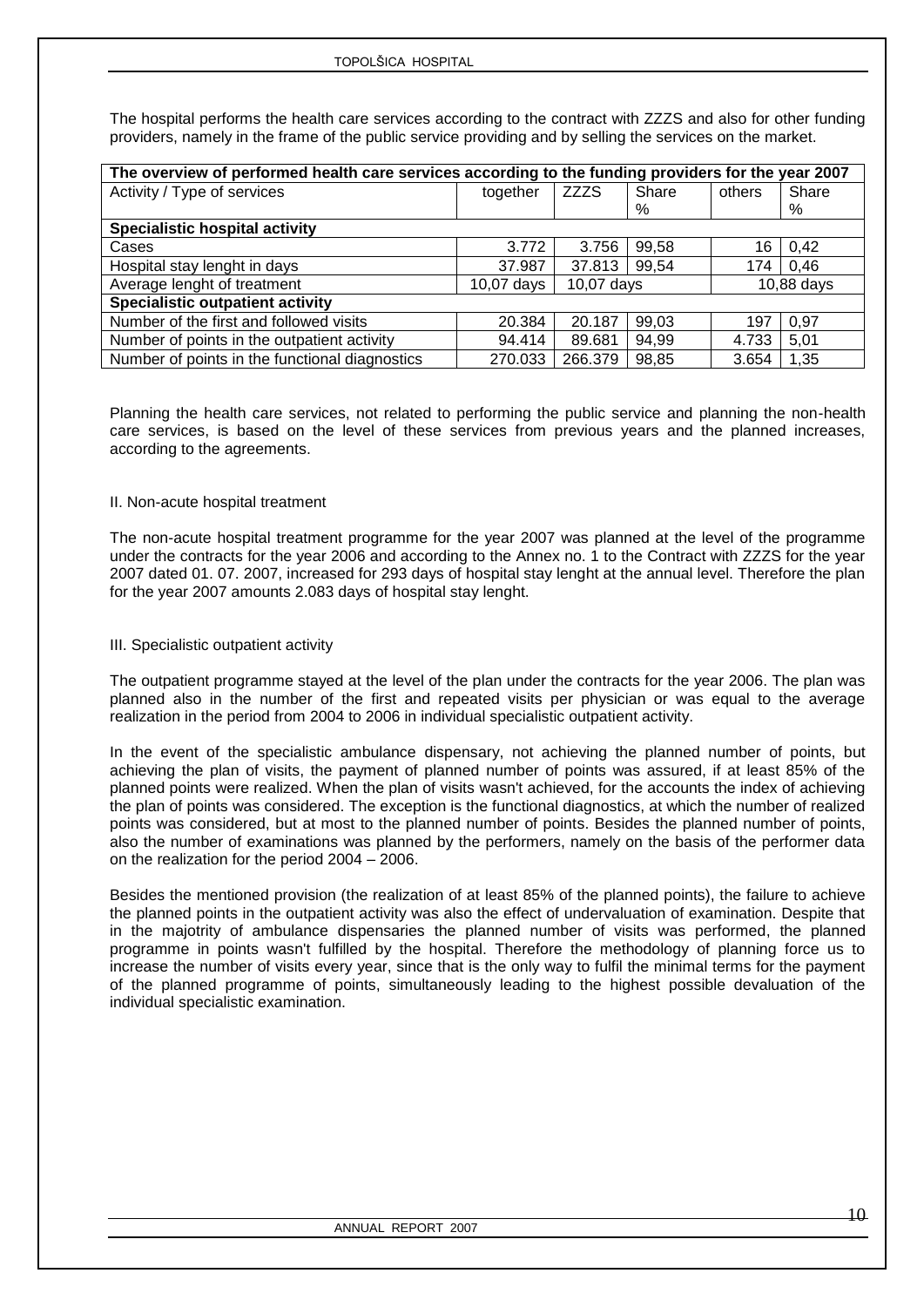# Physical indicators of business operating

| <b>SPECIALISTIC OUTPATIENT</b><br><b>ACTIVITY</b> | Plan<br>year 2006 | <b>Realized year</b><br>2006 | Plan<br>year 2007 | <b>Realized</b><br>year 2007 | Index  |
|---------------------------------------------------|-------------------|------------------------------|-------------------|------------------------------|--------|
|                                                   | 1                 | $\overline{2}$               | 3                 | 4                            | 4/3    |
| 1. Number of points                               | 381.755           | 327.713                      | 380.253           | 356.060                      | 93,54  |
| Internal medicine                                 | 155.985           | 143.882                      | 47.646            | 50.221                       | 105,40 |
| Pulmology with the röntgen                        | 26.645            | 12.210                       | 57.608            | 49.645                       | 86,18  |
| Diabetology                                       | 16.869            | 14.138                       | 16.869            | 17.528                       | 103,91 |
| Allergology                                       | 22.775            | 20.435                       | 22.775            | 26.101                       | 114,60 |
| Gastroenterology                                  | 24.217            | 20.053                       | 67.530            | 57.892                       | 85,73  |
| Cardiology                                        | 103.314           | 95.472                       | 135.876           | 125.061                      | 92,04  |
| Internal medicine - the urgent                    | 18.554            | 9.743                        | 18.554            | 16.144                       | 87,01  |
| medicine ambulance dispensary                     |                   |                              |                   |                              |        |
| Röntgen                                           | 13.396            | 11.780                       | 13.395            | 13.468                       | 100,54 |
|                                                   |                   |                              |                   |                              |        |
| 2. Number of visits                               | 14.312            | 15.404                       | 14.900            | 20.187                       | 135,48 |
| (the first and repeated)                          |                   |                              |                   |                              |        |
| Internal medicine                                 | 815               | 666                          | 576               | 451                          | 78,30  |
| Pulmology with the röntgen                        | 1.450             | 1.422                        | 1.312             | 1.365                        | 104,04 |
| Diabetology                                       | 2.137             | 2.017                        | 2.228             | 2.328                        | 104,49 |
| Allergology                                       | 1.095             | 1.129                        | 1.471             | 1.425                        | 96,87  |
| Gastroenterology                                  | 232               | 244                          | 238               | 297                          | 124,79 |
| Cardiology                                        | 7.490             | 8.237                        | 7.431             | 8.522                        | 114,68 |
| $mediate - the$<br>Internal<br>urgent             | 1.293             | 1.689                        | 1.644             | 1.749                        | 106,39 |
| medicine ambulance dispensary                     |                   |                              |                   |                              |        |
| Röntgen - the examinations                        | 2.150             | 1.980                        | 1.910             | 4.050                        | 212,04 |
|                                                   |                   |                              |                   |                              |        |
| 3. Number of physicians                           | 7,79              | 7,79                         | 7,79              | 8,11                         | 104,11 |
|                                                   |                   |                              |                   |                              |        |
| 4. Costs per patient in EUR                       |                   |                              | 60                | 76                           | 127    |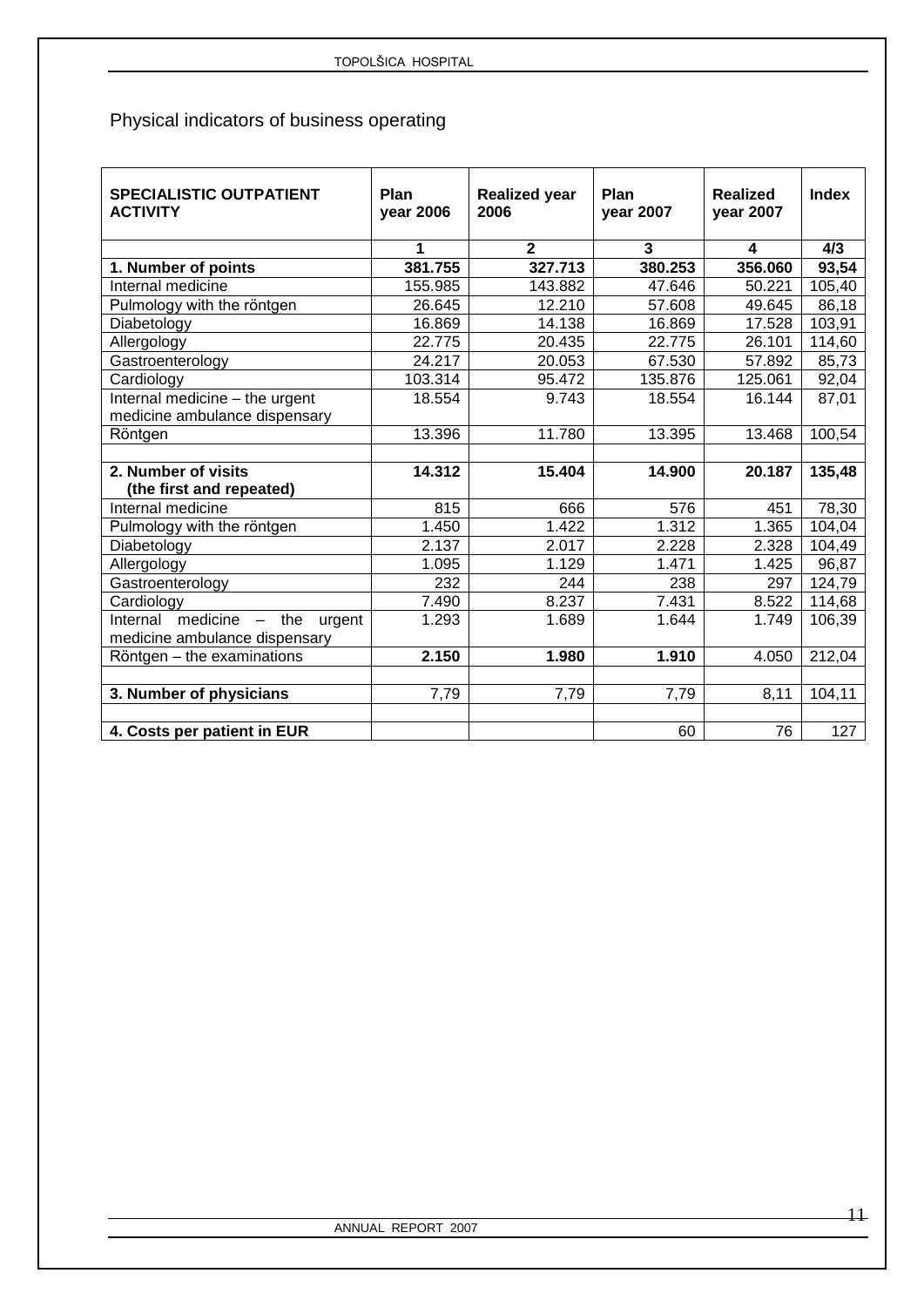| <b>SPECIALISTIC OUTPATIENT ACTIVITY</b>   | Plan<br>year 2006 | <b>Realized year</b><br>2006 | Plan<br>year 2007 | <b>Realized</b><br>year 2007 |
|-------------------------------------------|-------------------|------------------------------|-------------------|------------------------------|
|                                           | 1                 | $\mathbf{2}$                 | 3                 | 4                            |
| 5. Average waiting time for the first     |                   |                              |                   |                              |
| examination according to the activities   | <b>DAYS</b>       | <b>DAYS</b>                  | <b>DAYS</b>       | <b>DAYS</b>                  |
| Internal medicine general amb.dispensary  | 30                | 30                           | $35 - 40$         | 30                           |
| Ultrasound of the thyroid gland           | 0                 | 0                            | $\Omega$          | $\Omega$                     |
| Pulmological ambulance dispensary         | 7                 | 14                           | 19                | 14                           |
| Ultrasound of the pleura                  | 0                 | 0                            | $\Omega$          | $\mathbf 0$                  |
| Endoscopies of the lungs                  | 0                 | 0                            | $\Omega$          | $\pmb{0}$                    |
| Spirometries                              | 5                 | $\overline{0}$               | $2 - 7$           | $\overline{5}$               |
| Diabetological ambulance dispensary       | 30                | $\overline{30}$              | 30                | $\overline{30}$              |
| Allergological ambulance dispensary       | 21                | 21                           | 21                | 14                           |
| Gastroenterological ambul.dispensary      | 30                | 30                           | 30                | 14                           |
| Abdominal ultrasound                      | 60                | 80                           | 80                | 60                           |
| Endoscopies of the digestive system       | 40                | 35                           | 40                | $21 - 35$                    |
| organs                                    |                   |                              |                   |                              |
| Cardiological ambulance dispensary        | 30                | 30                           | 30                | 30                           |
| Anticoagulant ambulance dispensary        | $\Omega$          | 0                            | $\Omega$          | $\Omega$                     |
| Ultrasound of the heart                   | 180               | 180                          | 150               | 70                           |
| Ultrasound of the vessels                 | 180               | 180                          | 120               | 30                           |
| Cardiological cabinet                     |                   |                              |                   |                              |
| - Holter ECG (24 hour ECG recording)      | 25                | 40                           | 40                | 70                           |
| - Holter RR (24 hour blood pressure       |                   |                              |                   |                              |
| recording)                                | 90                | 60                           | 60                | 14                           |
|                                           |                   |                              |                   |                              |
| - Cycloergometries                        | 10                | 14                           | 14                | 10 <sup>1</sup>              |
| - Internal medicine urgent amb.dispensary | 0                 | 0                            | 0                 | 0                            |
| - Röntgen                                 | 0                 | 0                            | $\overline{0}$    | $\overline{0}$               |

The Head of the Finance and economics department Renata Bevc, univ.dipl.econ.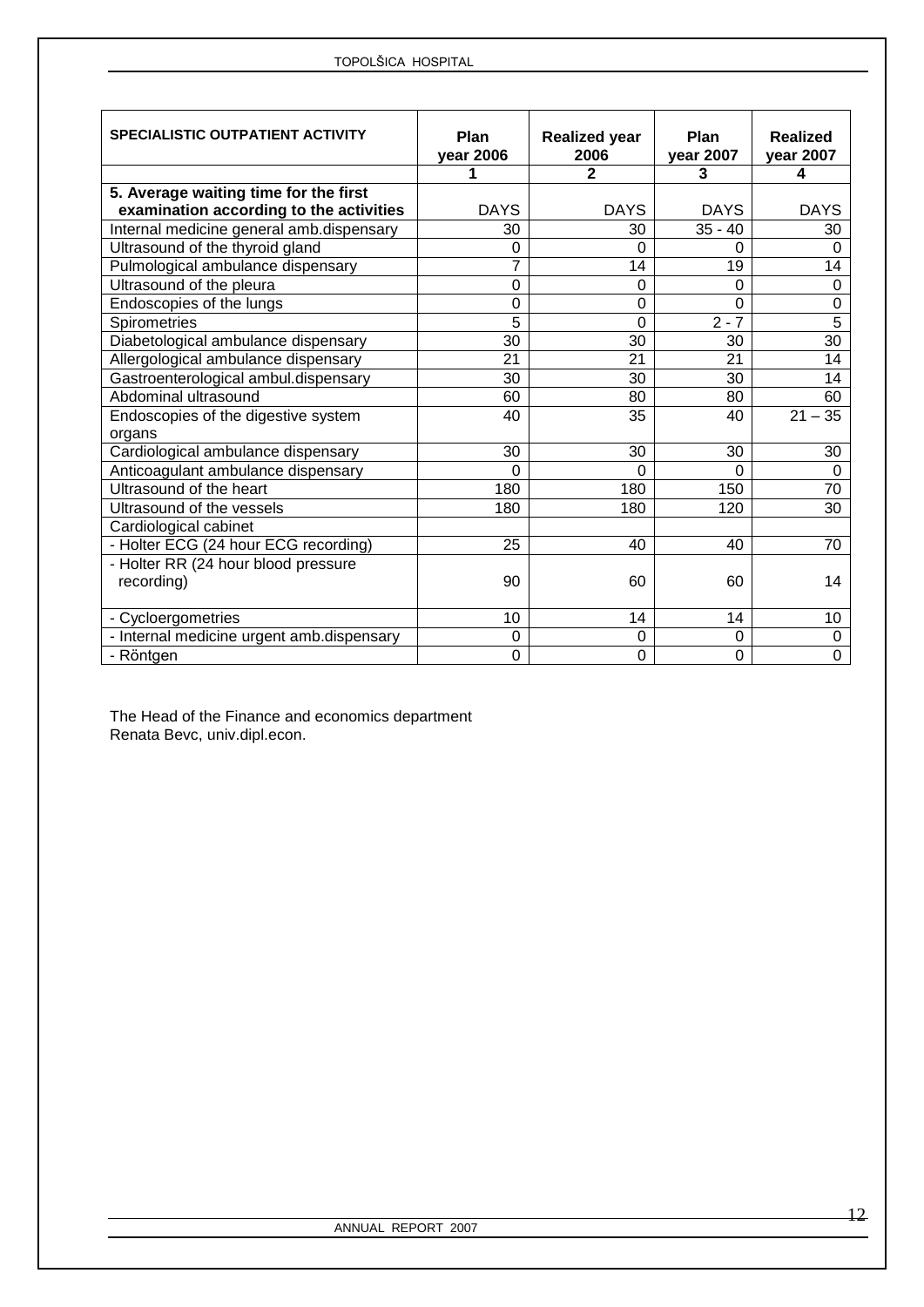### <span id="page-12-0"></span>**3.1.2. Data from the accounts**

### **The revenues, determined on the principle of business event occurence**

In the tables the realized revenues in the year 2007, their composition and the comparison with the planned revenues in the Financial plan of Topolšica Hospital for the year 2007 are shown.

Table 3/1: Total revenue in euros

| Type of revenue                        | <b>Realization</b> | 2007    | <b>Plan</b>   | 2007    | <b>Index</b><br>real./plan |
|----------------------------------------|--------------------|---------|---------------|---------|----------------------------|
|                                        | Amount in EUR      | Share   | Amount in EUR | Share   |                            |
| Operating income                       | 7.351.207,83       | 98,78%  | 7.205.846,28  | 99,37%  | 102,02                     |
| <b>Financial revenues</b>              | 14.143,99          | 0.19%   | 16.691,70     | 0,23%   | 84,74                      |
| Other revenues                         | 76.890,11          | 1,03%   | 29.210,48     | 0,40%   | 263,23                     |
| Operating revenues from<br>revaluation | 0,00               | 0,00%   | 0,00          | 0,00%   | 0                          |
| <b>Total revenue</b>                   | 7.442.241,93       | 100,00% | 7.251.748,46  | 100,00% | 102,63                     |

Realized total revenue are, in comparison with the planned revenue, for 2,63 % higher, first of all other expenditure were too low planned, namely the rewards for the exceedance of disabled persons quota.

The operating income were, in comparison with the planned income, for 2,02 % higher. The revenues, according to the contract with ZZZS in respect of voluntary health insurance (PZZ), were for 7,58 % higher than the planned revenues, resulting from higher number of the performed outpatient services than in the previous year. More than duplicated (the index 214,73) were other revenues for performing the public service (the conventions, other budget revenues). For 1,29 % above the planned revenues are also the revenues in respect of selling the services on the market (preventive examinations, the own realization, first of all the creation of work clothing).

Table 3/2: Operating income in euros

| <b>Type of operating</b><br>revenues                                                         | <b>Realization</b> | 2007    | <b>Plan</b>             | 2007    | <b>Index</b><br>real./plan |
|----------------------------------------------------------------------------------------------|--------------------|---------|-------------------------|---------|----------------------------|
|                                                                                              | Amount in EUR      | Share   | Amount in<br><b>EUR</b> | Share   |                            |
| Revenues for the basic health<br>insurance (OZZ), according to the<br>contract with ZZZS     | 6.288.910,93       | 85,55%  | 6.273.301,62            | 87,06%  | 100,25                     |
| Revenues for the voluntary health<br>insurance (PZZ), according to the<br>contract with ZZZS | 664.415,09         | 9,04%   | 617.593,06              | 8,57%   | 107,58                     |
| Other revenues for performing<br>the public service                                          | 149.280,24         | 2,03%   | 69.519,70               | 0.96%   | 214,73                     |
| Turnover from the sales of<br>products and services on the<br>market                         | 248.601,57         | 3,38%   | 245.431.90              | 3,41%   | 101,29                     |
| <b>Total operating revenue</b>                                                               | 7.351.207,83       | 100,00% | 7.205.845,28            | 100,00% | 102,02                     |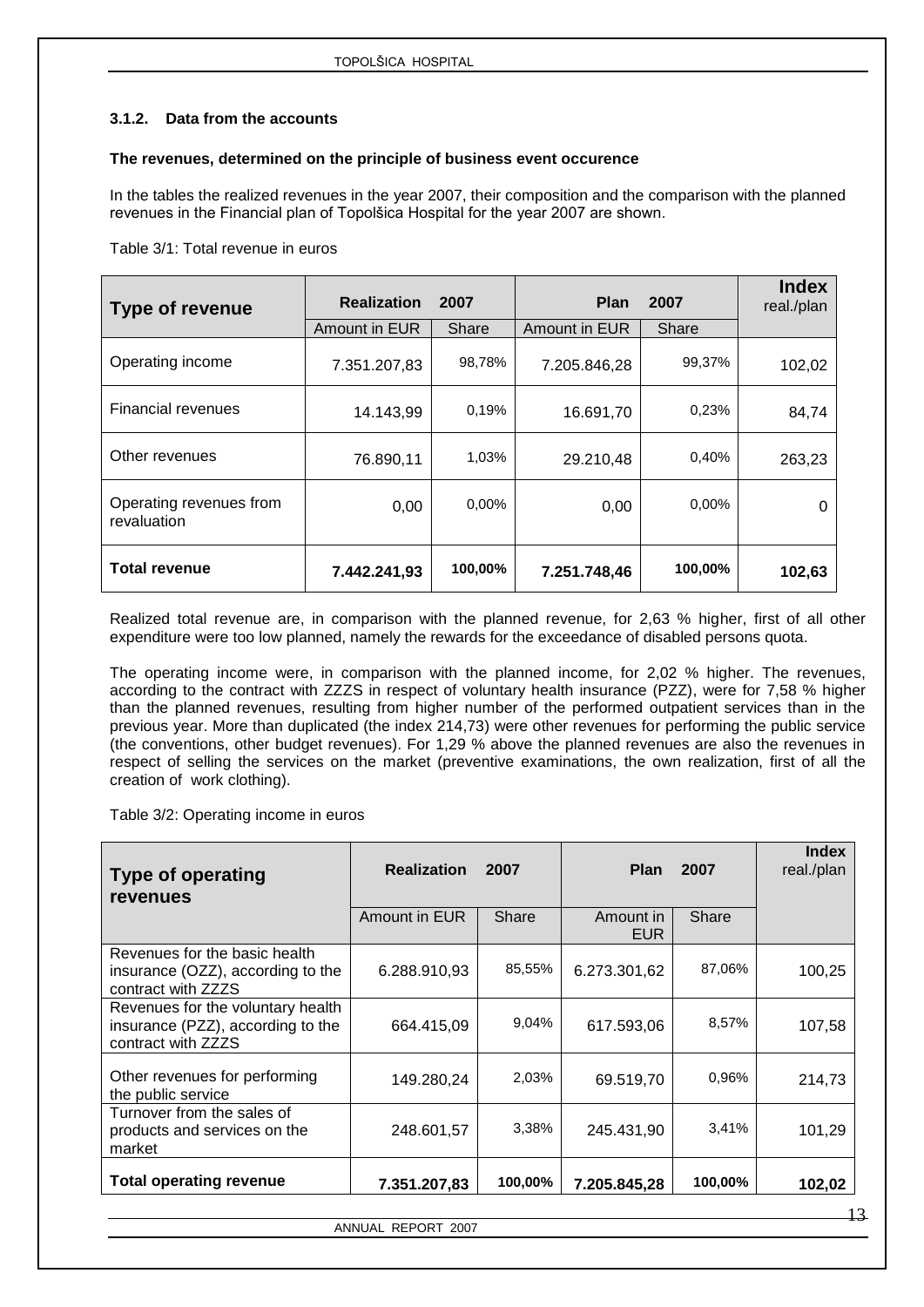The legend of abbreviations in the tables and the graphs

OZZ = basic health insurance

PZZ = voluntary (additional) health insurance

ZZZS = Zavod za zdravstveno zavarovanje Slovenije (the Health Insurance Institute of Slovenia)

SHA – AHT = specialistic hospital activity, acute hospital treatments (SPP, the groups of comparable cases)

SHA – NHT = specialistic hospital activity, non-acute hospital treatments (BOD, hospital stay lenght in days)

SOA – amb.dispensaries and FD = Specialistic outpatient activity, ambulance dispensaries and functional diagnostics

Graph 3/1: Revenues in accordance with the contract with ZZZS in respect of basic health insurance (OZZ) according to the activities in euros

 SHA – AHT SHA – NHT SOA – ambul.disp. and FD SOA – Röntgen



Graph 3/2: Revenues in accordance with the contract with ZZZS in respect of voluntary health insurance (PZZ) according to the activities in euros

 SHA – AHT SHA – NHT SOD – ambul.disp. and FD SOD – Röntgen

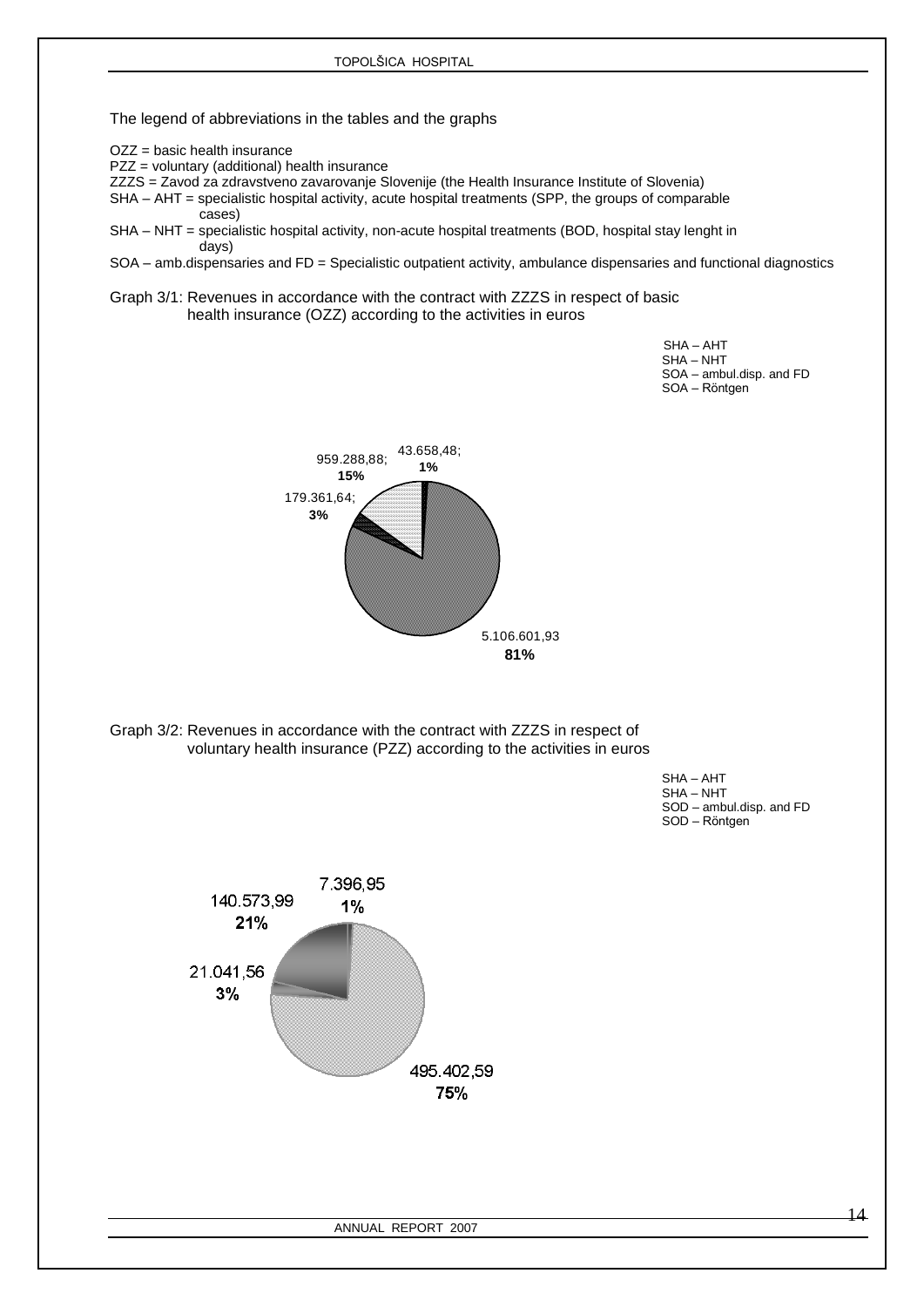Graph 3/3: Revenues in accordance with the contract with ZZZS in respect of voluntary health insurance (PZZ) according to the health insurance companies



In all these graphs, the revenues are shown, in respect of performing the public service according to the contract on performing the health services, concluded between ZZZS and the hospital for the contractual year 2007, realized in the treated accounting period, that is in the year 2007, namely for the servives in respect of OZZ and PZZ.

In the following two tables, the total revenues are shown according to the type of activity. In the graph, following the tables, the total revenue of the hospital in the year 2007 is shown according to the organizational units.

The share of the hospital total revenue for performing the public services amounts 96,65 %, realized total revenues are, in comparison with the planned revenues, higher for 2,67 %.

The share of total revenues in respect of selling the products (the goods) and the services on the market amounts 3,35 %, being for 0,03 % below the planned share.

| Type of revenue (PS, Market)   | <b>Realization</b> | 2007    | <b>Plan</b>             | 2007     | <b>Index</b><br>real./plan |
|--------------------------------|--------------------|---------|-------------------------|----------|----------------------------|
|                                | Amount in EUR      | Share   | Amount in<br><b>EUR</b> | Share    |                            |
| Operating income – the PS      | 7.102.606,26       | 95,44%  | 6.960.414,37            | 95,98%   | 102,04                     |
| Operating income – the Market  | 248.601,57         | 3,34%   | 245.431,90              | 3,38%    | 101,29                     |
| Financial revenue – the PS     | 13.686,41          | 0,18%   | 16.691,70               | 0,23%    | 82,00                      |
| Financial revenue – the Market | 457,58             | 0,01%   | 0,00                    | $0,00\%$ | 0                          |
| Other revenues (the PS)        | 76.890,11          | 1,03%   | 29.210,48               | 0,40%    | 263,23                     |
| <b>Total revenue</b>           | 7.442.241,93       | 100,00% | 7.251.748,45            | 100,00%  | 102,63                     |
| Total revenue – the PS         | 7.193.182,73       | 95,65%  | 7.006.316,55            | 96,62%   | 102,67                     |
| Total revenue – the Market     | 249.059.15         | 3,35%   | 245.431,90              | 3,38%    | 101,48                     |

Table 3/3: Total revenue according to the types of activity in euros

Legend:

PS = Public service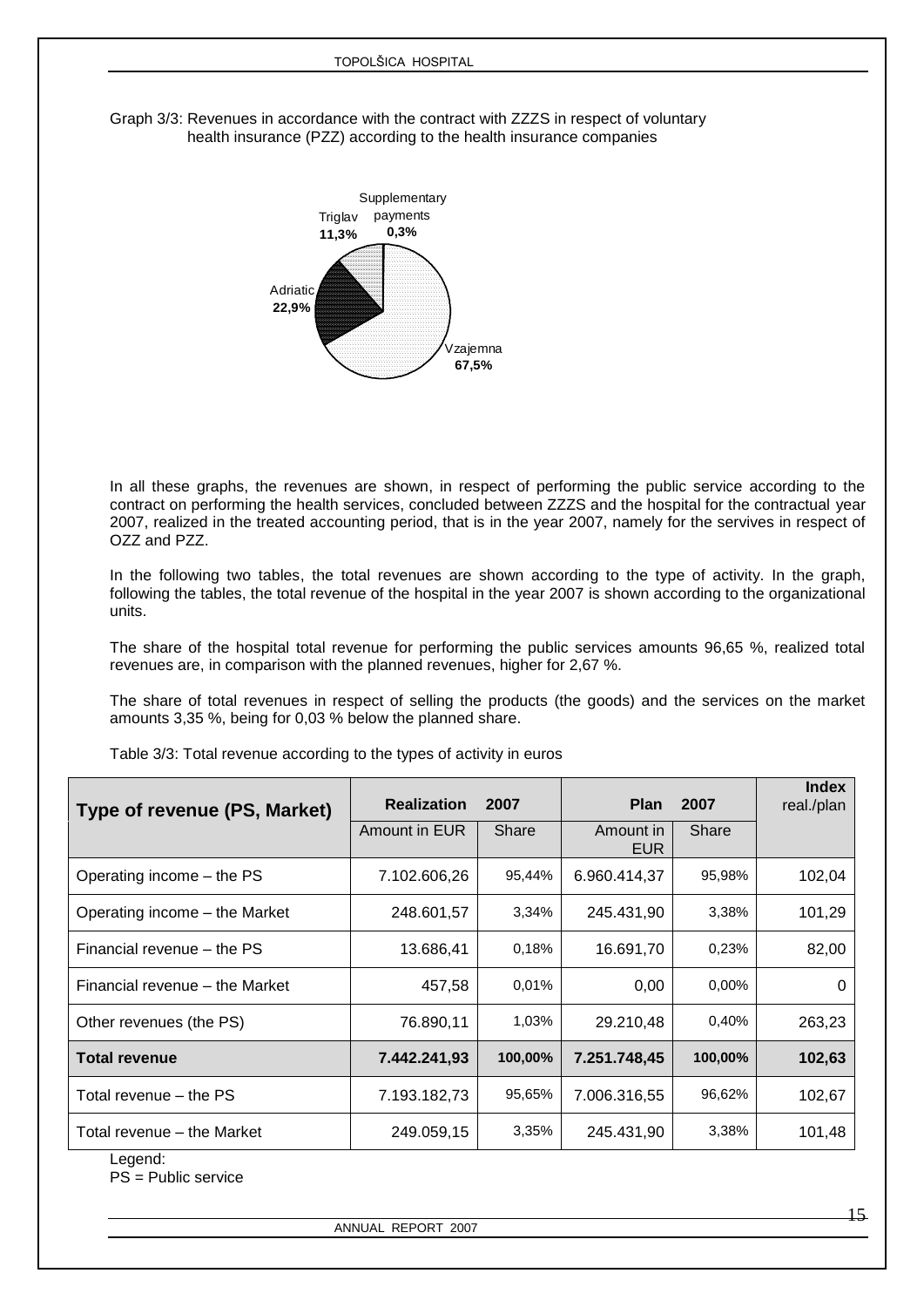| Type of revenue - PS                                | <b>Realization</b> | 2007     |
|-----------------------------------------------------|--------------------|----------|
|                                                     | Amount in EUR      | Share    |
| Revenues according to the contract with ZZZS        | 6.953.326,02       | 96,67%   |
| Revenues from health services from the PF           | 20.852,02          | 0,29%    |
| Revenues from health services for the self-payers   | 3.517,38           | 0.05%    |
| Financial resources for specializations (PF - zzzs) | 76.778,54          | 1,07%    |
| Commisions of PZZ                                   | 4.141,39           | 0.06%    |
| Own realization (the share)                         | 43.967,31          | 0,61%    |
| Selling the material and the goods (real)           | 23,60              | $0.00\%$ |
| <b>Financial income</b>                             | 13.686,41          | 0,19%    |
| Other revenues                                      | 76.890,11          | 1,07%    |
| Revenues for performing the PF together             | 7.193.182,78       | 100,00%  |

Table 3/4 : Structure of total revenue for performing the public service in euros

Legend: PF = Public finance

Table 3/5: Structure of turnover from selling the goods and the services on the market in euros

| Type of revenue - Market                                           | <b>Realization</b> | 2007    |
|--------------------------------------------------------------------|--------------------|---------|
|                                                                    | Amount in EUR      | Share   |
| Revenues from health services                                      | 22.033,70          | 8,85%   |
| Revenues from non-health services                                  | 224.954,05         | 90,32%  |
| Own realization (the share)                                        | 1.538,92           | 0,62%   |
| Selling the material and the goods (real)                          | 74,90              | 0.03%   |
| Financial income                                                   | 457,58             | 0.18%   |
| Revenues of selling the products and the<br>services on the market | 249.059,15         | 100,00% |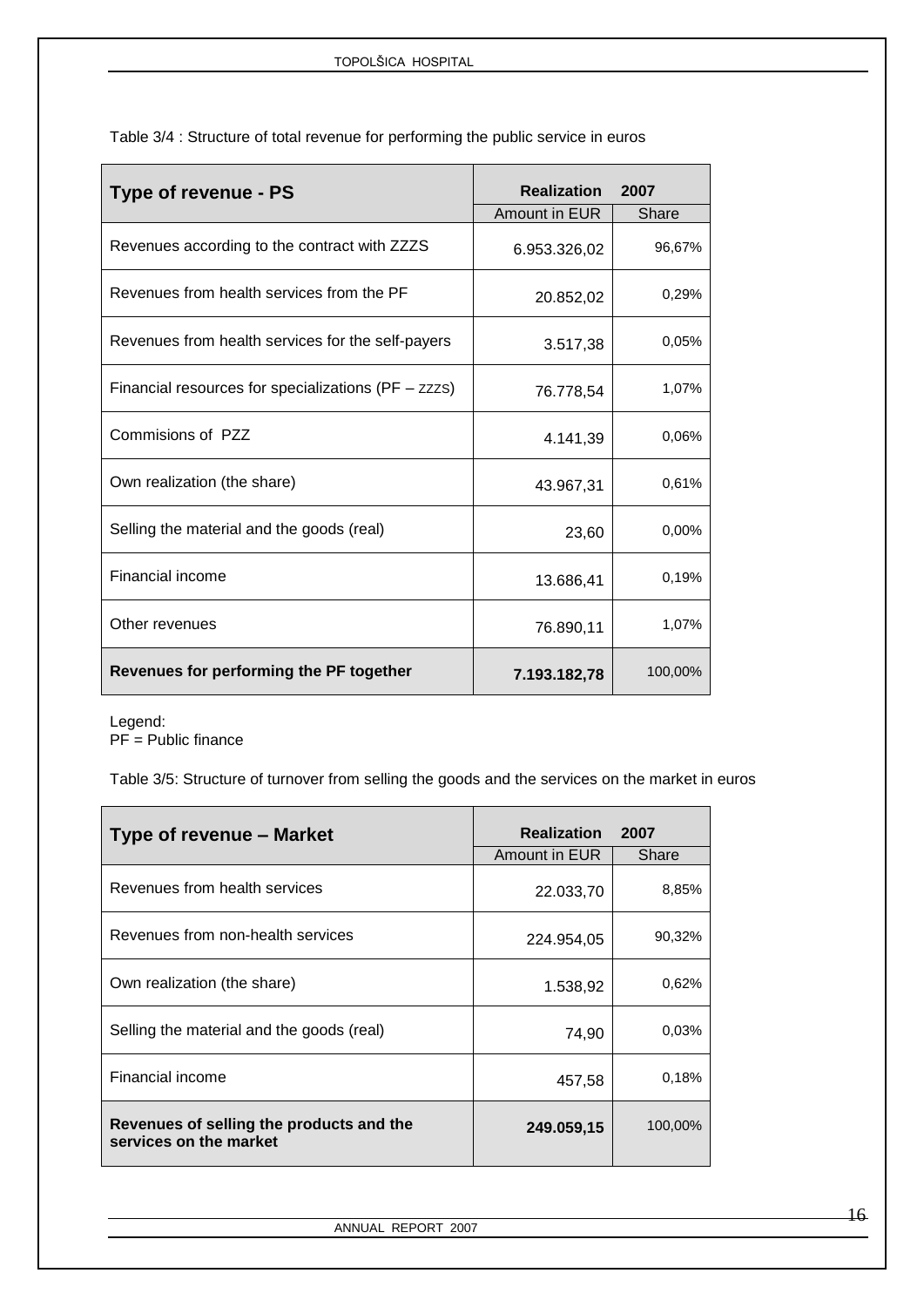### Graph 3/4 and table: Total revenue from selling the goods and the services on the market according to the organizational units in euros



SOA – ambu.disp. and FD<br>RTG results and the control of the control of the control of the control of the control of the control of the control of the control of the control of the control of the control of the control of the control of the control of Biochemical laboratory Microbiology laboratory Laundry and the sewing room Kitchen in der Einstehen der Einstehen der Einstehen der Einstehen der Einstehen der Einstehen der Einstehen Garden-house Maintenance unit Rented dwellings Holiday capacities Professional services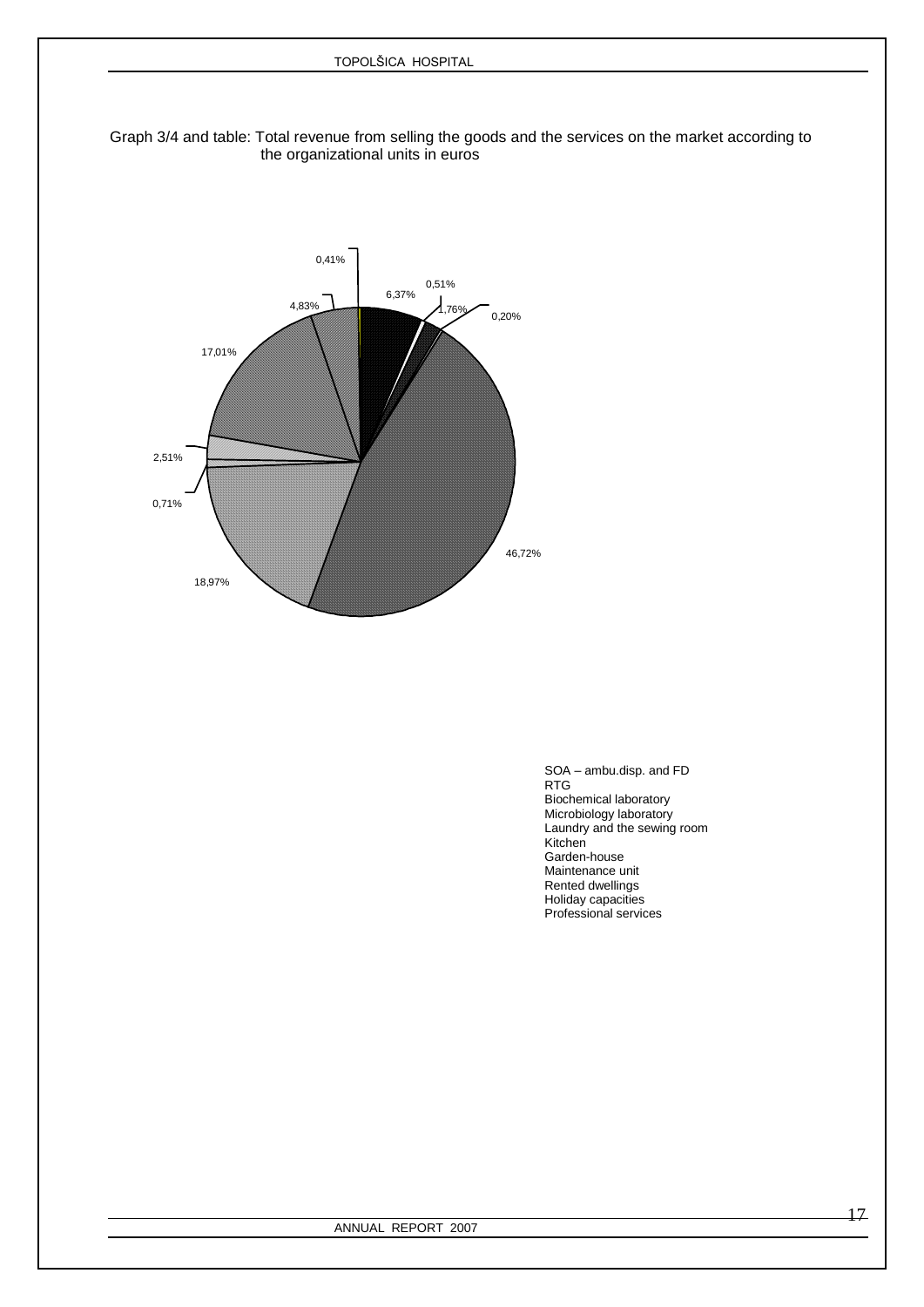| Turnover of the sales of products and services on the<br>market according to the organizational units | <b>Realization</b> | 2007    |
|-------------------------------------------------------------------------------------------------------|--------------------|---------|
|                                                                                                       | Amount in EUR      | Share   |
| SOA – ambulance dispensaries and FD                                                                   | 15.874,56          | 6,37%   |
| <b>RTG</b>                                                                                            | 1.276,65           | 0,51%   |
| <b>Biochemical laboratory</b>                                                                         | 4.381,20           | 1,76%   |
| Microbiology laboratory                                                                               | 501,29             | 0,20%   |
| Laundry and the sewing room                                                                           | 116.349,43         | 46,72%  |
| Kitchen                                                                                               | 47.245,80          | 18,97%  |
| Garden-house                                                                                          | 1.761,20           | 0,71%   |
| Maintenance unit                                                                                      | 6.240,90           | 2,51%   |
| <b>Rented dwellings</b>                                                                               | 42.375,23          | 17,01%  |
| Holiday capacities                                                                                    | 12.028,61          | 4,83%   |
| <b>Professional services</b>                                                                          | 1.024,28           | 0,41%   |
| Turnover from the sales of products and services on the<br>market, together                           | 249.059,15         | 100,00% |

**The expenditures, established on the business event ocurrence principle**, are the amount of costs, incurred in the accounting period and other costs which, in accordance with the adopted rules of accounting on the inclusion of costs into the expenditures of the accounting period, which affect the profit or loss of the accounting period. In the costs of the accounting period of course only those costs are included, which refer to this period, with no relevance if they were paid or just the invoices for them were received.

In the table the realized and planned expenditures of the hospital for the year 2007 are shown.

Table 3/6: Structure of expenditures in euros

| <b>Type of expenditure</b>          | <b>Realization</b> | 2007    | <b>Plan</b>   | 2007    | <b>Index</b> |
|-------------------------------------|--------------------|---------|---------------|---------|--------------|
|                                     | Amount in EUR      | Share   | Amount in EUR | Share   | Real./plan.  |
|                                     |                    |         |               |         |              |
| Costs of material                   | 2.120.922,74       | 27,38%  | 1.862.790,02  | 25,69%  | 113,86       |
| Costs of services                   | 854.133,92         | 11,15%  | 826.239,36    | 11,39%  | 103,38       |
|                                     |                    |         |               |         |              |
| Costs of work (labour costs)        | 4.346.387,70       | 56,73%  | 4.136.767,65  | 57,05%  | 105,07       |
| Depreciation                        | 320.417,52         | 4,18%   | 405.086,80    | 5,59%   | 79,10        |
|                                     |                    |         |               |         |              |
| Other miscellaneous costs           | 12.387,83          | 0,16%   | 11.246,04     | 0,16%   | 110,15       |
|                                     |                    |         |               |         |              |
| Financial expenses                  | 5.626,42           | 0,07%   | 7.511,27      | 0,10%   | 74,91        |
| Miscellaneous expenditures          | 710,15             | 0,01%   | 20,86         | 0,00%   | 3.404,36     |
| Operating expenses from revaluation | 1.620,48           | 0,02%   | 2.086,46      | 0,03%   | 77,67        |
| <b>Total expenditure</b>            | 7.662.206.76       | 100,00% | 7.251.748.46  | 100,00% | 105,66       |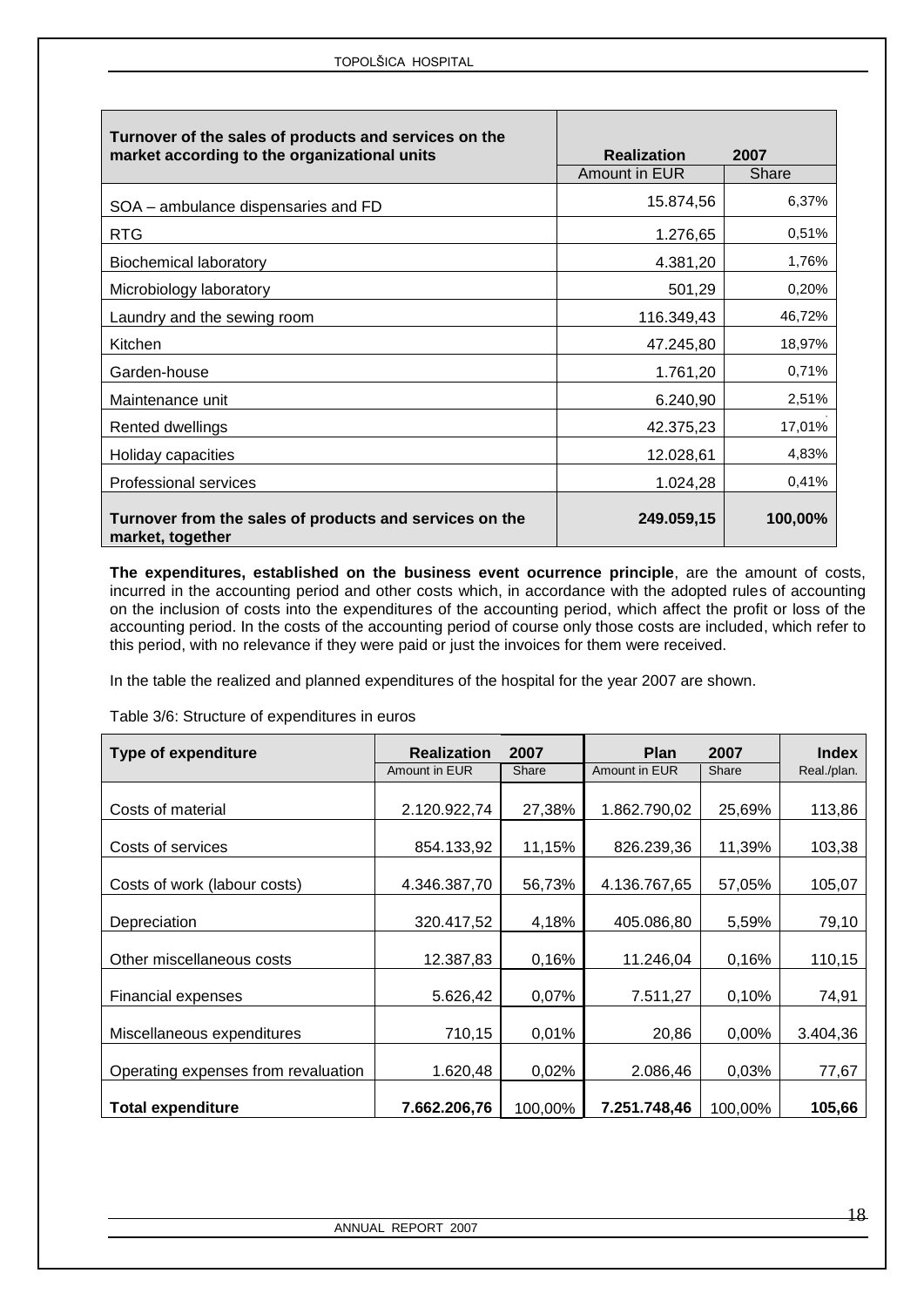The most important is the deviation from the plan at the costs of material. As much as 74,50 % of all costs of material represent the costs of drugs and the medical material. The costs of material are, in comparison with the plan, for 13,86 % higher.

Following realized costs of material in the year 2007 and in the year 2006 and their structure are shown.

### Table 3/7: Costs of material in euros

| <b>Costs of material</b>                    | <b>Realization</b> | 2007      | <b>Realization</b> | 2006      | Index       |
|---------------------------------------------|--------------------|-----------|--------------------|-----------|-------------|
|                                             | Amount in EUR      | The share | Amount in EUR      | The share | Real./plan. |
| Drugs                                       | 887.012,30         | 41,82%    | 696.944,30         | 37,75%    | 127,27      |
| Dressings and sanitary material             | 335.157,26         | 15,80%    | 265.291,91         | 14,37%    | 126,34      |
| Other medical material                      | 357.818,38         | 16,87%    | 358.036,93         | 19,39%    | 99,94       |
| Food                                        | 140.786,92         | 6,64%     | 143.079,98         | 7,75%     | 98,40       |
| Small inventory                             | 74.660,31          | 3,52%     | 58.673,18          | 3,18%     | 127,25      |
| Material for the repair and the maintenance | 77.258,46          | 3,64%     | 88.278,30          | 4.78%     | 87,52       |
| Costs of the energy used                    | 84.831,09          | 4,00%     | 69.718,71          | 3,78%     | 121,68      |
| Other material used                         | 163.398,02         | 7,70%     | 166.273,15         | 9,01%     | 98,27       |
| Costs of material together                  | 2.120.922,74       | 100,00%   | 1.846.296,46       | 100,00%   | 114,87      |

Table 3/8: Labour costs in euros

| <b>Labour costs</b>                            | <b>Realization</b> | 2007    | <b>Realization</b> | 2006    | <b>Index</b> |
|------------------------------------------------|--------------------|---------|--------------------|---------|--------------|
|                                                | Amount in EUR      | Share   | Amount in EUR      | Share   | Real./plan.  |
| Salaries and wage compensations                | 3.153.903,16       | 72,56%  | 2.899.432,48       | 71,76%  | 108,78       |
| Employers' contributions                       | 510.441,61         | 11,74%  | 468.607,08         | 11,60%  | 108,93       |
| Other benefits from employment                 | 167.910,38         | 3,86%   | 164.909,86         | 4,08%   | 101,82       |
| Reimbursements of the costs of<br>transporting | 163.863,19         | 3,77%   | 151.272,74         | 3,74%   | 108,32       |
| Reimbursements of the meal<br>allowances       | 150.307,92         | 3,46%   | 140.126,86         | 3,47%   | 107,27       |
| Premiums on the SPCI                           | 79.248,83          | 1,82%   | 77.420,30          | 1,92%   | 102,36       |
| Other costs of labour                          | 120.712,61         | 2,78%   | 138.833,25         | 3,44%   | 86,95        |
| Labour costs together                          | 4.346.387,70       | 100,00% | 4.040.602,57       | 100,00% | 107,57       |

Legend: APCI = Supplementary pension collective insurance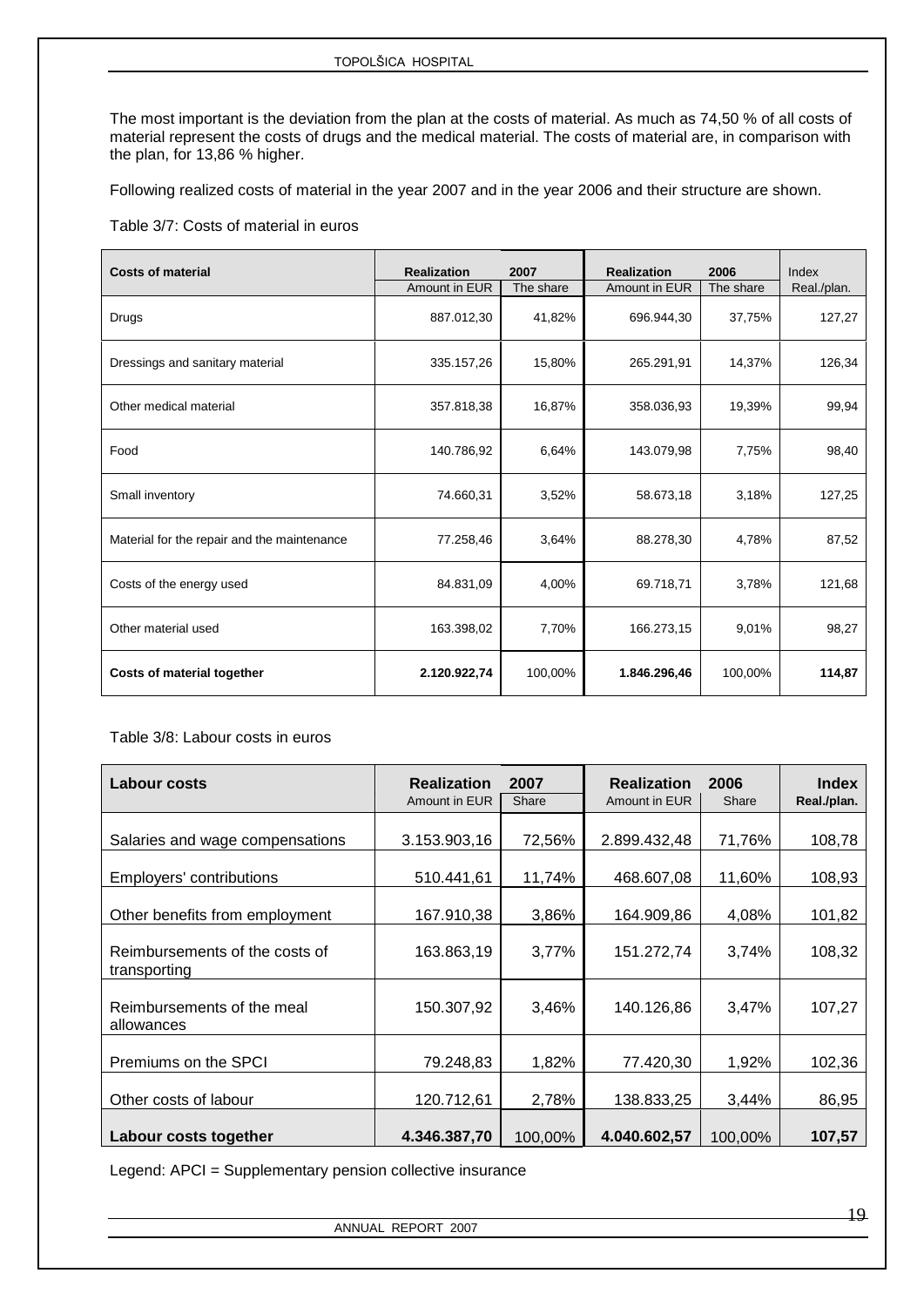The labour costs are higher also due to higher number of payed hours of work. The average number of employees on the basis of hours of work in the accounting period is 203,32 and is tripled regarding the previous accounting period. The data comprises also the hours, performed on the basis of contractual work (2,61 workers in the year 2007; the data for the year 2006 is 2,77).

Table 3/9: Presentation of the number of employees from the hours in the year 2006 and 2007, chargeable to GP (excluding the contractual work)

| Year                   | <b>Effective</b> | working  | hours     |                 | Absen=<br>teeism |         |          |                            |          | <b>Together</b> |
|------------------------|------------------|----------|-----------|-----------------|------------------|---------|----------|----------------------------|----------|-----------------|
|                        | Regular<br>hours | Overtime | Effective | <b>Together</b> | Annual<br>leave  | Educat  | Holidays | <b>Sickness</b><br>benefit | Together |                 |
| 2007                   | 151.14           | 7.95     | 2,31      | 161.40          | 24.36            | .88     | 7.18     | 5,89                       | 39,31    | 200,71          |
| 2006                   | 150.41           | 5.91     | 2,22      | 158.54          | 24.22            | .97     | 5.90     | 6,22                       | 38,31    | 196,85          |
| Index<br>2007/<br>2006 | 100.49           | 134.52   | 104.05    | 101,80          | 100.58           | 95.43   | 121.69   | 94.69                      | 102.61   | 101,96          |
| <b>Difference</b>      | 0.73             | 2,04     | 0.09      | 2.86            | 0,14             | $-0.09$ | .28      | $-0.33$                    | 1.00     | 3,86            |

From the table it is obvious that the number of emloyees from the hours increased for 3,86, of which 2,04 due to the payment of the hours, performed over full time.

The labour costs were in the year 2007 higher in comparison with the year 2006 for 7,57 %. The average monthly labour costs per employee in the year 2007 amounted 1.781,42 EUR and are for 1,05 % higher than in the year 2006. The average monthly salary and the wage compensations per employee in the hospital are for 1,07 % higher in comparison with the previous year and amounted 1.292,67 EUR.

**The profit or loss** of the accounting period is the surplus of the expenditures over the revenues, in the amount of 219.964,83 euros, the surplus represents 2,96 % of total revenue in the accounting period.

Table 3/10: Profit or loss of the hospital in euros

| Revenues, Expenditures and<br><b>Profit or loss</b><br>according to the types of activity: | <b>Realization 2007</b>           | <b>Plan 2007</b>      | <b>Index</b> |
|--------------------------------------------------------------------------------------------|-----------------------------------|-----------------------|--------------|
|                                                                                            | Amount in EUR                     | Amount in EUR         | Real./plan.  |
| The revenues and                                                                           | the expenditures for performing   | the public service    |              |
| Total revenue - the PS                                                                     | 7.193.182.78                      | 7.006.316,56          | 102,67       |
| Total expenditure – the PS                                                                 | 7.416.614.57                      | 7.006.316.56          | 105,86       |
| Surplus of expenditures - the PS                                                           | $-223.431.79$                     | 0.00                  |              |
| The revenues and                                                                           | the expenditures from selling the | goods and services on | the market   |
| Total revenue - the Market                                                                 | 249.059.15                        | 245.431,90            | 101,48       |
| Total expenditure - the Market                                                             | 245.592,19                        | 245.431,90            | 100.07       |
| Surplus of expenditures - the Market                                                       | 3.466,96                          | 0,00                  |              |
| The surplus of expenditures                                                                |                                   |                       |              |
| of the hospital<br>in the accounting period                                                | $-219.964.83$                     | 0,00                  |              |

Topolšica Hospital created, in the years 1997 to 2006, the last ten years of business operating, the accumulated surplus of revenues over the expenditures in the amount of 17.622,38 euros, therefore the accumulated surplus of the revenues over the expenditures amounts 202.342,83 euros.

**The revenue and expenditure account of certain users on the principle of cash flow** is the obligatory annex to the revenue and expenditure account of certain user. In the mentioned account, the revenues and the expenditures are written, stated in the books of account according to the principle of cash flow – the paid realization by certain users. These revenues and expenditures are recorded in the book of record. Such recorded stating should ensure the comparable data, needed for following the movements of financial resources of public finance at the level of the state and the municipalities.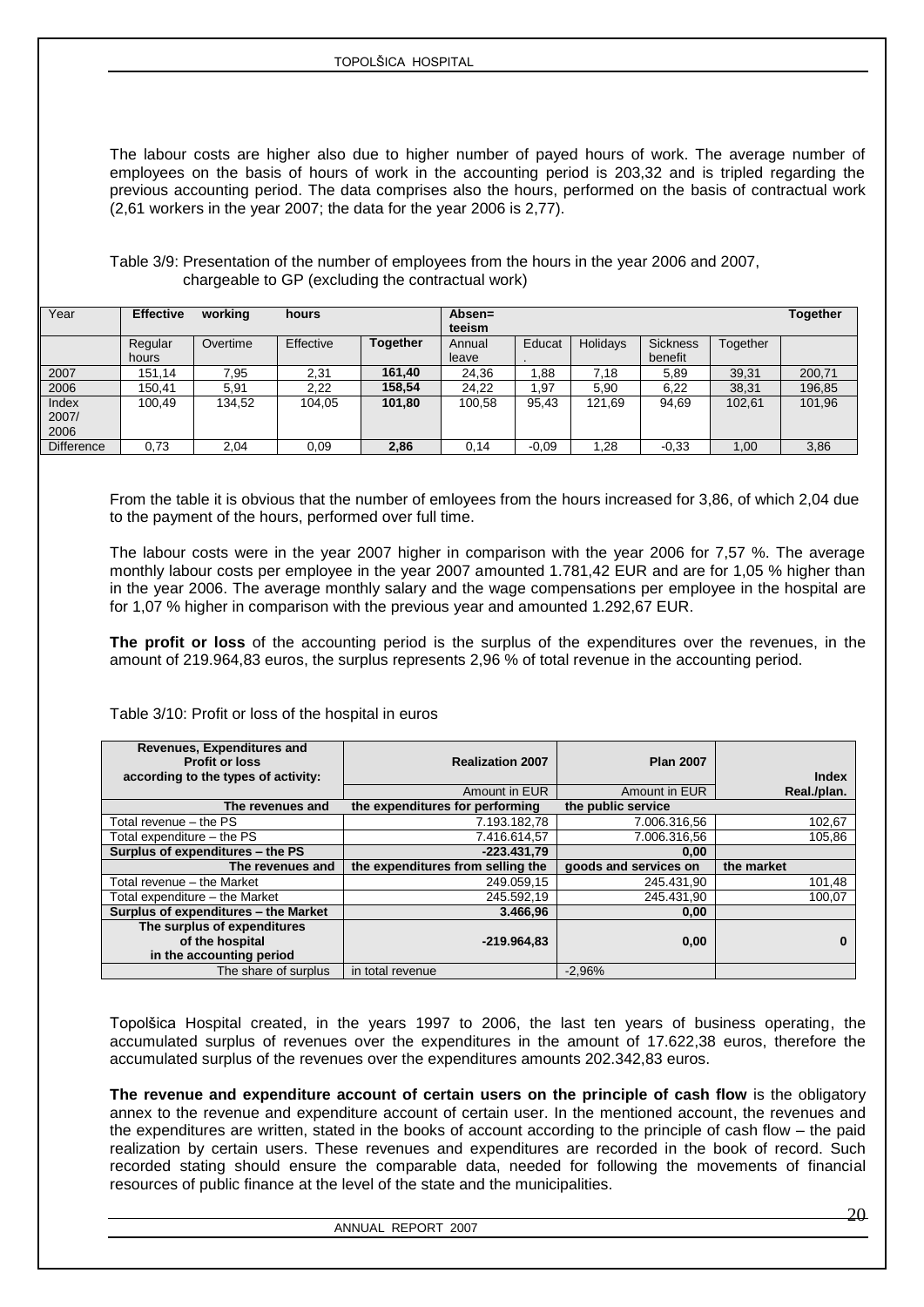The summary of data from the mentioned statement for Topolšica Hospital is comprised in the following table.

Table 3/11: Revenues and expenditures according to the principle of the cash flow in euros

| Type of revenue or expenditure                                        | <b>Realization</b> | 2007    | <b>Plan</b>       | 2007    | <b>Index</b><br>real./plan. |
|-----------------------------------------------------------------------|--------------------|---------|-------------------|---------|-----------------------------|
|                                                                       | in EUR             |         | in EUR            |         |                             |
|                                                                       | without the cents  | Share   | without the cents | Share   |                             |
| Revenues for performing the public<br>service                         | 7.371.701          | 98,61%  | 7.575.359         | 96,65%  | 97,31                       |
| Revenues from the turnover of goods<br>and services on the market     | 104.265            | 1,39%   | 262.894           | 3,35%   | 39,66                       |
| <b>Revenues together</b>                                              | 7.475.966          | 100,00% | 7.838.253         | 100,00% | 95,35                       |
| Expenditures for performing the public<br>service                     | 7.193.809          | 95,82%  | 7.136.830         | 96,95%  | 100,80                      |
| Expenditures from the turnover of<br>goods and services on the market | 313.595            | 4,18%   | 224.712           | 3,05%   | 139,55                      |
| <b>Expenditures together</b>                                          | 7.507.404          | 100,00% | 7.361.542         | 100.00% | 101,98                      |
| Surplus of the revenues over the<br>expenditures                      | 0                  |         | 476.711           |         | 0,00                        |
| The surplus of the expenditures over<br>the revenues                  | 31.438             |         | 0                 |         | 0                           |

**The balance sheet** – the data from the balance sheet are explained in the accounting report. The balance of the assets or the liabilities on the last day of the accounting period is for 2 % higher than the estimated value.

### **Financial indicators of business operating**

| <b>FINANCIAL INDICATORS</b>                           | 2007  | 2006  | Index  |
|-------------------------------------------------------|-------|-------|--------|
|                                                       |       |       | 07/06  |
| Total economy                                         | 0,96  | 1,00  | 96,00  |
| Economy of business operating                         | 0,97  | 1,00  | 97,00  |
| Rate of the total operating fixed assets written down | 66,30 | 63,95 | 103,67 |
| Rate of equipment written down and other TFA          | 79,47 | 80,25 | 99,03  |
| Days of tying up the stocks of material               | 3,97  | 4,07  | 97,54  |
| Days of tying up the stocks of drugs                  | 3,68  | 4,74  | 77,64  |
| Rate of short-term financing                          | 23,34 | 22,30 | 104,66 |
| Rate of long-term financing                           | 76,66 | 77,70 | 98,66  |
| Immediate solvency ratio                              | 0,80  | 0,52  | 153,85 |
| Current ratio                                         | 1,02  | 1,02  | 100,00 |
|                                                       |       |       |        |

Legend:

TFA = tangible fixed assets

Petra Borovšek, Clerk of the Financial Operation Vlasta Jevšenak, Associate Director for the Economic Affairs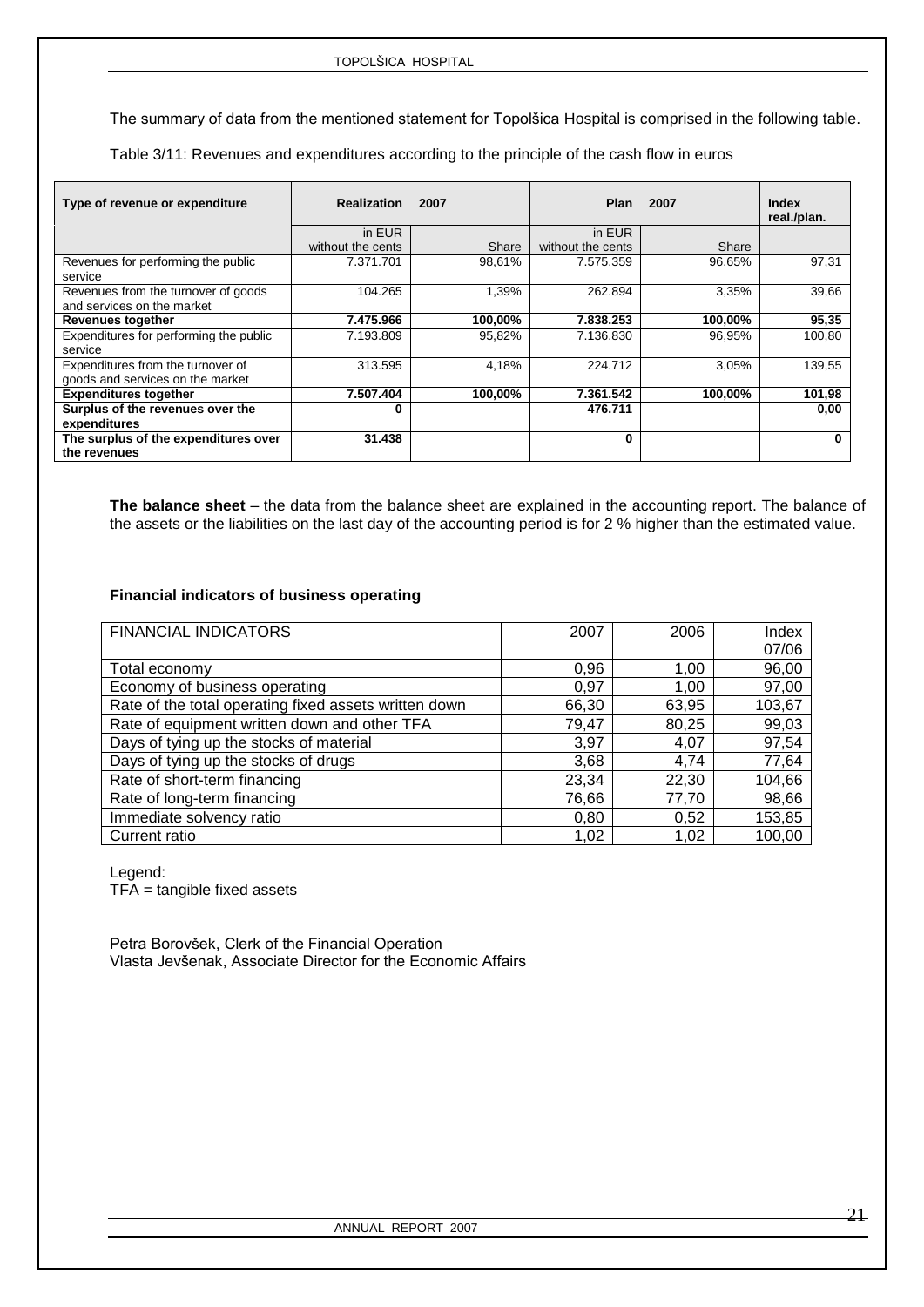### <span id="page-21-0"></span>**3.1.3 Investments and the funds for the investments**

In the year 2007 total level of investment amounted 268.181,26 euros, being 17,53 % of the planned investment expenditures according to the financial plan for the year 2007. Also in this year the plan wasn't realized due to the shift of CT device delivery to the year 2008.

The investments to the intangible fixed assets and tangible fixed assets amount 229.495,75 euros. The investments to the intangible fixed assets amount 18.416,50 euros, the investments in the equipment and other tangible fixed assets amount 211.079,25 euros, of which to the small inventory with the useful life longer than one year and with the individual purchase price not higher than 500 EUR and it is disclosed separetely, in the frame of tangible fixed assets amounting 21.653,11 euros. Investments in the real-estate amount 38.685,51 euros.

| Investments in the year 2007:               | <b>REALIZATION</b><br>in EUR | Share    |           | <b>PLAN</b><br>in 000 EUR | Index<br>Real./Plan. |
|---------------------------------------------|------------------------------|----------|-----------|---------------------------|----------------------|
| Investments in the equipment :              | 211.079,25                   | 78,71%   | 100,00%   | 1.509.509,19              | 13,98                |
| - Medical equipment                         | 62.228,79                    | 23,20%   | 29,48%    | 112.606,41                | 55,26                |
| - Non-medical equipment                     | 48.368,98                    | 18,04%   | 22,92%    | 38.200,00                 | 126,62               |
| - Furniture                                 | 13.855,80                    | 5,17%    | 6,56%     | 12.518,78                 | 110,68               |
| - Small inventory                           | 21.653,11                    | 8,07%    | 10,26%    | 7.684,00                  | 281,79               |
| - Computer equipment                        | 64.972,57                    | 24,23%   | 30,78%    | 38.500,00                 | 168,76               |
| - CT RTG                                    | 0,00                         | $0.00\%$ | $0.00\%$  | 1.300.000,00              | 0,00                 |
| Real estate investments :                   | 38.685,51                    | 14,43%   | 100,00%   | 0                         |                      |
| - Buildings                                 | 38.685,51                    | 14,43%   | 100,00%   | ∩                         | 0                    |
| - Infrastructural facilities                | 0                            | $0.00\%$ | $0.00\%$  | $\Omega$                  | $\Omega$             |
| Intangible fixed assets :                   | 18.416,50                    | 6,87%    | 100,00%   | 20.000,00                 | 92,08                |
| <b>Capital expenditure:</b>                 | 0,00                         | $0,00\%$ | $0\%$     | 0,00                      |                      |
| <b>INVESTMENTS together:</b>                | 268.181,26                   | 100,00%  | 100%      | 1.529.509,19              | 17,53                |
| <b>INVESTMENTS together without the CT:</b> | 268.181,26                   | 100,00%  | 100%      | 229.509,19                | 116,85               |
|                                             |                              | Index    | 2007/2006 |                           |                      |
| Investments in the year 2006                | 566.353,70                   |          |           | 1.717.993,66              | 32,97                |
|                                             |                              | 47,35    |           |                           |                      |

The investments in the amount of 3.061,52 euros were financed from the donations (the laboratory equipment and the inhalers), the investments in the amount of 55,17 euros by the financial leasing (the kitchen equipment – the correction of purchase price) and other investments were financed by own funds, chargeable to the depreciation funds, acknowledged in the prices of services. The equipment in the amount of 22.870,36 euros was produced by ourselves.

|                                          | <b>REALIZATION</b> |         |
|------------------------------------------|--------------------|---------|
| <b>Sources of financial investments:</b> |                    |         |
|                                          | in EUR             | share   |
| <b>Own sources:</b>                      | 265.064,57         | 98,84%  |
| - Depreciation (of purchase)             | 242.194,21         | 90,31%  |
| - Depreciation (own production)          | 22.870,36          | 8,53%   |
| Donations                                | 3.061,52           | 1,14%   |
| Financial leasing (the kitchen)          | 55,17              | 0,02%   |
| Sources of financing together            | 268.181,26         | 100,00% |

Vlasta Jevšenak, Associate Director for the Economic Affairs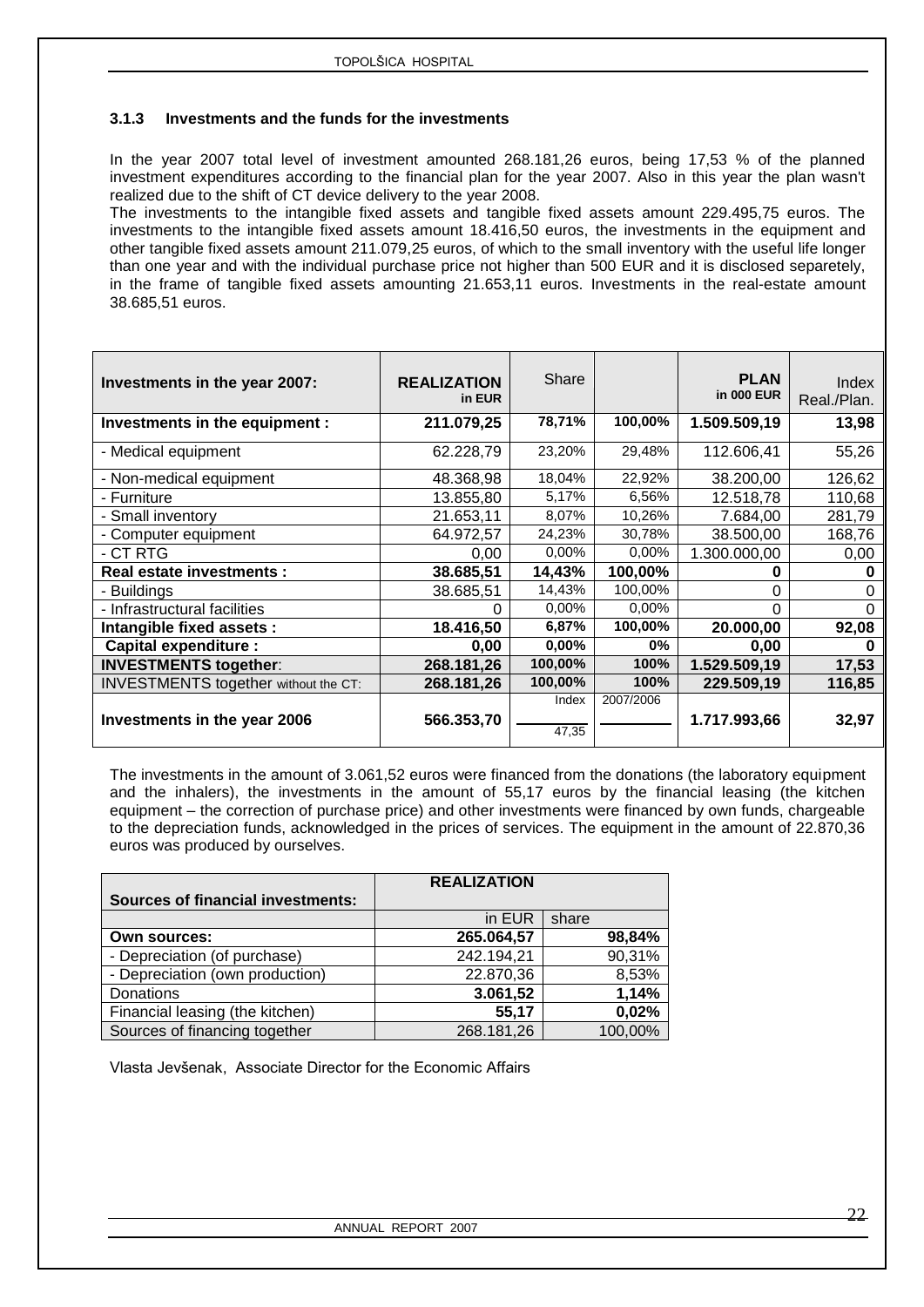## <span id="page-22-0"></span>**3.2 Reports according to the organizational units**

### <span id="page-22-1"></span>**3.2.1 Report for the Pulmological Department of Topolšica Hospital**

The pulmological department of the Topolšica Hospital represents the regional pulmological department for Koroška, Šaleško-Savinjska region and the region of Celje (more than 300.000 inhabitants), since none of the neighbour hospitals has the activity from the entire area of pulmology developed. More and more often the patients from other areas of Slovenia are admitted. Within the department there are 84 hospital beds in the regular department and pressumably 6 hospital beds in the intensive care unit.

In the department the patients with the aggravations of chronic obstructive pulmonary disease, asthma, lower respiratory system infections are most often treated, the lung tumour diagnostics and the palliative care of lung cancer patients is performed. The diagnostics is performed in the patients with the interstation lung diseases, the pleura diseases, lung embolies and still in the patients with lung tuberculosis. The permanent treatment by the oxygen at home is introduced. Among the hospitalized patients, the number of older polymorbid patients with more organ systems failure are affected, representing an increasing load for the medical staff. In the year 2007, 8 % more patients were admitted than in the previous year.

The endoscopical centre in the department is well developed. In last year 830 fibrebronchoscopies were performed, that is 20 % more than in the year before. In our hospital 20 % of all patients with newly doscovered lung cancer in Slovenia are located. The cryotherapy and the electrocauterization of the lung tomours, transbronchial and percutaneous biopsies of the lungs, bronchial lavages are performed. In the last year, as the innovation, eliminating the endobronchial foreign bodies by a cryotube, aspiration biopsy of lung tumours by a central venous catheter and perthoracal lung punction with Rotex needle were introduced.

In the area of allergology, the number of outpatient examinations increased for 14 % in comparison with the year 2006. The trend of increasing the specific immunotherapy was continued. Also in the pulmological ambulance dispensaries, the number of examinations incresed for 8 % in comparison with the year 2006. The examinations of complete lung function were increased for 124 %. There were for 18 % more ultrasound examinations of the pleura performed than in the year before.

The clinical way Outpatient pneumonia was introduced and the clinical way Aggravation of chronic obstructive pulmonary disease and Palliative care of the lung cancer patient were started. We started the professional cooperation with the ambulance dispensary for pulmonary diseases Slovenj Gradec and Celje. In the year 2007 the scientific research work was enlivened. More our physicians actively cooperated at professional meetings.

The largest problem of the hospital is an underemployment of the physicians and the nurses, meaning an obstacle for the further development and the introduction of new programmes.

Head of the Pulmological Department:

Majda Drnovšek-Kaljanec, dr. med., internal med. spec.

### <span id="page-22-2"></span>**3.2.2. Report for the Internal Department of Topolšica Hospital**

In the area of general internal medicine, cardiology, gastroenterology and diabetes, the Internal Department partly covers the needs of Savinjsko-Šaleška, Koroška and Celjska region. By performing the hospital and outpatient rehabilitation of the cardiological patients and inserting the PEGs , it reaches also other parts of Slovenia. In the department there are 35 beds, most probably 3 in the intensive care unit.

In the previous year, four specialists were employed in the department, among them the female collegue worked part-time and the male collegue in the second part of the year only with 40 % of the working time. In the second part of the year also the specializing physician was employed.

Besides the acute treatment of the patients with general internal, cardiological, gastroenterological and diabetological problems, also the postinfarct rehabilitation, non-acute palliative treatment was successfully performed. After a good cooperation with KOK of KC Ljubljana (Clinical Department for the Cardiology, Clinical Center Ljubljana), lasting several years, we also entered into a serious professional cooperation with KC Maribor (Clinical Center Maribor).

1487 patients were admitted to the department, representing 39,19 % of all admissions to the hospital.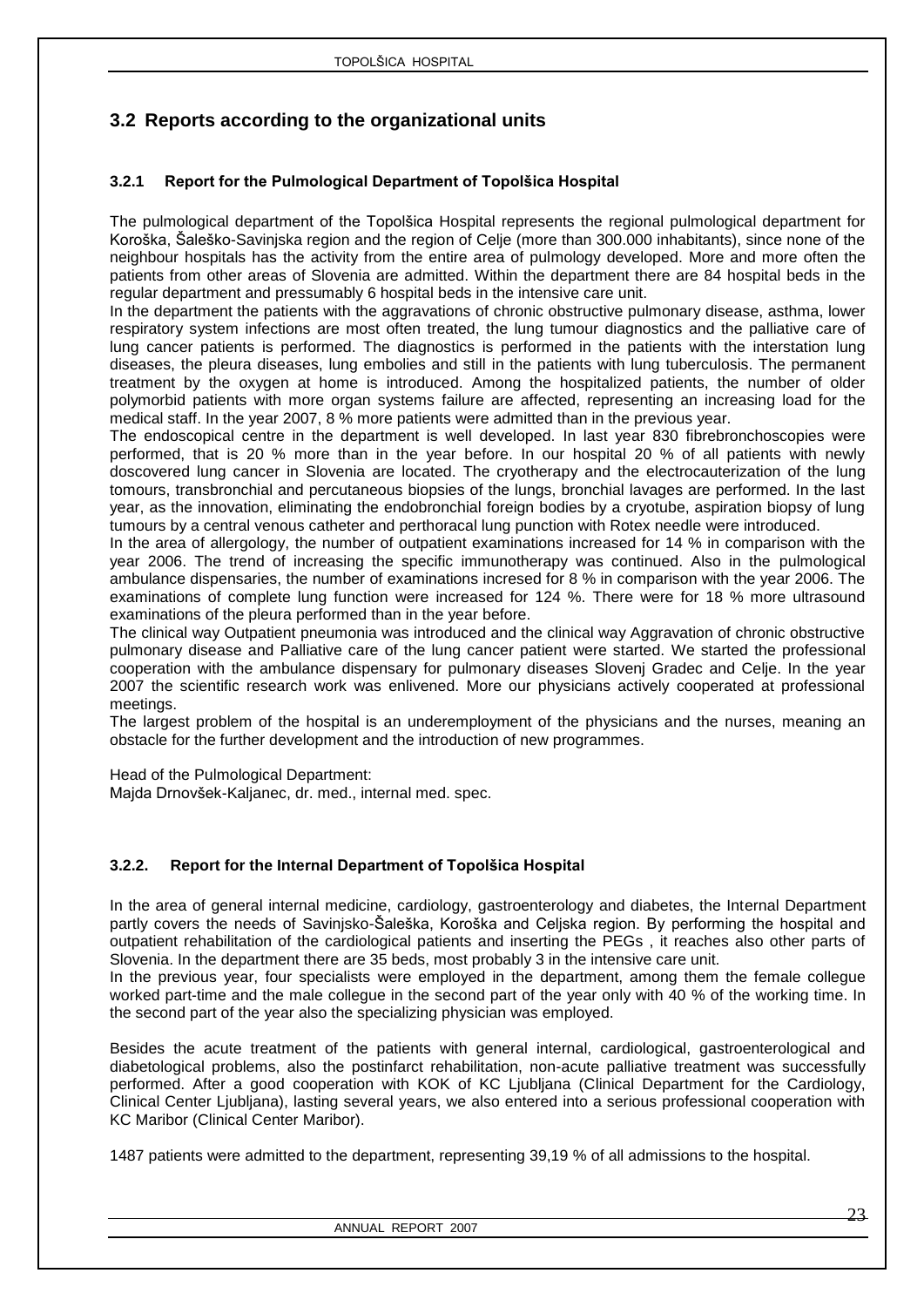The number of the examinations were following: 2373 internal, 384 triage, 1224 IPP (Initial Preventive Physical), 6472 in the anticoagulant ambulance dispensaries, 2413 in the diabetological ambulance dispensary, 79 self-paying and 206 in the ambulance dispensary for the cardiac failure. The work in the functional diagnostics was extensive and burdesome, since we performed: 2718 ultrasound examinations of the heart, 742 of ultrasound examinations of the perif.vessels, 387 measurements of perfusion pressures of the lower extremities, 722 Holter ECG examinations, 381 24-hour blood pressure measurements, 1709 burden tests, 453 ergospirometries, 48 autonomic nervous system tests, 771 structural body analyses, 1553 abdominal ultrasound examinations, 909 oesofagogastroduodenoscopies, 224 coloscopies, 46 ileoscopies, 18 sigmoidoscopies, we have performed 51 polypectomies of the polipes, inserted 54 PEGs and performed 93 thyroid ultrasound examinations.

The clinical way Inserting the PEGs and Treatment of the cardiac failure patient is in the process of creation.

We attended professional and educational meetings at home and abroad, often also as the lecturers or the posters authors. We took care for regular education of the patients, by publishing numerous professional popular articles, by the lectures, radio and television broadcastings and workshops. In the cooperation with Premogovnik Velenje, prim. Poles issued the book Poti do zdravja (the Ways to the Health).

Despite exceptional overburdening the physicians and the staff in the department and in the outpatients part, mutual relationships are good. Considering the occupation of the department and chronic spatial deficiency, we shall promptly think over and also realize more appropriate spatial placing the department and rationally arrange the outpatient work.

Head of the Internal Department: Borut Rijavec, dr. med., internal med. spec.

### <span id="page-23-0"></span>**3.2.3 Report for the medical care area**

Very fast the year 2007 turned and the doors to the year 2008 were widely opened. Nothing is stopping, the tempo, working assignments are following each other.

In the previous year we, the medical nurses, were giving away our work and knowledge to all admitted patients. We tried to treat the patient integrally. We try to encompass the physical, the mental and the social treatment. We established the cooperation with all activities at different levels.

There is a lot of work and activities. We started introducing the standards of medical care, we established the assessment of successfulness as the criterion for the employment and therefore unified the possibilities. A lot of energy was put into the introduction of the medical nurses standby, since with this we will achieve 24 hour charge nurse attendance. Therefore the treatment of equal quality will be ensured to all patients.

During entire year, we tok care for the education. The lectures with the topics of interest were regular monthly organized in the hospital. They were well visited. On the 12<sup>th</sup> of May, the regional meeting for the medical nurses was organized by the medical nurses of Topolšica Hospital.

All the time our main concern is the patient and his contentment. The survey for establishing the patients' contentment was performed.

For good work the contentment among the employees shall be achieved. Again we shall learn to plant the day with small attentions, positive attitude and our common days will be more sunny.

<span id="page-23-1"></span>Darja Kramar, Principal Nursing Officer

### **3.2.4 Report for the Microbiology laboratory of Topolšica Hospital**

In the Microbiology Laboratory different contagious samples of the patients are treated: the sputum, the bronchial aspirate, the tracheal aspirate, the pleural punctate, the ascites, the blood, the urine, the feces, different swabs, control contagious samples, the parasites and contagious samples for determining Mycobacterium tuberculosis (BK). The infection agents are established and the appropriate therapy is determined. Annually approximately 6000 examinations are performed.

In the laboratory we work during the morning time, there are employed: the female medical doctor, the specialist of the clinical microbiology, two female laboratory assistants, the sanitary eng. working part-time. In the purchase plan for the year 2008 the priorities for the purchase and appropriate improvement of our work was defined.

Head of the Microbiology Department,

Verica Vrabič, dr.med., clin. microbiology spec.

ANNUAL REPORT 2007

24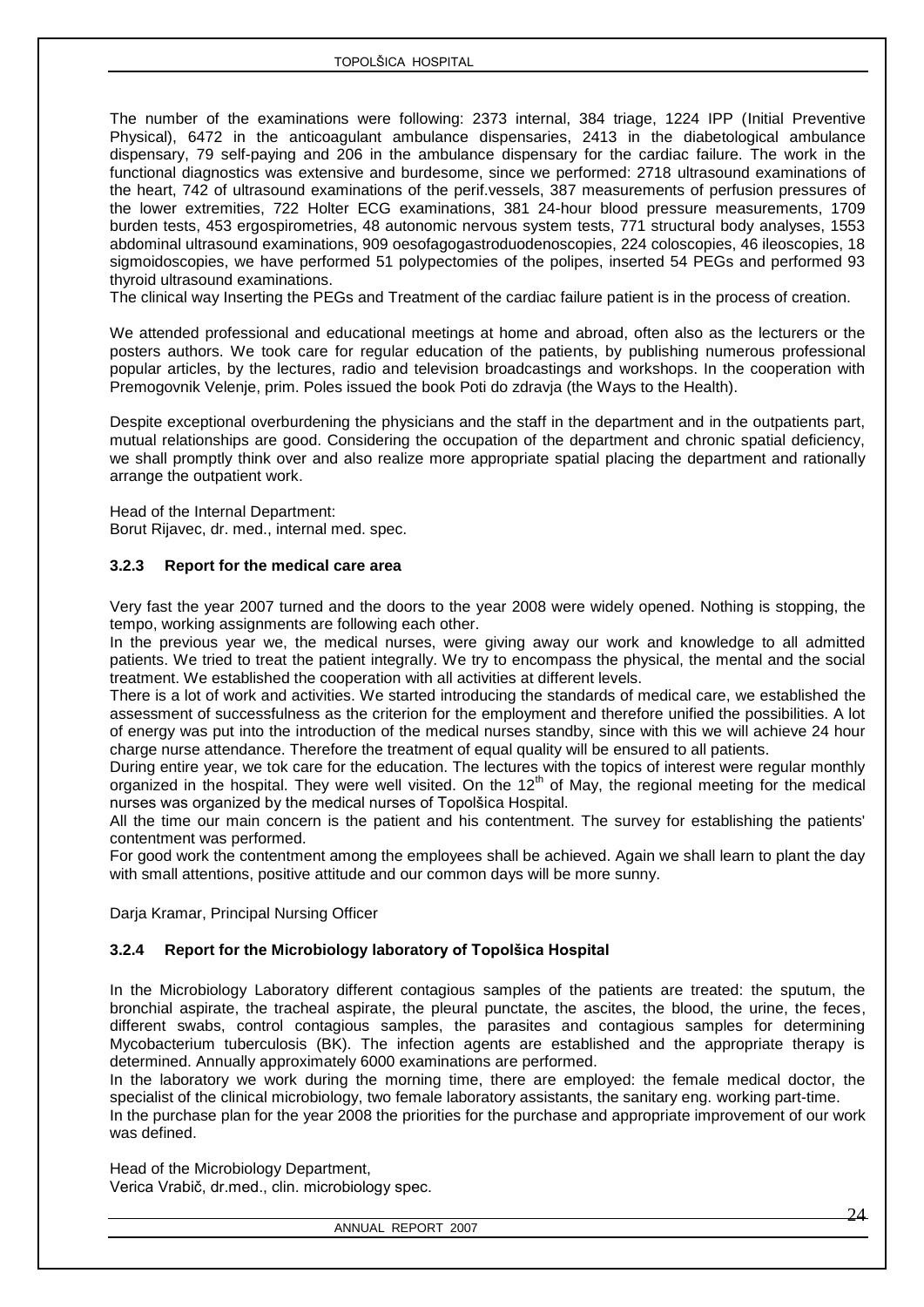### <span id="page-24-0"></span>**3.2.5 Report for the Physiotherapy of Topolšica Hospital**

The physiotherapy is currently conducted by three regularly employed female physiotherapists. The performed work is outpatient and inpatient.

We perform outpatient work:

- the rehabilitation after the infarct,
- the rehabilitation of heart failure,
- the breathing exercises,
- the test of six minute walk.

We perform inpatient work:

- locomotos and respiratory physiotherapy in three departments and in the intensive care unit.

Ocassionally we perform also the rehabilitation of the respiratory patients and the programme of losing weight at the patients with the chronic obstructive pulmonary disease and the patients with the heart failure.

The work is performed under unsuitable conditions:

- the space is passable and therefore the work of physiotherapists as well as the work of nurses is disturbed,
- the space is not conditioned or ventilated, therefore the rehabilitations, due to the patients, are performed in early morning hours in the summer,
- there is no special computer, connected to the computer network of the hospital, therefore the reports on the performed services and the performed hours records are entered to the computer of the nurses, when it is available.

If we like to introduce new additional programmes of physiotherapy, we would urgently need new or additional spaces, equipment and additional personnel.

Regarding the wishes of the head of the intensive care unit that the female physiotherapist would be continuously available, the employment of adittional female physiotherapist is suggested, since it cannot be assured, due to the extent of work, the permanent attendance of the regular employed ones in their department.

We establish that we, the physiotherapists, still receive the basic salary, with minimal different allowances, in the health care assuring to the work and the education appropriate personal income. Repeated consideration and the correction of evaluation of our work is suggested. Also regarding the number of days of holiday leave, it is considered that, in the comparison with other health care workers, due to the working conditions, some additional day of holiday leave could be gained.

Head of the physiotherapy: Polona Lebar, Senior physiotherapist

### <span id="page-24-1"></span>**3.2.6 Reports of the technical-purchasing units**

### **Laundry and the sewing room**

32O tons of linen were washed in the laundry in the previous year. The services were offered to the entire hospital and to twelve ouside customers. These are our regular customers and we also started to perform the services for the physical persons. The share of our services is 49,2 % for the hospital and 50,8 % for the outside customers.

To improve the quality of our services, the dishwasher detergents were replaced by the environment more friendly ones, which are better decomposed and therefore do not remain in the textiles. In this way, the period of the textile use is extended. The quality of work depends also on the well educated personnel, therefore the education was organized, with the topic: Handling the cleaning agents and the chemicals and Microbiology activity in the area of the textiles and other surfaces care.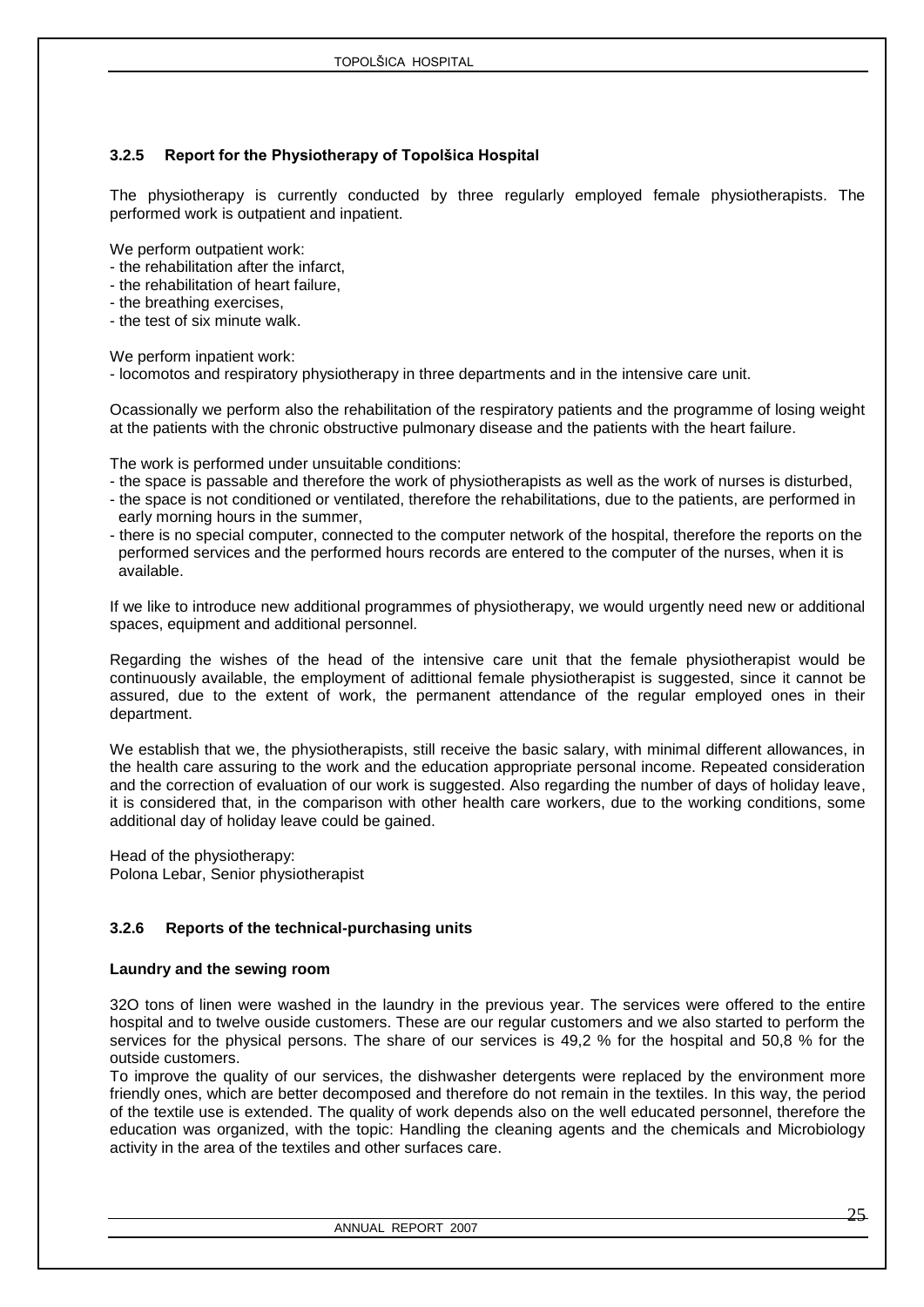Since there was substantial investment in the laundry and the sewing room (the renovation of rooms), in the previous year it was not decided to invest substantially in the equipment. According to the order of the environmental inspector, the oil tank had to be replaced.

To reduce the costs, instead of fourteen workers in the previous years, the number was decreased to twelve. In the sewing room, despite the personnel deficiency (one sewer), we managed, besides mending the old linen, to sew also new hospital linen (the pyjamas, split gowns, the nightgowns). Also the protective clothing is sewed for all employees. For the Natural health resort, the working clothes for the medical part and the curtains for entire Mladika were sewed.

The year 2007 was for the laundry and the sewing room one of more successful years, since the capacities for washing the linen were fulfilled.

Mateja Urleb, Head of the Laundry and the sewing room

### **Kitchen**

The basic activity of Topolšica Hospital kitchen is and remains also in the future the preparation of whole day's nutrition for the patients' needs. Besides, also the preparation of special nutrition for the needs of the workers and the preparation of the ordered nutrition, baking the pastry and catering. Therefore in the year 2007 the creation of the technological card was started, with the purpose to improve the offer and to offer to the patients the nutrition, including the food and food products with the properties to keep and improve the health and prevent the outbreak of diseases.

On the basis of new tender, the offer was able to be improved, by preparing new dishes for satisfying the patients as well as the staff, employed at the hospital.

The transport vessels, the equipment and the roller conveyor for the tablet system of dividing the food was purchased. With this it was achieved that each patient, as well as the staff, receives the optimal meal. In this manner, the standards, required by HACCP system legislation, were achieved.

In the work the appropriate hygienic regime is kept, demanding hygienic and for the health of consumers safe business operating. There are regular controls by the Health Insurance Institute of Slovenia, as well as regular controls by the Health Inspectorate of the Republic of Slovenia.

In the kitchen, dated 22. 11. 2007, by the adviser the following deficiencies were established, which shall be put off:

- to renew the roughcast, falling off, in the dividing food kitchen
- to arrange the spatially separated WC room by the accompanying room with the wash basin in the staff changing room
- to treat the waste room by the material, enabling wet cleaning and the decontamination,
- to lattice all windows.

In the future the accompanying rooms in the kitchen shall be aranged:

- the arrangement of passing wing to the chamber
- painting over unserviceable rooms (the roughcast is falling off),
- searching the solution regarding the useful efficiency of unserviceable rooms (studying the possibilities that the rooms are hired out).

For performing the activities, the appropriate conditions or minimal standards have to be ensured, therefore the complete rearranging and modernizing the dining-room is suggested.

Antonija Rober, Head of the Kitchen

#### **Maintenance unit**

Besides regular maintenance works of individual Topolšica Hospital departments (hospital part, the main kitchen, the laundry, the joinery workshop, the mechanical workshop and the carpark), in the joinery workshop all the needs were covered and all needed new furniture was produced.

Furniture: 130 pieces of bedside cabinets (the pharmacy store, the maintenance, the administration, the physicians' rooms, the nurse's room, the sterilization, UM, the main kitchen).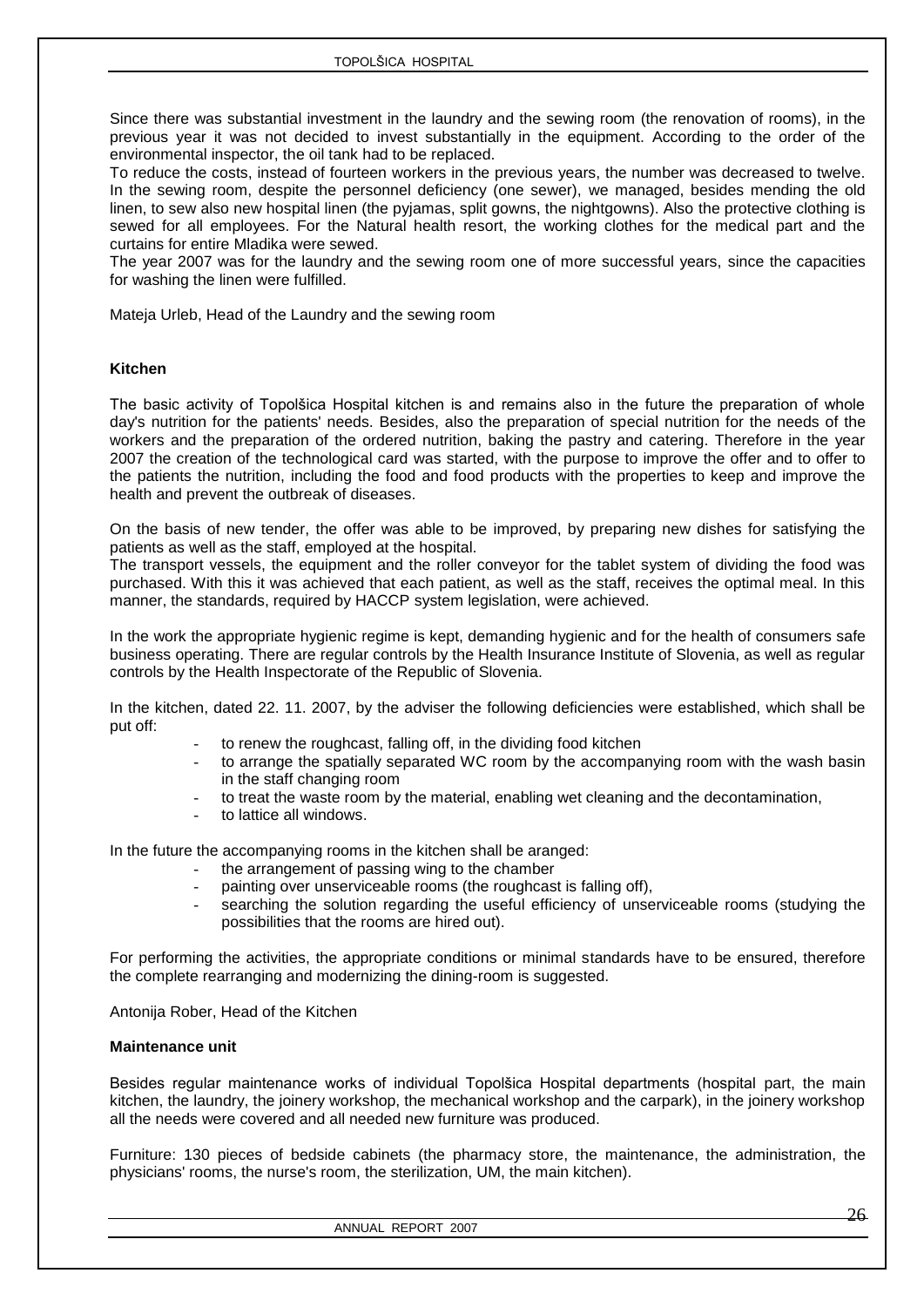The furniture was created for the kown customer. In the joinery workshop, the sanitary loop for the workers' needs was arranged.

2,4 ha of wood was cleaned, the roof above the kitchen was covered, the tiles in the kitchen corridors were layed, everything needed in the hired dwellings was arranged (the furniture, the installations). Placing the wood in the storage during winter 2006 - 2007.

The maintenance of roads, pavements, parking spaces and the services for Terme Topolšica was performed.

Besides daily transports of food, linen, transportation to the examinations in Celje, also all needed transportations for the garden, the kitchen and the administration were performed by the carpark.

In the mechanical workshop, besides the regular maintenance woeks in the individual works, also the repairs of all needed primary devices for the kitchen, the laundry, the garden and the Hospital itself have been performed.

Besides, the laundry barrows, the stands and the furniture supports (the blood - the infusions - the oxygen) were manufactured.

Besides the regular maintenance, in the year 2008 the renewal of furniture pl III (the ambulance dispensary), the production of waste disposal, the roof repair over the wood storage, the creation of the second part of the archive, the renewal of the entrance to the joinery workshop (the cargo entrance) is planned.

After the previous agreement with the Hospital management, the arrangement of the parking space for the Hospital, laying the new supply cable for CT Planika – Smrečina (trafo station), arrangement of functionality and the presentation of the outer illumination is predicted.

Acquiring additional orders and increasing the extent of furniture manufacturing for the outer customer is planned (increasing the share on the market).

Arranging the changing room of the main kitchen, the masonry workshop (the old gas storage), the inspection and the repair of roofs and laundry and 1/2 of old management building is predicted.

Dušan Radšel, Head of the Maintenance

### **Garden-house**

In the year 2007 the work was performed in the following areas:

- Sowing and raising annual plants (the start of sowing in the month of July, over 8000 were raised).
- Sowing and raising two-year plants (over 7000)
- Planting two-year plants in the garden-beds in the park
- Sowing, raising, planting vegetable nursery plants
- Promptly picking up the vegetable from the field
- Planting annual plants in the garden-beds in the park !
- Arranging the potted plants and their reproduction !
- Preparing the parent plants of balcony flowers, for the reproduction with the cuttings, for the following year
- Maintaining the room plantations (the troughs, planted by the potted plants) in the hospital !

At gardening works also the sales of annual plants and vegetable nursery plants took place.

Among the stated works, the following shall also be stated:

- Mowing with the rotation and dorsal mowing-machine
- Lopping the shrubs and raking in the park
- Picking up the sweepings anf sucking the cigarette fire-sticks  $(2 3)$  times a week)
- Sweeping and cleaning at the roadway and parking places (the laundry, the joinery workshop, the playground, the cinema, the kitchen, the post-office, the road to Planika and back, Smrečina and Breda)
- The repair of both glasshouses (changing the film and building both constructions).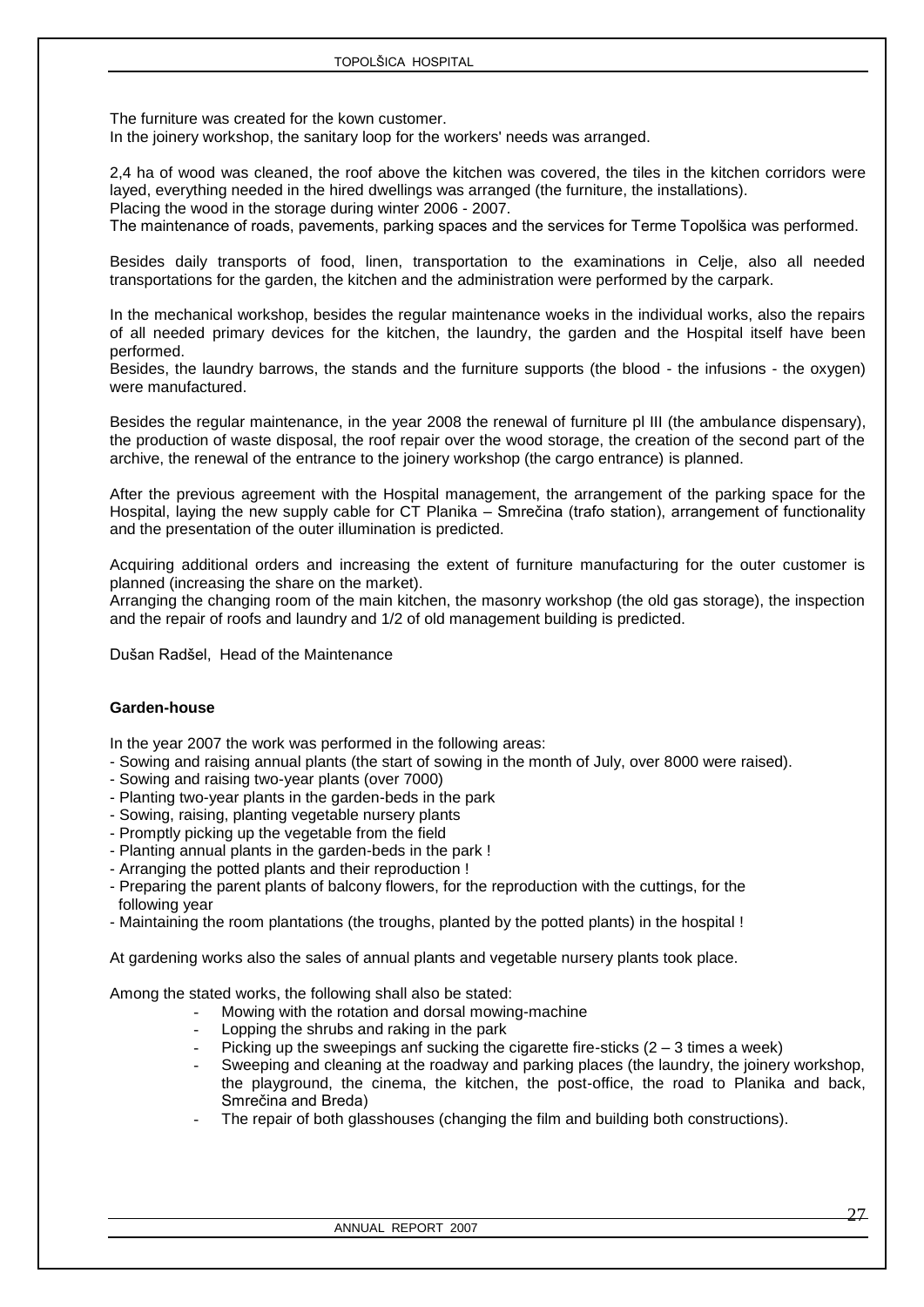For the enrichment of holiday and more ceremonial events was taken care of, by creating the advent garlands, Christmas - new year arrangings (in the month of December) and other arrangings, complying with the opportunities (during entire year).

Mihaela Albreht, the Head of the Garden-house

### <span id="page-27-0"></span>**3.3 Report on the personnel**

### <span id="page-27-1"></span>**3.3.1 Personnel and the employment**

Dated 31. 12. 2007, in the Topolšica Hospital there were 211 employees, among them 24 were employed for a given time. 207 workers's work was chargeable to the hospital (the salaries and other costs related to the work were, for three specializing physicians and one eng. lab. biomedicine trainee, refunded from other sources: ZZZS, the Medical Chamber of Slovenia, the Ministry of Health).

The number of employees, according to the level of education, dated 31. 12. 2007

| Education <sup>1</sup>            | Number | Share   |
|-----------------------------------|--------|---------|
|                                   |        |         |
| PhD (doctoral degree)             |        | 0,5%    |
| Specialization or master's degree | 13     | 6,2%    |
| University and high               | 31     | 14,7%   |
| Higher                            | 15     | 7,1%    |
| Intermediate                      | 81     | 38,4%   |
| Other                             | 70     | 33,2%   |
| Together                          | 211    | 100,00% |

Actually acquired level of education of the employees

Dated 31. 12. 2007, 13 physicians – specialists and three specializing physicians were employed. In the laboratory, the medical biochemistry specialist is the master of science.

The shares of intermediate and lower education employees show the organization of the institution, besides ensuring the permanent health care within the accompanying activities in the hospital and in the outer establishments, performing the activities of cleaning, maintaining, washing, food preparing and trasportation.

In the year 2007 the average number of employees, 209 at the annual level, didn't change regarding the year 2006.

In the year 2007, 20 employment contracts with new workers were concluded, 6 of them the permanent employment contracts:

- 4 specializing physicians according to the schedule of the Medical Chamber of Slovenia,

- 3 charge nurses (high education),
- 1 engineer of the laboratory biomedicine the trainee,
- 1 charge nurse (higher education),
- 1 registered nurse (intermediate education),
- 10 non-medical workers.

The most common reason for employing for a given time was the increased scope of work.

In the year 2007 the employment relationship of 18 workers was terminated, these are:

- 3 specializing physicians, due to the rotation termination, on the basis of Medical Chamber of Slovenia schedule,
- 1 charge nurse (higher education), due to giving notice,
- 1 analyst of the laboratory biomedicine, due to the termination of the contract,
- 1 laboratory processing worker, due to the termination of the contract,
- 1 charge nurse (high education), due to the expiry of internship,
- 1 registered nurse (intermediate education),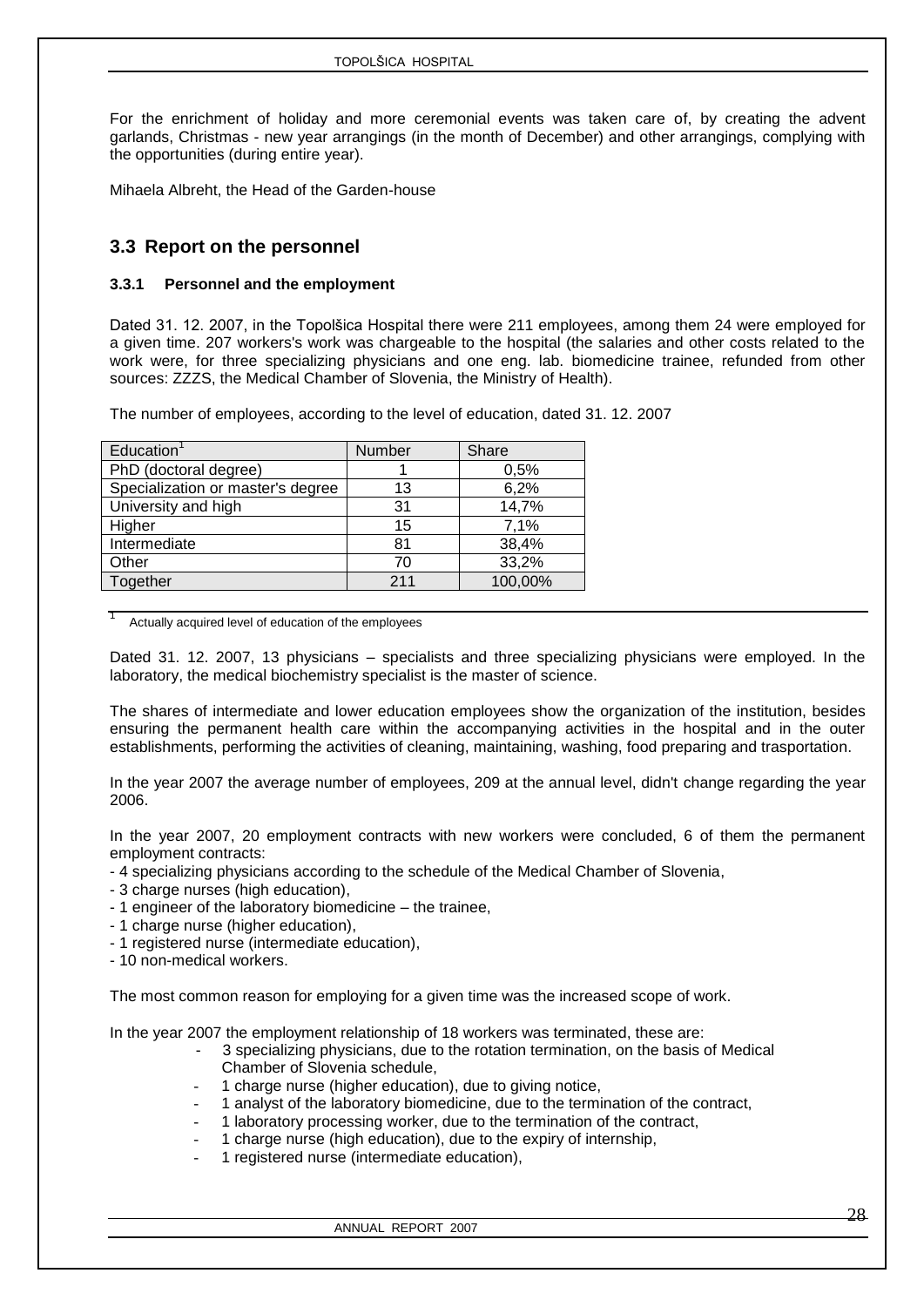10 non-medical staff, among them four due to the retirement, one case of death, other due to the expiry of the contract for a given time.

The number of employees in the year 2006 and 2007, the situation dated 31. 12. (organizational aspect)

|    |                                         | No.dated<br>31.12.2006  | No.dated<br>31.12.2007  | Index<br>2007/2006 | Share<br>2007 |
|----|-----------------------------------------|-------------------------|-------------------------|--------------------|---------------|
|    | Employees in TH together <sup>2</sup>   | 210                     | 211                     | 100,48             | 100,00%       |
| a) | <b>Professional-medical units</b>       | 114                     | 120                     | 105,26             | 56,87%        |
|    | Physicians - full-time work             | 13                      | 14                      | 107,69             | 6,64%         |
|    | Physicians - part-time work             | 1                       | 1                       | 100,00             | 0,47%         |
|    | Physicians - 2/5 of working time        | $\mathbf 0$             | $\overline{1}$          | 0,00               | 0,47%         |
|    | Physicians - 1/5 of working time        | $\mathbf{1}$            | $\mathbf 1$             | 100,00             | 0,47%         |
|    | Physicians together                     | 15                      | $\overline{17}$         | 113,33             | 8,06%         |
|    | Nurses - high education                 | $\overline{15}$         | 20                      | 133,33             | 9,48%         |
|    | Nurses - higher education               | $\overline{7}$          | $\overline{5}$          | 71,43              | 2,37%         |
|    | Nurses - intermediate education         | 58                      | $\overline{59}$         | 101, 72            | 27,96%        |
|    | <b>Nurses together</b>                  | 80                      | 84                      | 105,00             | 39,81%        |
|    | <b>Medical services together</b>        | 19                      | 19                      | 100,00             | 9,00%         |
|    | - Physiotherapy                         | $\overline{3}$          | 3                       | 100,00             | 1,42%         |
|    | - Laboratory                            | 12                      | $\overline{12}$         | 100,00             | 5,69%         |
|    | - Pharmacy                              | 1                       | 1                       | 100,00             | 0,47%         |
|    | - Röntgen                               | $\overline{3}$          | 3                       | 100,00             | 1,42%         |
| b) | Administrative-technical-supplying unit | 96                      | 91                      | 94,79              | 43,13%        |
|    | <b>Cleaners in the departments</b>      | $\overline{21}$         | 21                      | 100,00             | 9,95%         |
|    | Serving workers in the departments      | $\overline{7}$          | $\overline{\mathbf{7}}$ | 100,00             | 3,32%         |
|    | <b>Medical administration</b>           | $\overline{7}$          | $\overline{7}$          | 100,00             | 3,32%         |
|    | <b>Telephone exchange</b>               | $\overline{\mathbf{4}}$ | $\overline{2}$          | 50,00              | 0,95%         |
|    | <b>Outer establishments</b>             | 45                      | 40                      | 88,89              | 18,96%        |
|    | - Kitchen                               | 15                      | 15                      | 100,00             | 7,11%         |
|    | - Laundry and the sewing room           | 14                      | 11                      | 78,57              | 5,21%         |
|    | - Technical units                       | 11                      | 9                       | 81,82              | 4,27%         |
|    | - Plant nursery                         | 5                       | 5                       | 100,00             | 2,37%         |
|    | <b>Automatic data processing</b>        | $\overline{2}$          | $\overline{2}$          | 100,00             | 0,95%         |
|    | <b>Management</b>                       | 10                      | 12                      | 120,00             | 5,69%         |
|    | <b>Employees in TH together</b>         | 210                     | $\overline{211}$        | 100,48             | 100,00%       |

2 The manager is numerously shown among the full-time employed physicians and the principal nursing officer among the nurses with high education

The most marked was the increase in the medical workers number (the nurses with high education). At data on the nurses with high and higher education, two finished educational programmes have to be considered (two nurses with higher education acquired high education, with the professional title dipl. med. nurse). Otherwise the increase in number of nurses with high education appeared due to three new employments (replacing the absent workers).

In the year 2007, the internship was performed by together 32 trainees (1 analyst of laboratory medicine, 1 nurse with high education, 1 lawyer, 29 male nurses – volunteers – 19 already passed the professional examination). Nine male nurses were included in the active employment policy system – training at the workplace.

Nine persons were included in the programme of placements – the working probation.

In the year 2007, the obligatory working praxis was performed by 25 intermediate school students.

The voluntary work was performed by 1 female intermediate school student. 19 working days were performed within the works for general good.

The holiday work was performed by 8 intermediate school and university students.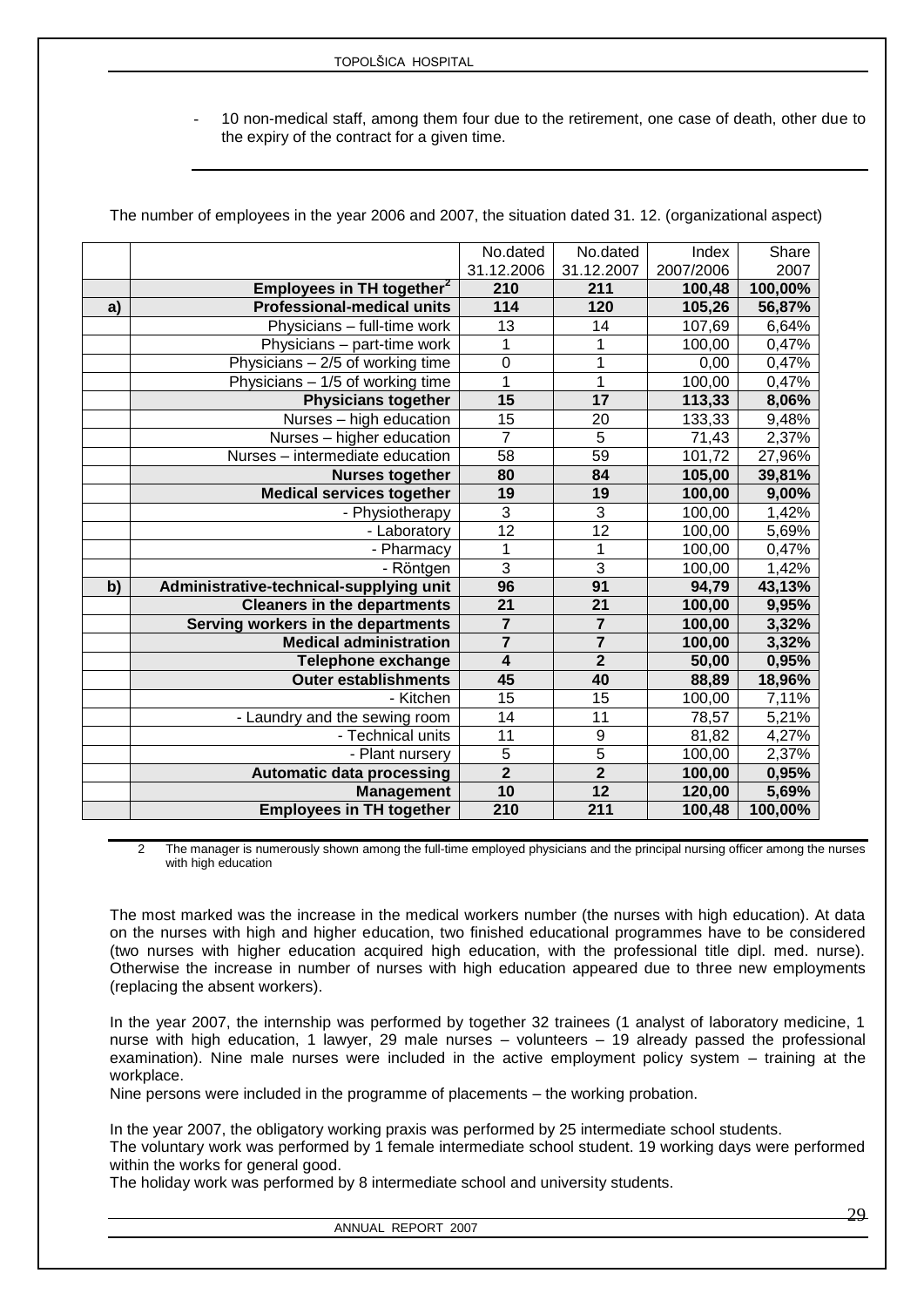### <span id="page-29-0"></span>**3.3.2 Working hours use**

In the year 2007, the work obligation of the individual, full-time employed worker was 2088 hours or 248 working days. The absense from work, for various reasons, is calculated on the basis of the accounted salaries data and is presented below.

The presentation of the number of employees in the year 2007, chargeable to TH.

| <b>Effective</b> | working   | hours        |                 |        | <b>Absense</b> | From            | work          |                 | Together <sup>*</sup> |
|------------------|-----------|--------------|-----------------|--------|----------------|-----------------|---------------|-----------------|-----------------------|
| Regular          | Overhours | Effective    | <b>Together</b> | Annual | Education      | <b>Holidavs</b> | Compensations | <b>Together</b> |                       |
| hours            |           | hours        |                 | leave  |                |                 | for sickness  |                 |                       |
| 151,14           | ,95       | ว ว 1<br>ا ت | 161,41          | 24,36  | 88,            | .18             | 5,89          | 39.31           | 200,72                |

 \_\_\_\_\_\_\_\_\_\_\_\_\_\_\_\_\_\_\_\_\_\_\_\_\_\_\_\_\_\_\_\_\_\_\_\_\_\_\_\_\_\_\_\_\_\_\_\_\_\_\_\_\_\_\_\_\_\_\_\_\_  $3\text{ The data do not comprise the hours, performed on the basis of contract work (2,77 workers).}$ 

In the year 2007 there were, according to the hours, 55,24 workers absent from work, namely 39,31 workers, chargeable to the hospital and 15,93 workers, whose absenses were refunded. In average 4,6 workers were monthly absent and daily in average 22 % of all employees.

The difference between the average number of actually employed workers per month (209) and the number of all employees from the hours (200,72 %) is 3,9%.

### <span id="page-29-1"></span>**3.3.3 Education**

In the year 2007, the education was finished by three workers, all three according to the contracts for the offthe-job training. Two workers acquired the seventh level of education (the nurse with the high education, dipl. med. nurse) and one worker acquired the sixth level of education.

In the year 2007, 9 contracts for the off-the-job training for achieving higher level of education of medical, as well as non-medical branch, were in force.

Passive professional education and training the amployees in all activities took place at the external trainings, by taking part at the seminars at home and abroad. In Topolšica Hospital, for all employees in all activities, the internal trainings with domestic and invited lecturers, were organized.

Some employees, mostly the physicians and nurses, actively attended the trainings, professional improvements and trainings. They took part as the lecturers and the authors of written articles at professional domestic and international meetings, the lectures for general public, in the media etc..

### <span id="page-29-2"></span>**3.3.4 Disabled persons**

Dated 31. 12. 2007, 23 disabled persons were employed, among them 2 physicians, 10 medical workers and 11 non-medical workers. 13 workers are disabled persons of the second category, 13 persons are disabled persons of the third category.

The share of the disabled persons in Topolšica Hospital is 10,9%. From 1. 5. 2007 on, the determined quota of disabled persons for the employers in the health area is 6 %, in our case in average being 13 disabled persons per month. In the year 2007, for 12 disabled persons each month the prescribed quota was exceeded, causing the implementation of certain incentives (the exemption of the contributions and the reward for exceeding the quota payment).

In all disabled persons, the cause for the disability is an injury outside work or the disease. In the year 2007, for the same reasons, four workers were in the procedure in front of the invalidity committee. The procedures didn't finish in 2007.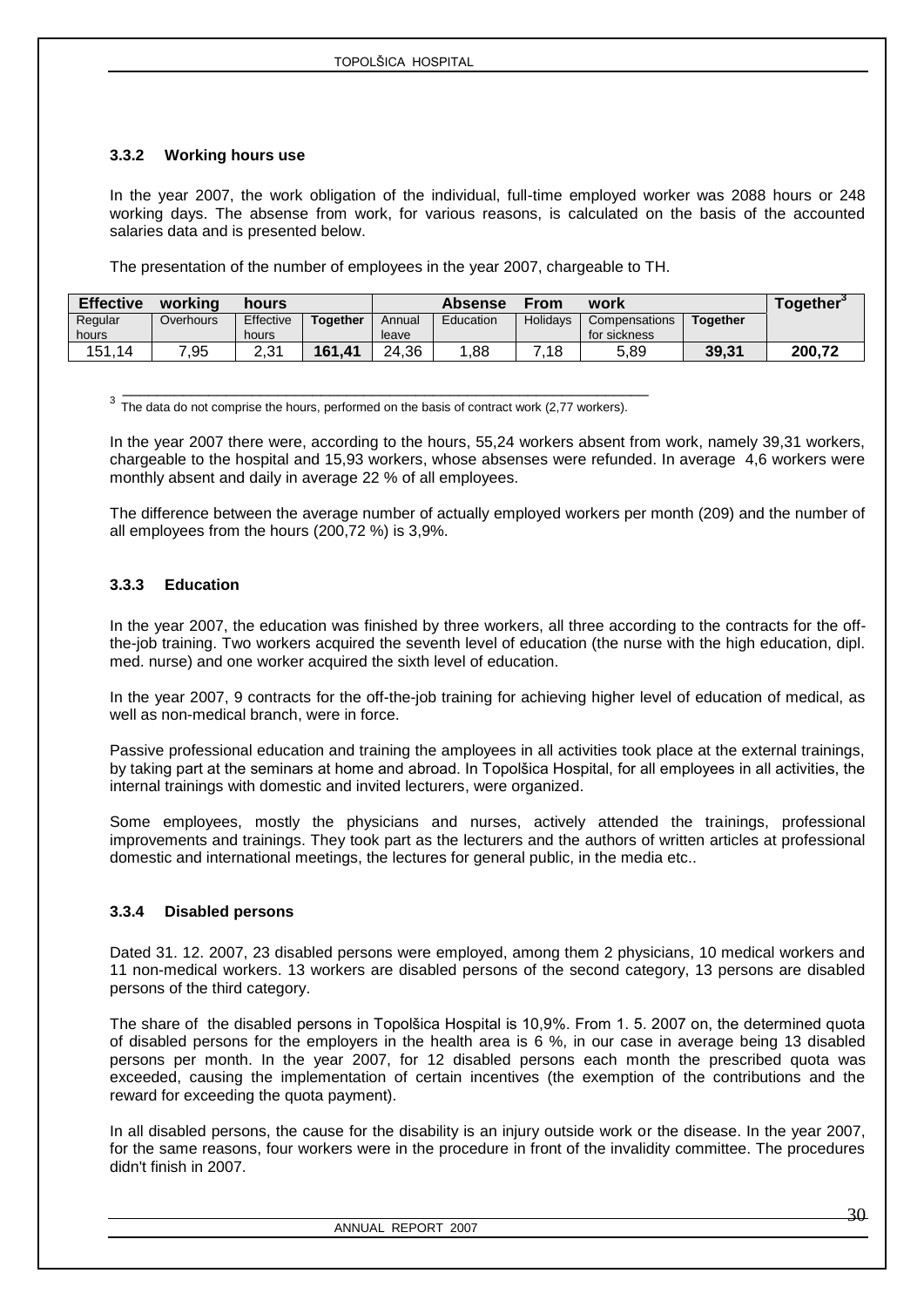Due to high share of the employed disabled persons in Topolšica Hospital, the troubles at transferring the workers according to the received disability decision appear. Troubles appear due to the relation between the nature of the work, the description of the classified work position and the limitations, required by the disability decisions.

### <span id="page-30-0"></span>**3.3.5 Occupational safety**

In the year 2007, 9 occupational injuries were recorded, among these 7 injuries at the workplace and 2 injuries on the way to work or from work. The mosr common causes of injuries were stitches with the needle and the injury due to the fall.

Due to the injuries, there were 15 working days and 5 hours absences from work (125,28 hours).

### <span id="page-30-1"></span>**3.4 Management report**

In the year 2007, the work of the Institution Council was expressed in six sessions, one of them was extraordinary and one was the correspondence session.

The extraordinary session referred to the beginning of the procedure for appointing the manager for the following 4-year period and the correspondence session referred to voting on the adopting the amendments of the Regulation on the standby in Topolšica Hospital.

The annual report for the year 2006 and the financial plan for the year 2007 was adopted by the Institution Council.

In the first half of the year 2007, the sessions of the Institution Council were noted by performing the election procedure of Topolšica Hospital manager, at the fact of the expiry of present manager mandate. The emphasis was given above all to the activities, accompanying the correct legal-formal performance of the manager elections, according to the procedure for appointing Topolšica Hospital manager.

In the second half of the year, above all following questions were treated by the Institution Council:

- the review of business operating regarding the costs managing.
- treating and following the course of collecting and disposing with the resourses for the CT device investment,
- the activities and the suggestions to the amendments of the statute,
- the question of solving the personnel problems.

Janez Sevčnikar, lawyer

### <span id="page-30-2"></span>**3.5 Quality report**

In the year 2007, the quality committee met twice, the quality commission had a meeting in February and at the end of March, where the report for the year 2006, on following the quality indicators, the results of the survey on the patient experiences and the results of the survey on the satisfaction of employees and the organizational climate in Topolšica Hospital were expressed.

At the commission meeting, at the end of March, following the quality indicators at the process of patient arrival to the ambulance dispensary for admitting the patients. The results of the analysis will be known at the beginning of the year 2008. It was followed, how long it was needed to admit the patient to the Topolšica Hospital, including the treatment by the physician.

Also the falls of the patients from the hospital beds per 1000 days within the hospital stay were followed, it was established that the number of falls in the year 2006 increased, therefore at the meeting it was agreed to purchase or ensure the security devices. Also the plan for the improvements was started, namely the performance of training the medical workers on the patients safety.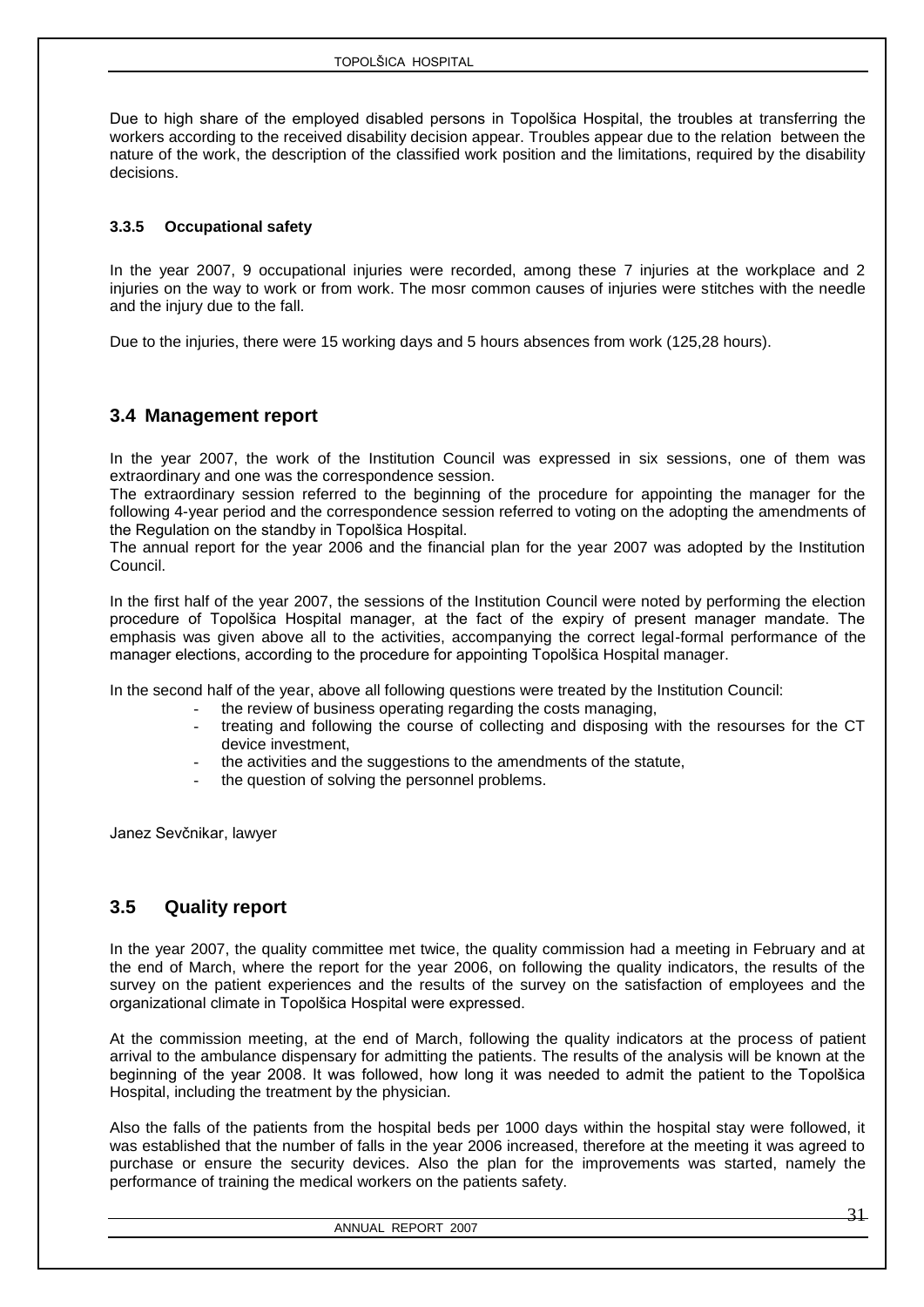To the employees the reports on the results of the patient experiences survey and the survey on the work satisfaction of employees and the organizational climate of the employees were presented.

The activities in the area of following the quality in Topolšica Hospital were in the year 2007 following:

- the obligatory quality indicators were followed (the analysis and the comparison with the year 2006 will be performed till the end of March 2008),
- the patient experiences survey was performed in Topolšica Hospital,
- the organizational climate survey and the work satisfaction for the employees was performed (it was finished dated 20. 12. 2007, the results till the March 2008),
- the discussions on the safety are performed (as a project in the outpatient activity),
- clinical way Chronic obstructive pulmonary disease,
- in the programme there are also two ways, clinical way of cancer patient health care and the clinical way of heart failure,

Brigita Putar, Head of Quality

### <span id="page-31-0"></span>**3.6 Public contracts report**

In the year 2007, public contracts were performed (concluded contracts) according to the following procedures:

| Order<br>number | Type of procedure                                                                                                                                       | <b>Number of procedures</b><br>- of the concluded<br>contracts | Agreggated value of<br>public contracts<br>(in EUR) |
|-----------------|---------------------------------------------------------------------------------------------------------------------------------------------------------|----------------------------------------------------------------|-----------------------------------------------------|
|                 | Public contracts of low value                                                                                                                           | 26                                                             | 313.456,60                                          |
| 2.              | Common public contracts -<br>the drugs, the first (6) month period                                                                                      | 8                                                              | 320.438,00                                          |
| 3.              | Common public contracts annexes -<br>the drugs, the second (6) month period                                                                             | 7                                                              | 320.438,00                                          |
| $\mathbf{4}$    | Annexes to the Public contracts -<br>the nutrition, (4) month period                                                                                    | 6                                                              | 48.511,00                                           |
| 5.              | Public contracts – the frame agreement -<br>gases, for the three year period,<br>from the date 1, 12, 2007                                              |                                                                | 24.445,00<br>annualy                                |
| 6.              | Public contracts - the frame agreement -<br>the food and the material for the nutrition,<br>for the period of three years,<br>from the date 1. 12. 2007 | 6                                                              | 135.368,76<br>annualy                               |
|                 | <b>TOGETHER</b>                                                                                                                                         | 54                                                             | 1.162.657,36                                        |

- Public contracts of low value according to the ZPBPO procedure (collecting the offers without the previous announcement), they were performed in accordance with the Public Procurement Act (ZJN-2), Official Journal of the Republic of Slovenia, no. 128/2006.
- Public contracts of high value were performed in accordance with the Public Procurement Act (ZJN-2), Official Journal of the Republic of Slovenia, no. 128/2006.
- All 54 procedures were performed and terminated without the objections submitted revision procedures of the suppliers.

Vili Sijarto, Purchase and Marketing Officer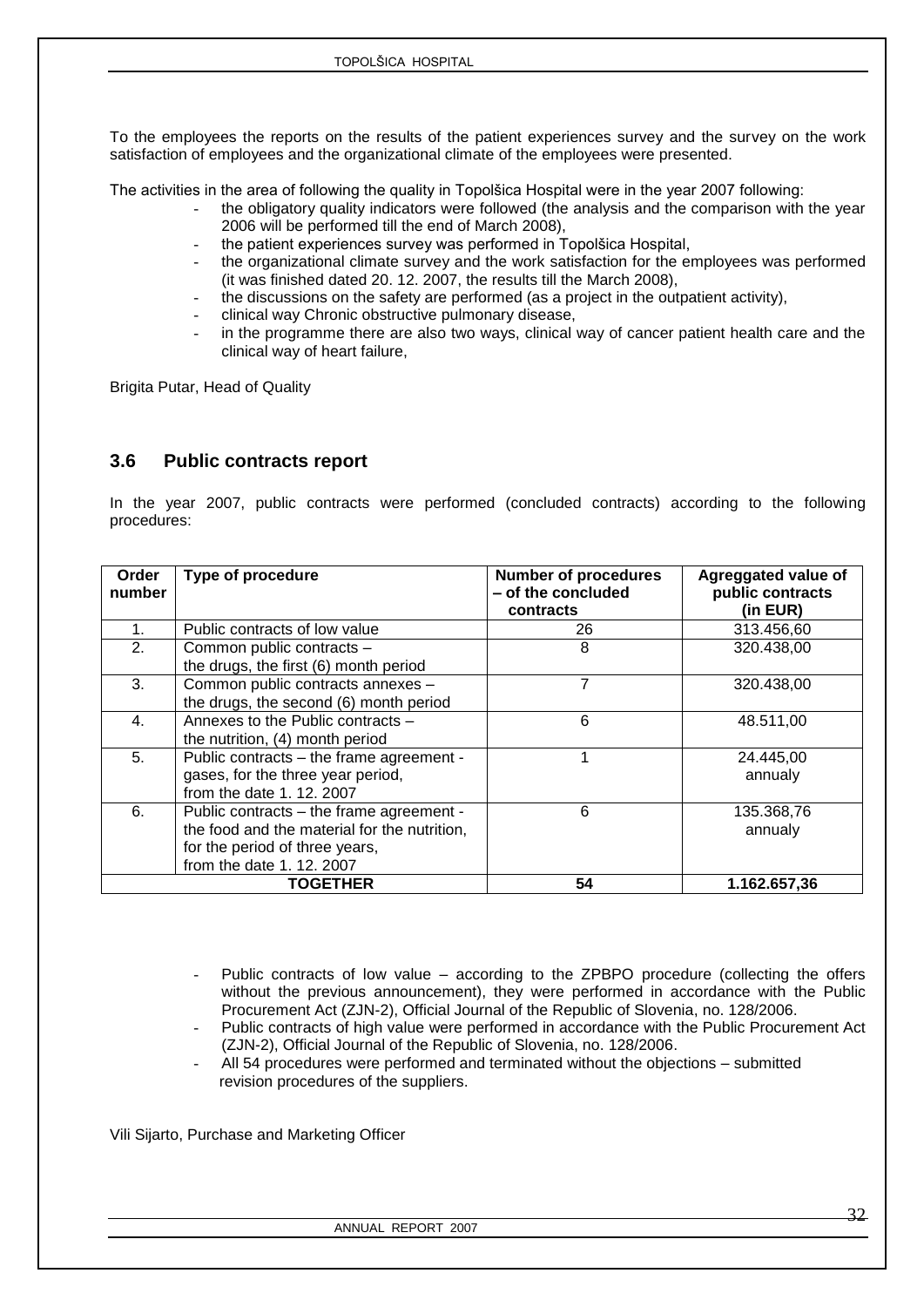### <span id="page-32-0"></span>**3.7 Declaration on the assessment of public finance internal control**

By the Public Procurement Act, the responsibility to establish the public finance internal control is imposed to the manager, with the purpose to manage the risks and ensure achieving the goals of business operating and realizing the budget.

According to the Instructions on the preparation of the national and municipal annual accounts and the methodology for preparing the report on the achieved goals and the results of direct and indirect budget users, besides the final accounts and the annual report, respectively, the assessment of public finance internal control shall be obligatory stated.

The declaration on the assessment of public finance internal control refers to the definition of goals and ensuring their achievement by the appropriate managing the business risks ruling system. With the declaration, the convenience of the established system is assessed, including the control environment, the risks assessment, the internal control, the information flow and internal auditing. In the concluding part of the declaration, the most relevant measures for improving the system are stated, performed in the previous year and the measures which are intended to be performed in the current year. For the preparation of the declaration, the activities shall be organized by the management in the manner that the assessment of the internal control system are as real as possible.

### **DECLARATION ON THE ASSESSMENT OF PUBLIC FINANCE INTERNAL CONTROL**

TOPOLŠICA HOSPITAL TOPOLŠICA 61 3326 TOPOLŠICA

 Code: 27910 Registration number: 5820570000

I, the undersigned, am aware of the responsibility for the establishment and permanent improving the system of financial business operating and internal controls and internal auditing, according to the 100<sup>th</sup> article of the Public Procurement Act with the purpose to manage the risks and ensure achieving the business operating goals and the budget implementation.

The public finance internal control system is designed to give rational, but not the absolute guarantee on achieving the goals: the risks that general and special goals of business operating won't be achieved, are managed at still acceptable level. It is based on the permanent process, enabling to define key risks, the possibility of the constitution and the impact of appointed risk on achieving the goals and helps that the risks are managed successfully, efficiently and economically.

This assessment represents the situation in the area of introducing the public finance internal control proccesses and the procedures in / on TOPOLŠICA HOSPITAL.

### **The assessment is sent on the basis of:**

- Internal auditing service assessment, in the area:
- Self –asessment of the heads of the organizational units, for the areas: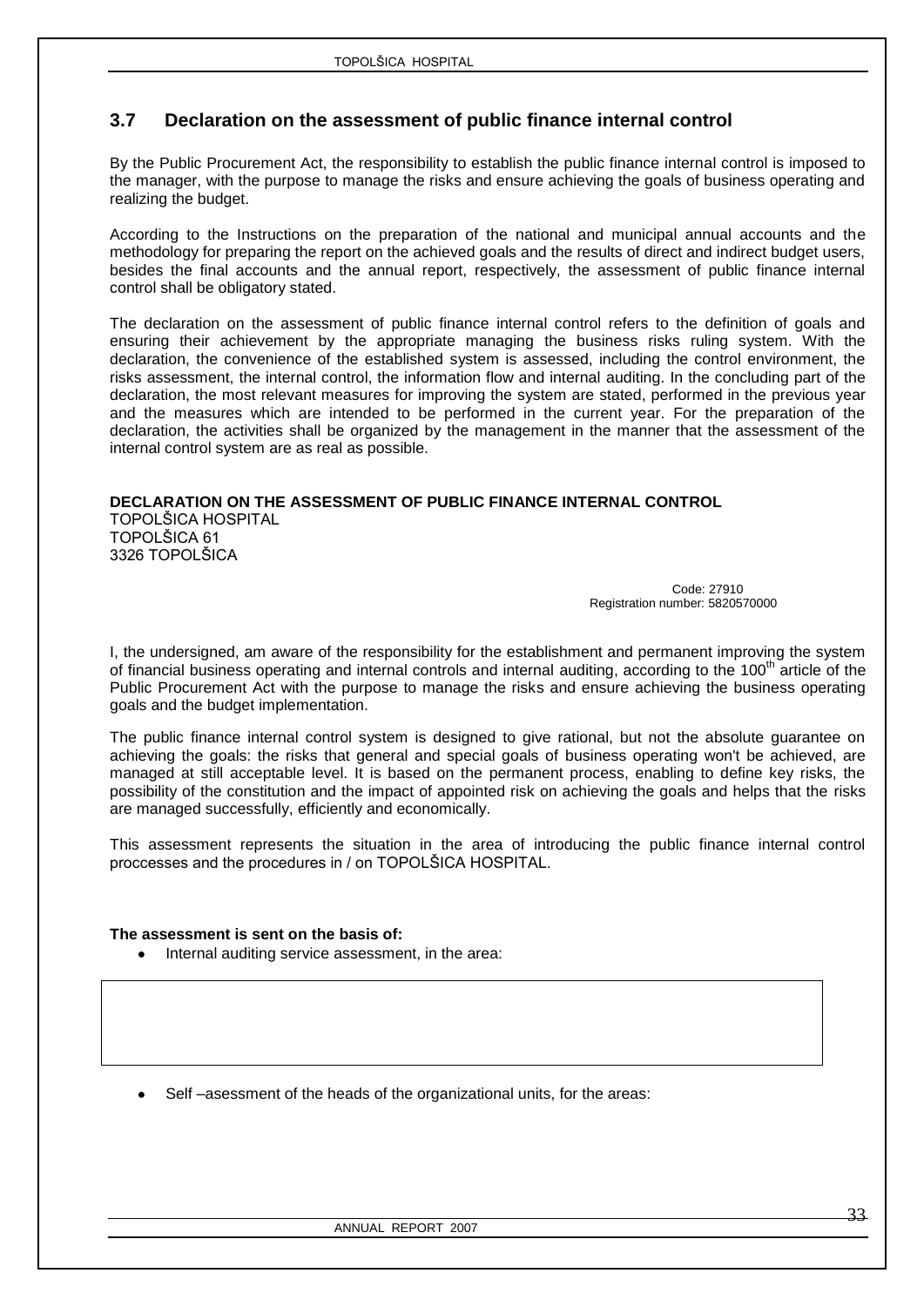of professional medical units of technical-aupplying units of the management

> Establishment (of the Audit of the Republic of Slovenia, budget inspections, the Budget Supervision Office, the EU inspection bodies,...), for the areas:

### **In / On TOPOLŠICA HOSPITAL it is estableshed:**

#### 1. **Appropriate control environment**

(one of the following options is chosen by the head of the department):

- a) In entire business operating,
- b) In the substantial part of business operating,
- c) In individual areas of business operating,
- d) It is not yet established, first activities were started,
- e) It is not yet established, the appropriate activities will be started in the following year

#### **2. Risks management:**

#### **The goals are real and measurable, meaning that the indicators for the masurement of achiving the goals are determined**

(one of the following options is chosen by the head of the department):

- a) In entire business operating,
- b) In the substantial part of business operating,
- c) In individual areas of business operating,
- d) It is not yet established, first activities were started,
- e) It is not yet established, the appropriate activities will be started in the following year

### **The risks that the goals won't be fulfilled, are defined and evaluated, the method of managing them is determined**

(one of the following options is chosen by the head of the department):

- a) In entire business operating,
- b) In the substantial part of business operating,
- c) In individual areas of business operating,
- d) It is not yet established, first activities were started,
- e) It is not yet established, the appropriate activities will be started in the following year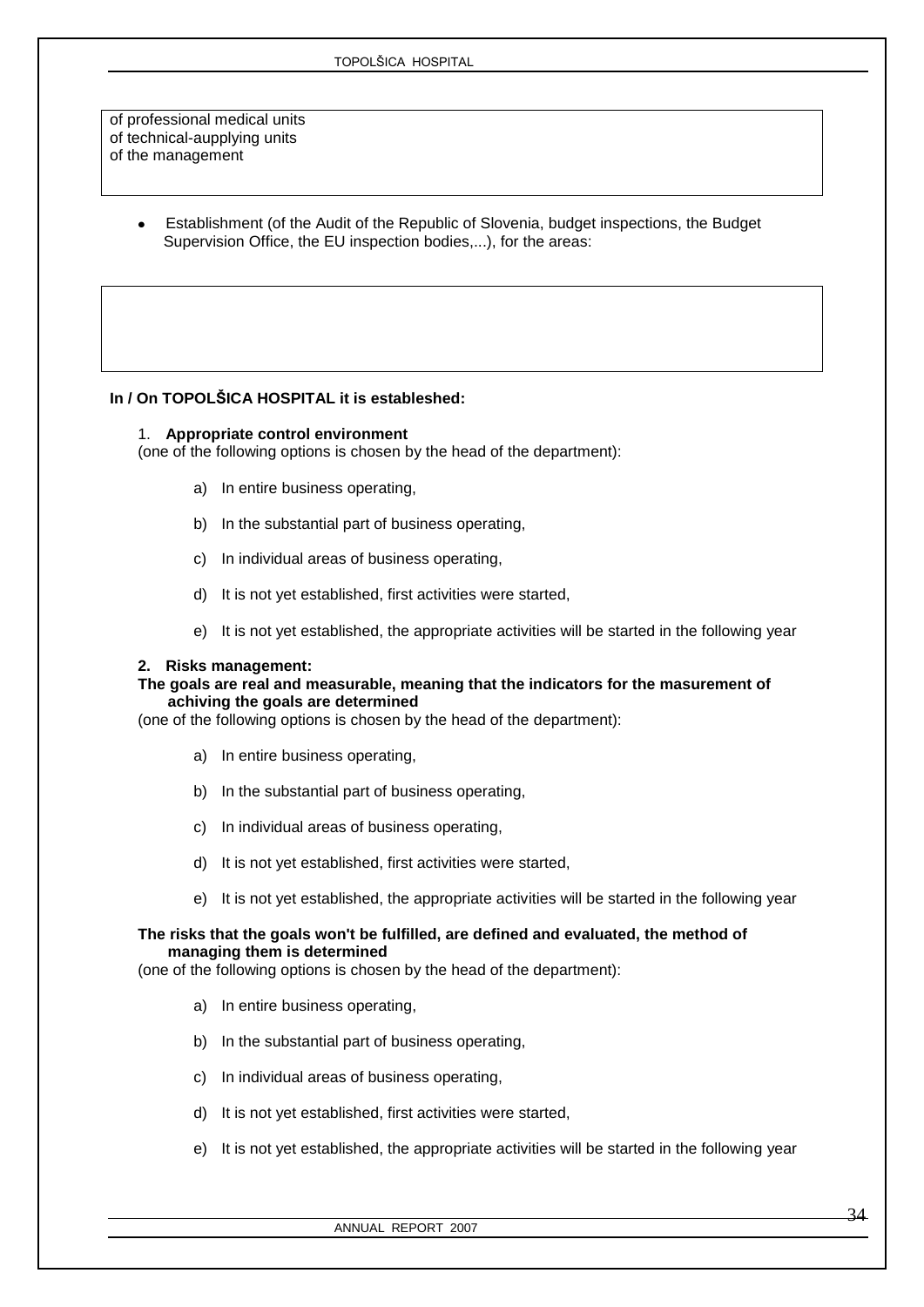### **3. On the risks management based internal control and control activity system, diminishing the risks to the acceptable level**

(one of the following options is chosen by the head of the department):

- a) In entire business operating,
- b) In the substantial part of business operating,
- c) In individual areas of business operating,
- d) It is not yet established, first activities were started,
- e) It is not yet established, the appropriate activities will be started in the following year

### **4. Appropriate informing and communicating system**

(one of the following options is chosen by the head of the department):

- a) In entire business operating,
- b) In the substantial part of business operating,
- c) In individual areas of business operating,
- d) It is not yet established, first activities were started,
- e) It is not yet established, the appropriate activities will be started in the following year
- **5. Appropriate control system, including also the appropriate (own, common, contractual) internal auditing service**

(one of the following options is chosen by the head of the department):

- a) In entire business operating,
- b) In the substantial part of business operating,
- c) In individual areas of business operating,
- d) It is not yet established, first activities were started,
- e) It is not yet established, the appropriate activities will be started in the following year

In the year 2007, in the area of internal control, the following relevant improvements were performed (state: 1, 2 or 3 relevant improvements):

1. Personnel reinforcements

- 2. Introduction of regular working meetings the professional and professional-technical college
- 3. Increased concern for the improvement of general working conditions

Despite performed improvements it is established that following relevants risks exist, which are not yet sufficiently managed (state: 1, 2 or 3 more relevant risks and predicted measures for their managing):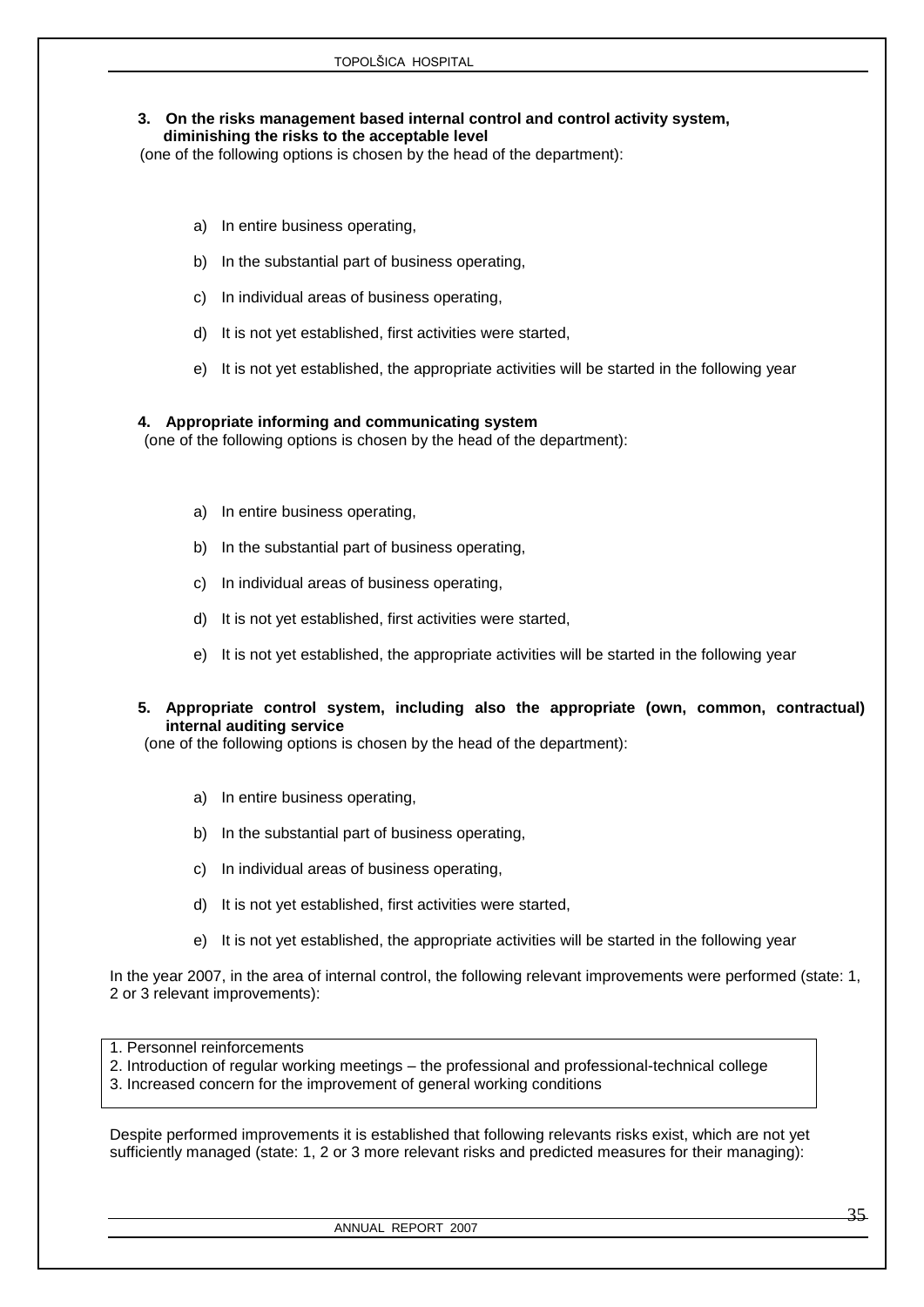1. RISK: Developmental retardation due to worse equipment.

- PREDICTED MEASURE: Modernizing and fulfilling the medical equipment.
- 2. RISK: Fast, badly controlled increase of costs (of drugs).
- PREDICTED MEASURE: Weekly following the costs on the basis of previously set plan of use. 3. RISK: Revenue shortfall due to delaying at adjusting the introduction of the ZZZS on line system.
- PREDICTED MEASURE: Accelerated upgrading the health information system.

The head or the management organ of the recipient of budgetary funds:

Damjan Justinek, dr.med.,internal med.spec.

The date of the head of the department signature:

27.02.2008

The date of delivery:

In the year 2007, the internal control in the hospital was not performed. At the end of the year, the contract for performing the internal auditing was cocluded with the audit company GM revizije, d.o.o., Ljubljana, namely for auditing the accounts. The public contract was performed by the Association of health institutions of Slovenia. The internal control will be performed in the year 2008.

The basis for the declaration are the internal auditor reports and the external auditor reports in the case, if these reports refer also to the internal audit and for the areas, they refer to. For all areas, which are not the subject of control in the business year, the self-assessment survey has to be fulfilled.

The basis for fulfillment of the Declaration on the assessment of public finance internal control in Topolšica Hospital were Self-assessment surveys, fulfilled by the heads of individual organizational units.

Vlasta Jevšenak, Associate Director for the Economic Affairs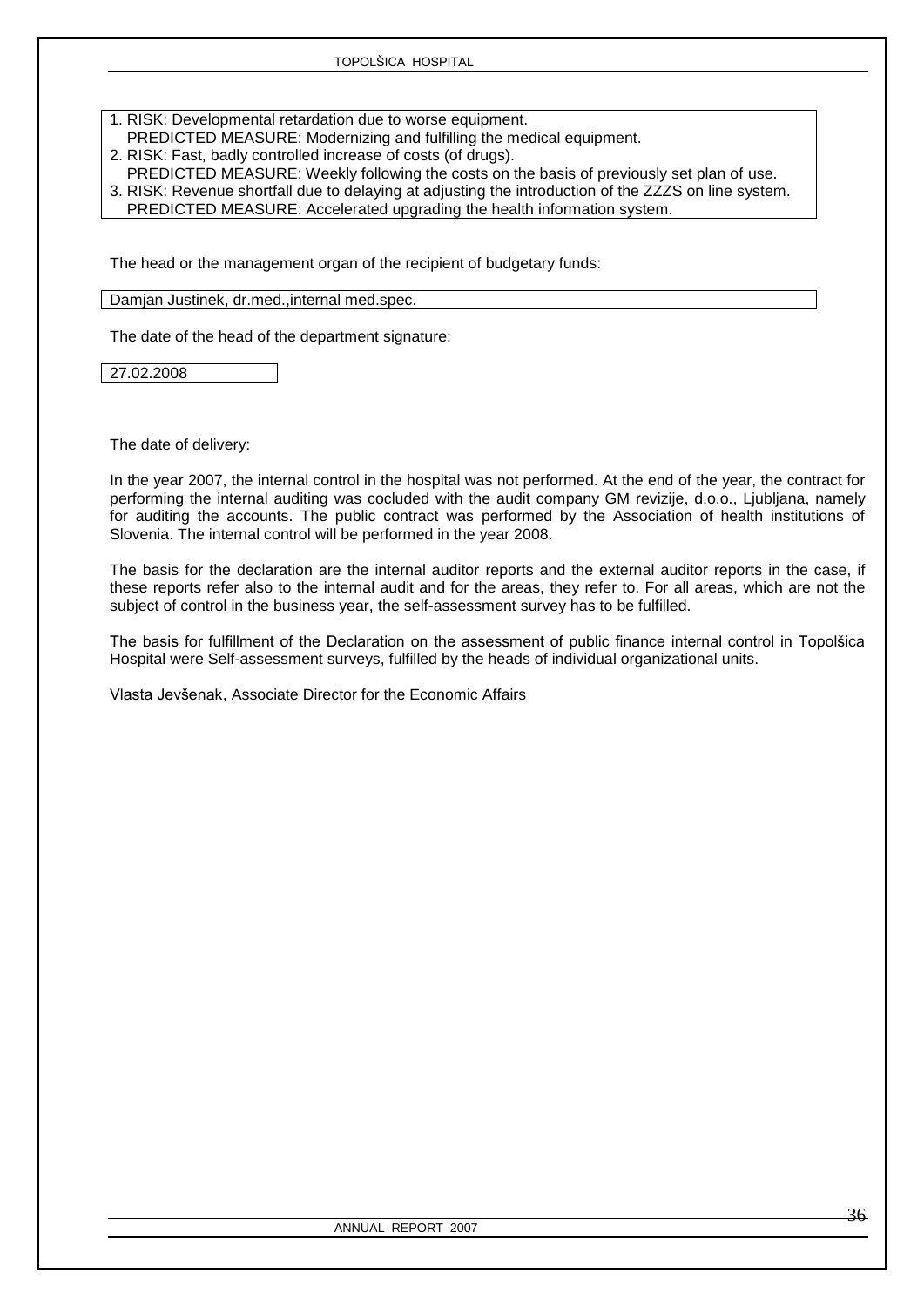# <span id="page-36-0"></span>**4 Accounting report**

# <span id="page-36-1"></span>**4.1 Introduction**

The accounting report is prepared in accordance with the Rules on Drawing up Annual Reports for the Budget, Budget Spending Units and other Entities of Public Law and the Regulation on the Accounting of Topolšica Hospital.

At book-keeping, valuating and measuring the accountancy items and controlling, the Accounting Act, the Rules on breaking down and measuring revenues and expenses of legal entities under public law, the Rules on the Method and Time Limits of Reconciliation of Receivables and Liabilities according to Article 37 of the Accountancy Act, the Rules on the method and rates of depreciation of intangible fixed assets and tangible fixed assets, the Rules on a uniform chart of accounts designed for the national budget, budget spending units and other entities under public law and the Slovenian Accounting Standards, were used.

The rules were used in the following order:

- the Accounting Act,
- the statutory regulations, issued by the Minister of Finance.
- Slovenian Accounting Standards, and
- the Regulation on the Accounting of Topolšica Hospital.

Regarding the individual types of accounting items, also the clarifications and the references of the Chamber of Accountants, Financials and Auditors of Slovenia, published in the accounting and finance magazines, were considered.

At establishing the revenues and expenditures in the accounting period, the folllowing shall be considered:

- the cash flow principle.
- as well as the principle of the business event appearance.

The revenues are acknowledged, when it is justifiably expected that they will lead to the remunerations, if they are not realized already at the appearance.

# <span id="page-36-2"></span>**4.2 Clarifications to the accounts**

The annual report is done for the business year, lasting 12 months, dated from 01. 01. 2007 to 31. 12. 2007. Individual accountancy items in prescribed accounts are compaared with the size of the same items in the year before. The amounts in the prescribed forms are demonstrated in euros without the cents.

### <span id="page-36-3"></span>**4.2.1 Clarifications to the balance sheet**

The data on the state of the assets and the liabilities on the last day of the current and the last day of the previous accounting period, that is dated 31. 12. 2007 and dated 31. 12. 2006, are comprised in the balance sheet.

The annexes to the balance sheet are:

- the review of state and movement of intangible fixed assets and tangible fixed assets and
- the review of state and movement of long-term equity participations and loans.

The basis for the composition of the balance sheet are the books. The state of the assets and the liabilities in the books can differ from the real situation. These differences are established by the inventory. Only by the inventory established data can be the basis for composing the balance sheet.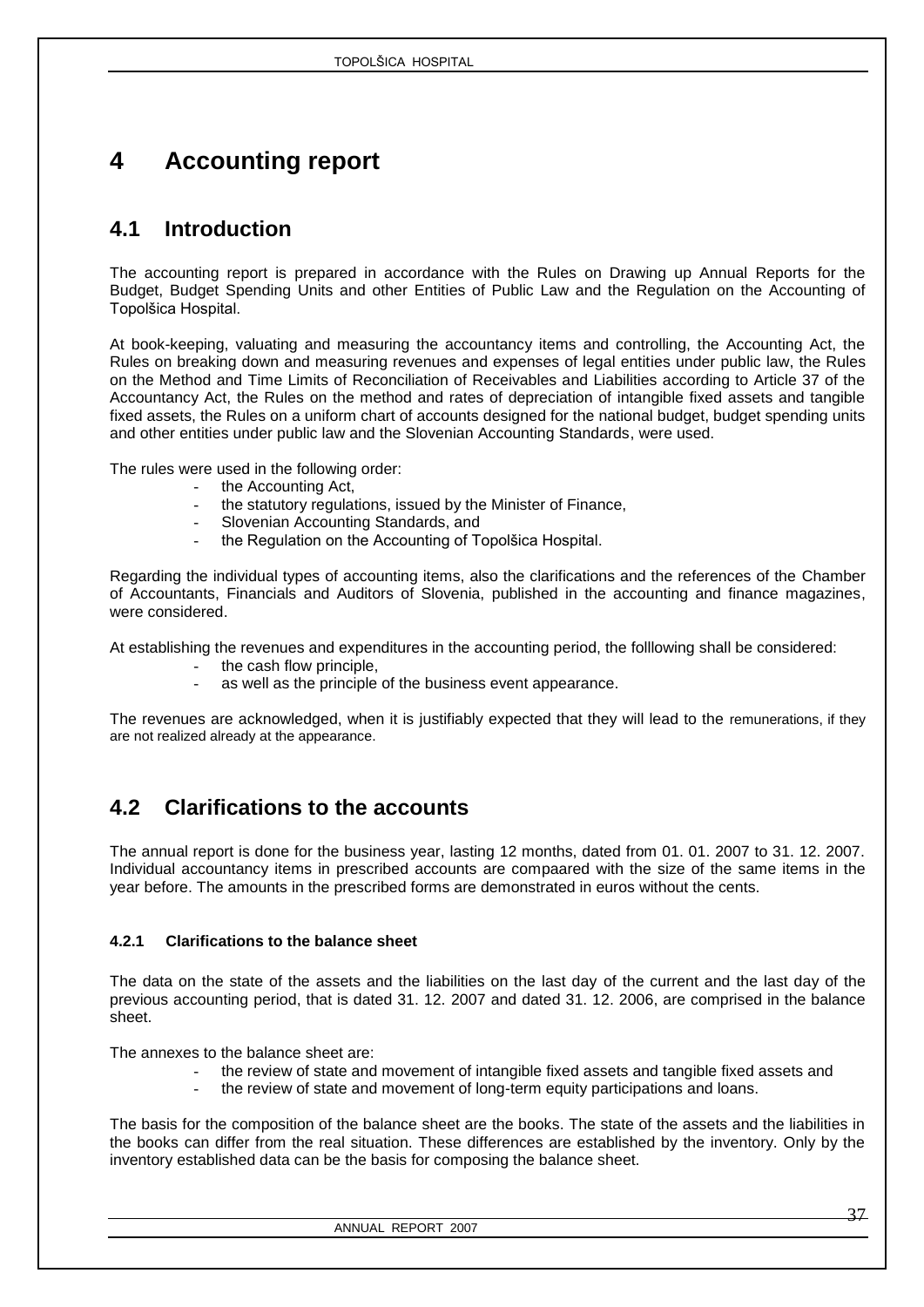The decision on the harmonisation of the state of the assets and the liabilities with the real situation was signed by the manager of the hospital, according to his authorization, determined in the statute. The decision id the following:

### **DECISION on the harmonisation of account book state of the assets and the liabilities with the real situation**

1. From the accounting record, ruined, technically oudated and useless fixed assets are deleted and excluded from the use, according to the consolidated report annex on the regular annual inventory, with the following aggregated values:

| the purchase price | 101.526,56 EUR |
|--------------------|----------------|
|--------------------|----------------|

- the value adjustment 101.526,26 EUR
- the present value 0.00 EUR
- 2. From the accounting record, foreign fix assets are deleted, according to the consolidated report annex on the regular annual inventory, with the following aggregated values:

| - the purchase price   | $0,00$ EUR |
|------------------------|------------|
| - the value adjustment | $0,00$ EUR |
| - the present value    | 0,00 EUR   |

- 3. From the accounting record, on the account of the subgroup 047010, the alienated computer and the monitor, in the common value of 920,38 EUR, are deleted. The exceptional write-down is recorded as the operating expense from revaluation, it is not a subject to the VAT return or to the input VAT correction.
- 4. To the accounting records, on the account of the subgroup 040111, found fixed assets in the common amount of 5.182,83 EUR are recorded.
- 5. From the accounting record, on the account of the subgroup 100200, the cash in the common amount of 90,00 EUR is recorded to the account of the group 467 – the financial expenses.
- 6. From the accounting record, chargeable to already formed corrections of short-term trade receivables value, the claims according to the list in the common amount of 199,18 EUR, are deleted. The corrections of short-term trade receivables value for the year 2007 are formed for the disputed claims according to the list in the common amount of 33,40 EUR, chargeable to operating expenses from revaluation.
- 7. From the accounting record, on the accounts of the subgroup 321, the small inventory in use, according to the consolidated report annex on the regular annual inventory, in the common amount of 39.784,37 EUR, is deleted.
- 8. From the material stocks in the pharmacy, non-current goods, in the amount of 666,70 EUR, are excluded, chargeable to the operating expenses from revaluation.

The assets and the liabilities have to be itemised according to **the types and the maturity**, meaning thet the part of long-term claims and long-term liabilities, which becomes due and payable no later than in one year from the date of the balance sheet, has to be demonstrated as the short-term claims and short-term liabilities. But in the books, this part of long-term claims and long-term liabilities, becoming due and payable in the next accounting (calendar) period, does not transfer to the accounts of short-term claims or short-term liabilities.

The data on the state of the assets and liabilities, according to the state dated 31. December 2007 and 2006, are contained in the signed form, the balance sheet. In the column 4, accounting data for the accounting period are entered. The amount in the Authomatic Data Processing 037, in the column 4 is, due to long-term liabilities, becoming due and payable in the year 2008, for the amount of 116.525 euros higher than in the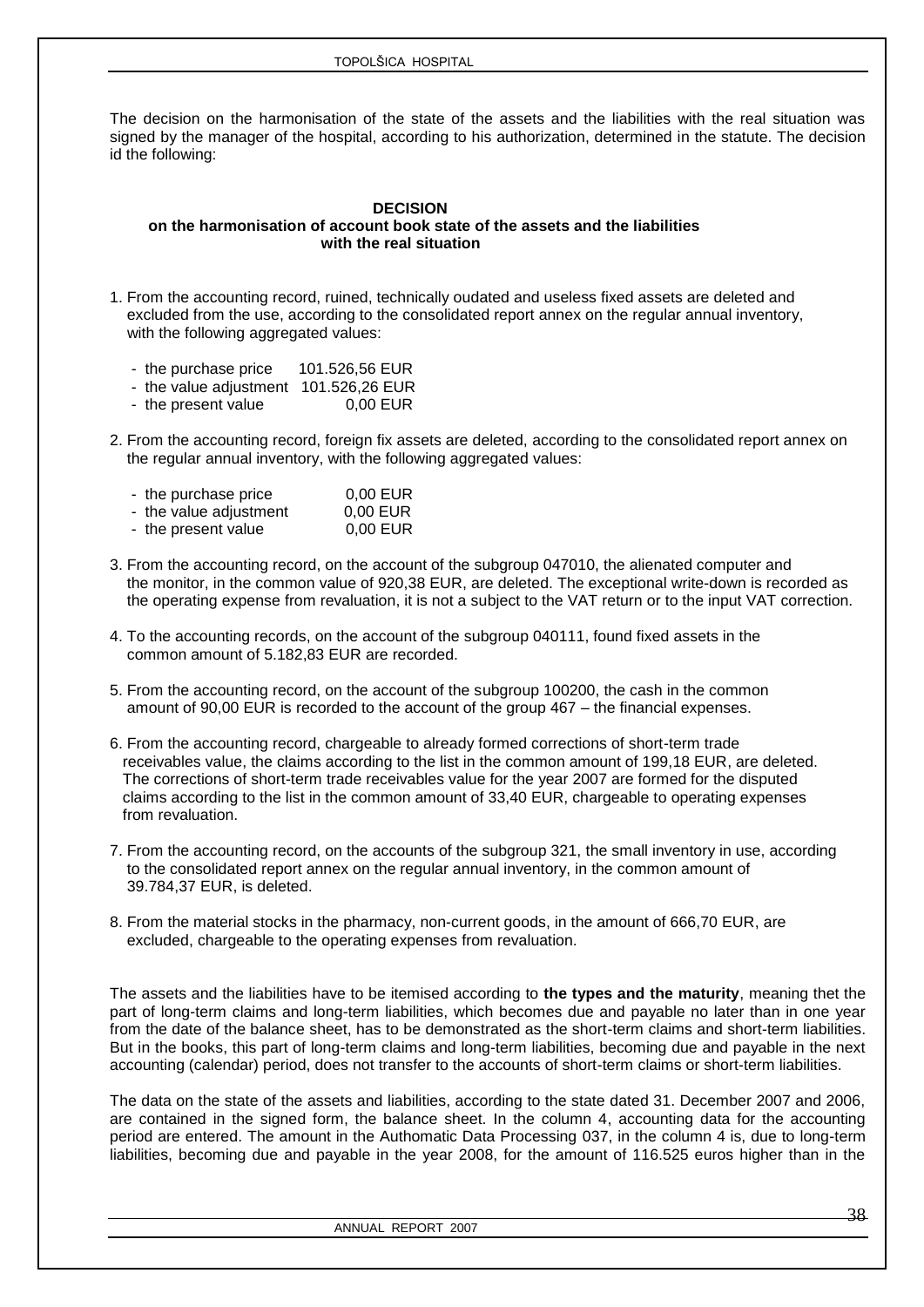books and for the same amount the amount in the Authomatic Data Processing 055 is reduced. On the accounts, out of the balance sheet record, the wood is demonstrated by the hospital.

The value of the assets or the liabilities on the day 31. 12. 2007 amounts 3.815.421 euros, being for 2,01 % higher than in the year before. The largest increase, in comparison with the year before, is at the value of stocks, these increased for 12,03 %, namely the stocks of wood and the stocks of food. The current assets were increased for almost 11 %, among them for 64,39 % the cash in banks and other financial institutions, also being the result of collecting the funds for the CT – device.

Table 4/1: Data from the balance sheet – the ASSETS or the active part of the balance sheet

|                                            | in EUR             | in EUR             |             |  |
|--------------------------------------------|--------------------|--------------------|-------------|--|
| Type of the asset                          | without the cents  | without the cents  | Index       |  |
|                                            | Purchase value     | Purchase value     | (2007/2006) |  |
|                                            | dated 31. 12. 2007 | dated 31, 12, 2006 |             |  |
| A. Long-term assets and the funds in trust | 2.788.083          | 2.815.088          | 99,04       |  |
| I. Funds in trust                          | 2.764.276          | 2.791.413          | 99,03       |  |
| II. Long-term assets                       | 23.807             | 23.675             | 100,56      |  |
| B. Current assets and deferred expenses    | 943.053            | 849.988            | 110,95      |  |
| and accrued revenues                       |                    |                    |             |  |
| C. Stocks                                  | 84.285             | 75.235             | 112,03      |  |
| Assets together                            | 3.815.421          | 3.740.311          | 102,01      |  |

Table 4/2: Data from the balance sheet – the ASSETS, the stocks

| <b>Stocks</b> in euros without the cents | <b>Status</b><br>31.12.2007 | <b>Status</b><br>31.12.2006 | <b>Index</b><br>$R_{07}/R_{06}$ |
|------------------------------------------|-----------------------------|-----------------------------|---------------------------------|
| Drugs and medical material               | 58.133                      | 62.595                      | 92,87                           |
| Food                                     | 4.012                       | 3.012                       | 133,19                          |
| Fuel                                     | 2.987                       | 3.286                       | 90,91                           |
| Gas                                      | 1.044                       | O                           |                                 |
| Oxygen                                   | 2.095                       | 0                           |                                 |
| Wood                                     | 14.903                      | 4.675                       | 318,82                          |
| Other                                    | 1.110                       | 1.667                       | 66,61                           |
| Together                                 | 84.285                      | 75.235                      | 112,03                          |

Table 4/3: Data from the balance sheet – the LIABILITIES or the passive part of the balance sheet

|                                        | in EUR             | in EUR             |             |
|----------------------------------------|--------------------|--------------------|-------------|
| Type of liabilities                    | without the cents  | without the cents  | Index       |
|                                        | Purchase value     | Purchase value     | (2007/2006) |
|                                        | dated 31, 12, 2007 | dated 31. 12. 2006 |             |
| A. Current liabilities and accrued     | 890.560            | 834.152            | 106.76      |
| expenses and deffered revenues         |                    |                    |             |
| B. Own funds and long-term liabilities | 2.924.861          | 2.906.159          | 100,64      |
| Liabilities together                   | 3.815.421          | 3.740.311          | 102,01      |

In the structure of all liabilities, own funds and long-term liabilities represent 76,66 % and current liabilities 23,34 % of all liabilities. In the comparison with the previous year, the current liabilities and the accruals and deferred revenues increased for 6,76 % and own funds and long-term liabilities for 0,64 %.

Individual assets type written-down is demonstrated in the below table.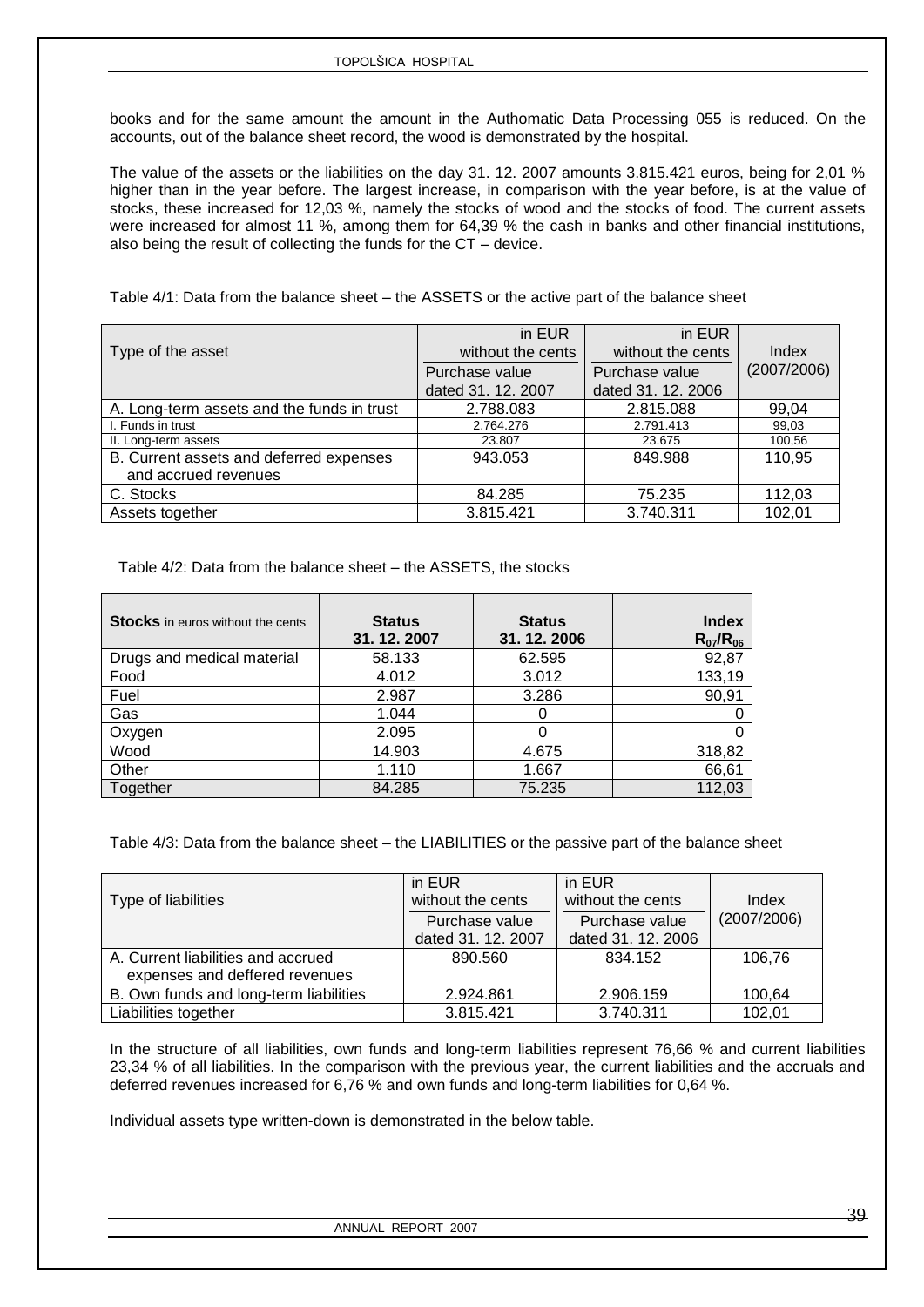Table 4/4: Stocks

| Type of long-term asset                      | in EUR            | (without the<br>cents) |                    | Assets<br>written-down<br>2007 | Assets<br>written-down<br>2007 |
|----------------------------------------------|-------------------|------------------------|--------------------|--------------------------------|--------------------------------|
|                                              | Purchase<br>value | <b>Revaluation</b>     | Carrying<br>amount |                                |                                |
| Intangible fixed assets                      | 151.998           | 90.123                 | 61.875             | 59.29                          | 64,67                          |
| Real estate                                  | 4.641.633         | 2.639.407              | 2.002.226          | 56,86                          | 54,54                          |
| Equipment and other<br>tangible fixed assets | 3.409.809         | 2.709.634              | 700.175            | 79,47                          | 80,25                          |

Slight decrease in the wear of the assets is noticed at the equipment and other tangible fixed assets and a bit higher is at intangible fixed assets. The obsolescence increased at the real estate.

## <span id="page-39-0"></span>**4.2.2 Clarifications to the revenue and expenditure account of certain users**

The revenue and expenditure data in the accounting period and in the previous accounting period are encompassed in the revenue and expenditure account. At establishing the revenues and the expenditures, the principle of the business event is considered. The revenues are itemised in accordance with the Slovenian Accouting Standars and the unified chart of accounts for all bidget users.

Table 4/5: Adjusted revenue and expenditure account of certain users in euros

| Type of revenue or expenditure                 | <b>Realization</b> | <b>PLAN</b>  | <b>Realization</b> | <b>INDEX</b>       |                 |
|------------------------------------------------|--------------------|--------------|--------------------|--------------------|-----------------|
| (invoiced realization)                         | 2007               | 2007         | 2006               | $R_{07}/Plan_{07}$ | $R_{07}/R_{06}$ |
| <b>Operating income</b>                        |                    |              |                    |                    |                 |
| - Amount in EUR                                | 7.351.207,83       | 7.205.846,28 | 6.871.724,25       | 102,02             | 106,98          |
| - Share in R                                   | 98,78%             | 99,37%       | 99,40%             |                    |                 |
| <b>Financial revenues</b>                      |                    |              |                    |                    |                 |
| - Amount in EUR                                | 14.143,99          | 16.691,70    | 12.184,94          | 84,74              | 116,07          |
| - Share in R                                   | 0,19%              | 0,23%        | 0,18%              |                    |                 |
| <b>Miscellaneous revenues</b>                  | 76.890,11          | 29.210,48    | 29.051,91          | 263,23             | 264,66          |
| - Amount in EUR                                | 1,03%              | 0,40%        | 0,42%              |                    |                 |
| - Share in R                                   |                    |              |                    |                    |                 |
| <b>Total revenue</b>                           |                    |              |                    |                    |                 |
| - Amount in EUR                                | 7.442.241,93       | 7.251.748,46 | 6.912.961,10       | 102,63             | 107,66          |
| <b>Direct costs</b> (the accounts 460 and 461) |                    |              |                    |                    |                 |
| - Amount in EUR                                | 2.975.056,66       | 2.689.029,38 | 2.539.651,14       | 110,64             | 117,14          |
| - Share in $E$                                 | 38,83%             | 37,08%       | 36,81%             |                    |                 |
| <b>Labour costs</b>                            |                    |              |                    |                    |                 |
| - Amount in EUR                                | 4.346.387,70       | 4.136.767.65 | 4.040.602,57       | 105,07             | 107,57          |
| - Share in E                                   | 56,73%             | 57,05%       | 58,56%             |                    |                 |
| <b>Depreciation</b>                            | 320.417,52         | 405.086,80   | 299.636,96         | 79,10              | 106,94          |
| - Amount in EUR                                | 4,18%              | 5,59%        | 4,34%              |                    |                 |
| - Share in E                                   |                    |              |                    |                    |                 |
| Other miscellaneous costs                      | 12.387,83          | 11.246,04    | 10.636,79          | 110,15             | 116,46          |
| - Amount in EUR                                | 0.16%              | 0.16%        | 0.15%              |                    |                 |
| - Share in $E$                                 |                    |              |                    |                    |                 |
| <b>Financial expenses</b>                      |                    |              |                    |                    |                 |
| - Amount in EUR                                | 5.626,42           | 7.511,27     | 7.073,11           | 74,91              | 79,55           |
| - Share in $E$                                 | 0,07%              | 0,10%        | 0.10%              |                    |                 |
| <b>Miscellaneous expenditures</b>              | 710,15             | 20,86        | 8,35               | 3.404,36           | 8.504,79        |
| - Amount in EUR                                | 0,01%              | 0,000%       | 0.000%             |                    |                 |
| - Share in E                                   |                    |              |                    |                    |                 |
| <b>Operating expenses for</b>                  |                    |              |                    |                    |                 |
| revaluation                                    | 1.620,48           | 2.086,46     | 1.952,93           | 77,67              | 82,98           |
| - Amount in EUR                                | 0,02%              | 0.03%        | 0,03%              |                    |                 |
| - Share in E                                   |                    |              |                    |                    |                 |
| <b>Total expenditures</b>                      |                    |              |                    | 105,66             | 11,05           |
| - Amount in EUR                                | 7.662.206,76       | 7.251.748,46 | 6.899.561,85       |                    |                 |
| Surplus of the revenues or the                 |                    | 0,00         |                    | $\prime$           |                 |
| expenditures                                   | $-219.964,83$      | 0,00%        | 13.399,25<br>0,19% |                    |                 |
| - Amount in EUR                                | $-2,96%$           |              |                    |                    |                 |
| - Share in total revenues                      |                    |              |                    |                    |                 |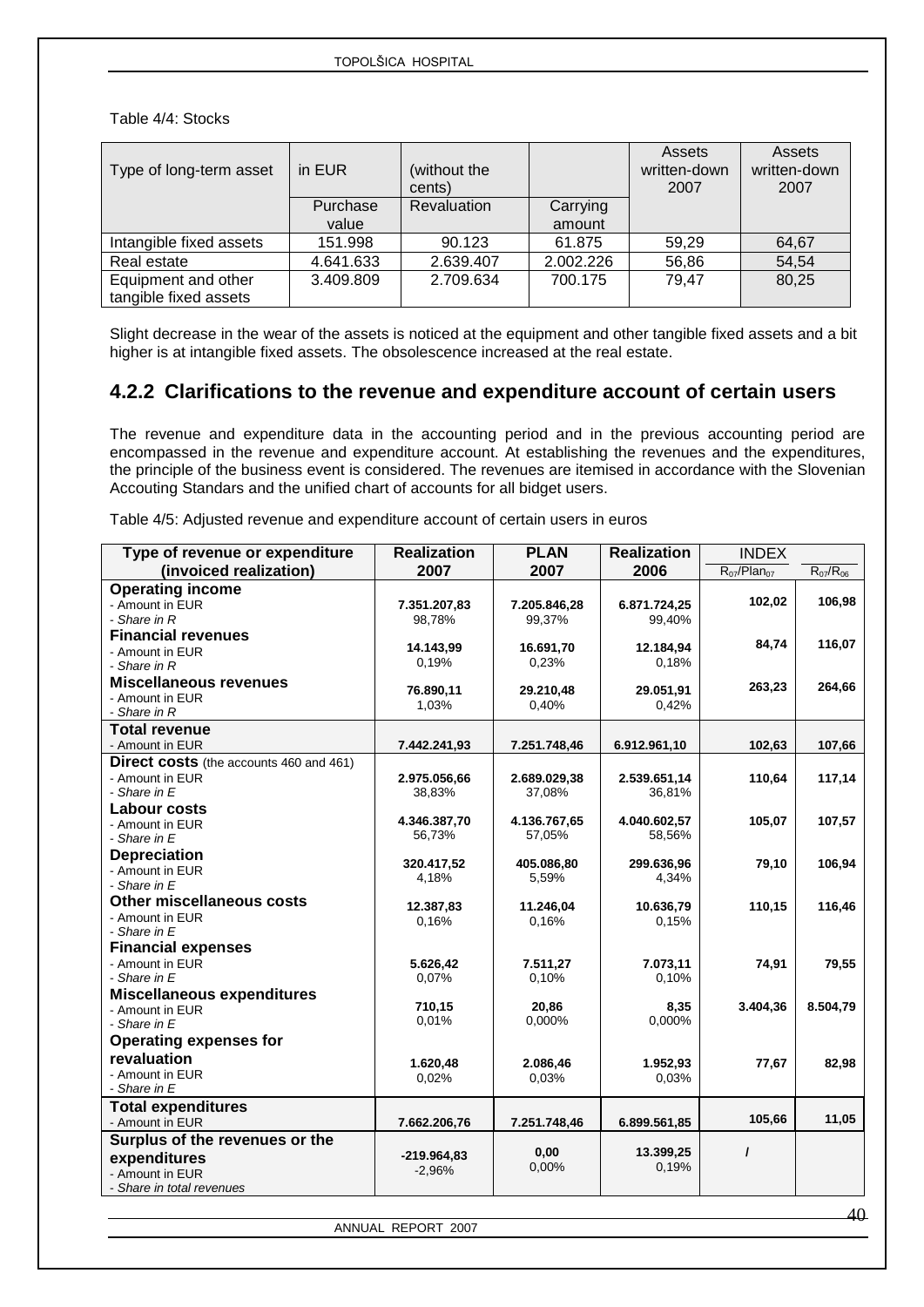#### **The revenues**

In the year 2007, the total revenues amounted 7.442.241,93 EUR, they are for 7,6 % higher than the revenues in the previous year and for 2,63 % higher than the planned revenues in the financial plan for the year 2007.

In the structure of all revenues, the operating income represent 98,78 %, the financial revenues 0,19 % and miscellaneous revenues 1,03 % of all revenues.

The revenues, created by performing the public service, amount 1.193.182,78 eur, meaning 96,65 % of total revenue and the turnover from the sales of goods and services on the market amount 249.059,15 EUR, that is 3,35 % of all revenues.

The revenues are divided to the public service and the market on the basis of real data, except of the revenues arising from the use of products and services for the own needs (the own realization), divided according to judging. In judging for dividing the own realization revenues, the relation between the operating income, achieved at performing the public service activity and the operating income at the market activity (96,65 % the public service; 3,35 % the market), is used. The share of the turnover from the sales of goods and services on the market is, according to the previous year, for 0,09 % lower.

#### **The expenditures**

The expenditures amount together 7.662.206,76 EUR and are for 11,05% higher than in the previous year. Comparing to the planned expenditures, they are for 5,66 % higher.

The structure of expenses is following: 56,73 % of expenses represent the labour costs; 38,83 % the costs of material and services; 4,18 % the depreciation; 0,16 % other miscellaneous costs; the expenditures of financing 0,07 %; miscellaneous expenditures 0,01 % and business expenditures from revaluation 0,02 %.

The expenditures, created by performing the public service amount 7.416.614,57 EUR and the expenditures arising from the sales of goods and services on the market amount 245.592,19 EUR. For judging dividing the expenditures, the relation between the operating income, performed at performing the public service activity and the operating income at the market activity (96,65 % the public service; 3,35 % the market), is used.

As the expenditures for performing the public services, the financial expenditures, miscellaneous expenditures and operating expenses from revaluation, are entirely recorded. On the basis of real data, the food expenditures are recorded to the public service and the market activity, the expenditures referring to the used (industrially prepared) drugs, illegal drugs, chemicals and the costs of health care services are recorded to the public service.

**I the business year 2007, the surplus of expenditures over the revenues in the amount of 219.964,83 EUR has been created, namely 223.431,79 EUR at the public service activity and at the market activity the surplus of the revenues over the expenditures in the amount of 3.466,96 EUR was created.** 

### <span id="page-40-0"></span>**4.2.3 Clarifications to the revenue and expenditure account of certain users**

### <span id="page-40-1"></span> **according to the cash flow principle**

Table 4/6: Adjusted revenue and expenditure account of certain users according to the cash flow principle in euros without the cents

| Type of the revenue or the expenditure                             | <b>Realization</b><br>2006 | <b>Realization</b><br>2007 | <b>Index</b><br>R07/R06 |
|--------------------------------------------------------------------|----------------------------|----------------------------|-------------------------|
| Revenues for performing the public service                         | 7.297.489                  | 7.371.701                  | 101,02                  |
| Turnover from the sales of goods and services on<br>the market     | 112.562                    | 104.265                    | 92,63                   |
| <b>Revenues together</b>                                           | 7.410.051                  | 7.475.966                  | 100,89                  |
| Expenditures for performing the public service                     | 6.841.096                  | 7.193.809                  | 105,16                  |
| Expenditures from the sales of goods and services<br>on the market | 213.531                    | 313.595                    | 146,86                  |
| <b>Expenditures together</b>                                       | 7.054.627                  | 7.507.404                  | 106,42                  |
| Surplus of the revenues over the expenditures                      | 355.424                    | 0                          | 0,00                    |
| Surplus of the expenditures over the revenues                      | 0                          | 31.438                     |                         |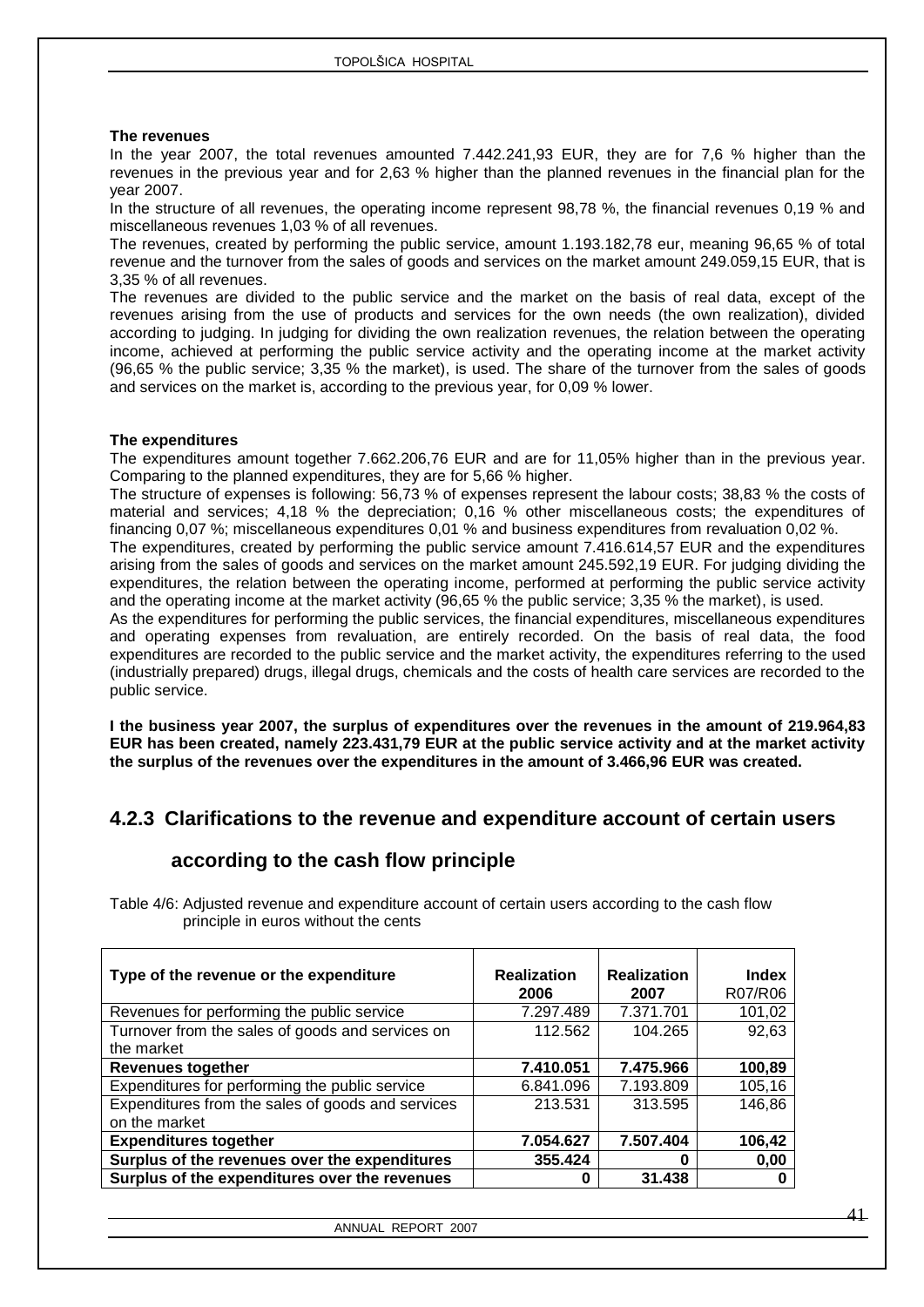The **revenues**, recorded according to the cash flow principle, in the year 2007 amounted 7.475.966 EUR. In comparison with the revenues in the year 2006, they were for 1,02 % higher and for 2,69 % lower than in the financial plan for the year 2007.

The **expenditures**, recorded according to the cash flow principle, amounted 7.507.404 EUR. They are for 1,98 % higher plan the planned ones, and in comparison with the previous year they are for 6,42 % higher.

The **surplus of the expenditures over the revenues** in the year 2007 amounts **31.438 EUR**. At performing the public service, the surplus of the revenues over the expenditures in the amount of 177.892 EUR is recorded and at the sales of goods and services on the market, the surplus of the expenditures over the revenues in the amount of 209.330 EUR is recorded.

The revenues are divided to the public service and the market on the basis of the real data. However judging, that is the relation between the operating income, achieved at performing the public service and the market activity revenues, according to the principle of the invoiced realization (96,65 % the public service, 3,35 % the market), is used at other revenues, belonging to the turnover (the account 713099). Judging is used also at expenditure demarcation, except of the expenditure, referring to the used (industrially prepared) drugs, chemicals and galenic preparations and health care costs, recorded for the public service. On the basis of real data, there are the expenditures recorded for the food to the public service and the market activity.

Accounting report prepared by: Petra Borovšek, Irena Delopst and Vlasta Jevšenak

The direction of the hospital activity is clear: the activities for acquiring the CT device, wich will save our patients unneccessary travels to the neighbour and distant institutions, are continued, the pulmology, which will enable treating the cancer diseases also at us, is developed and the rehabilitation of lung and heart patients is improved. In the previous year, a lot of effort was put to additional lowering the waiting periods, as a rule being for all examinations shorter than one month. The waiting period is planned to be further shortened.

In the Topolšica Hospital already now the regional hospital requirements, asked by the surrounding inhabitants, are largely fulfilled and at the same time the second largest Slovenian pulmonary institution way is continued. The developmental direction is relevant. We would like to develop the collective of opened and sincere relationships. That will be an important source of our internal power at caring for the patients. We are aware of challenges and are all the time searching new opportunities for the ways of improving the conditions for successful realizing our basic mission: ensuring a quality care of our patients.

The annual report is accepted by the Council of Topolšica Hospital institution.

In Topolšica, 28. 2. 2008

**Responsible person for the contract of the Responsible person accounting:**  $D$ accounting:  $D$ accounting:  $D$ amjan JUSTINEK, dr. med., Vlasta JEVŠENAK, univ. dipl. econ. internal med. spec. internal med. spec.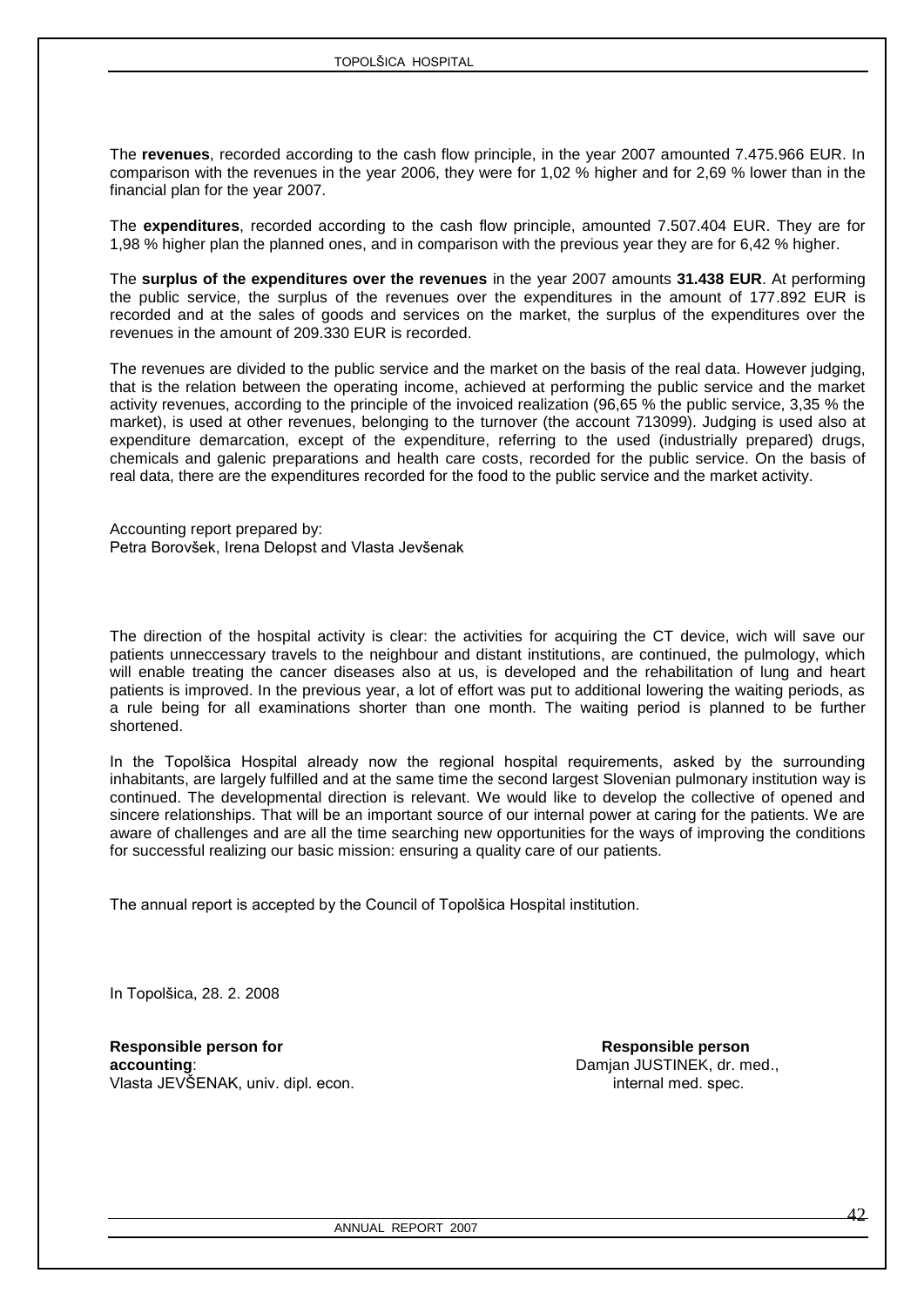# <span id="page-42-0"></span>**5 List of annexes**

### **Annexes**:

- **Balance sheet** (Annex 1 to the Rules on the Content, subdividing and the form of the Accounts)
	- **State and the movement of intangible fixed assets and tangible fixed assets** (Annex 1A to the Rules on the Content, subdividing and the form of the Accounts)
	- **State and the movement of long-term equity participations and the loans** (Annex 1B to the Rules on the Content, subdividing and the form of the Accounts)
- **Revenue and expenditure account of certain users** (Annex 3 to the Rules on the Content, subdividing and the form of the Accounts)
	- **Revenues and expenditures of certain users according to the types of activity** (Annex 3B to the Rules on the Content, subdividing and the form of the Accounts)
		- **Revenue and expenditure account of certain users according to the cash flow**
	- **principle** (Annex 3A to the Rules on the Content, subdividing and the form of the Accounts) Financing account statement of certain users (Annex 3A-2 to the Rules on the Content, subdividing and the form of the Accounts)
	- **Financial claims and investments account statement of certain users** (Annex 3A-1 to the Rules on the Content, subdividing and the form of the Accounts)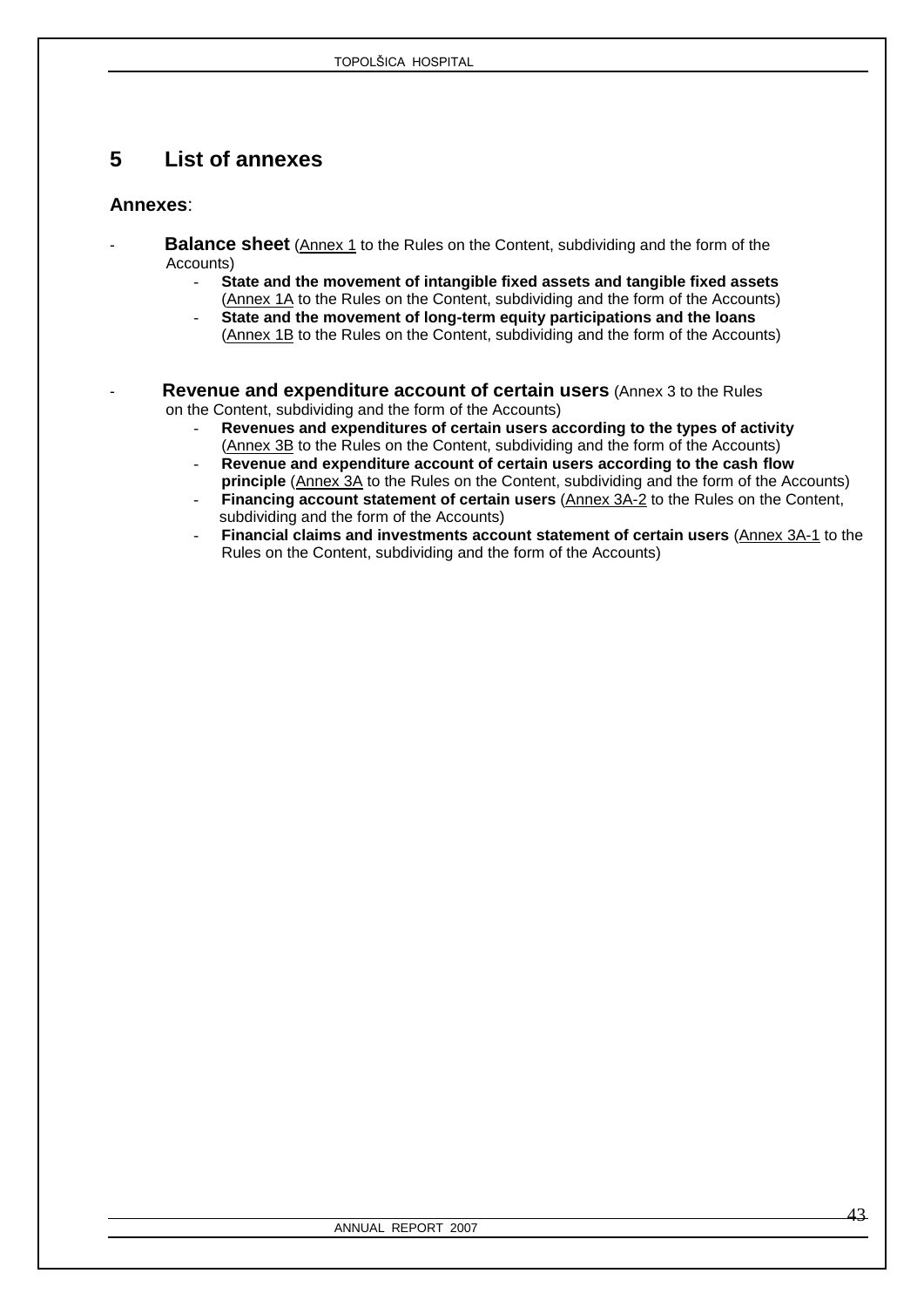|                   | BALANCE SHEET dated 31. 12. 2007                                                          |                |                |
|-------------------|-------------------------------------------------------------------------------------------|----------------|----------------|
| Subdivision       |                                                                                           |                |                |
| of the<br>account | NAME OF THE ACCOUNT GROUP                                                                 |                |                |
| group             |                                                                                           | <b>AMOUNT</b>  |                |
|                   |                                                                                           | Current        | Previous       |
|                   |                                                                                           | year           | year           |
| 1                 | $\overline{2}$                                                                            | $\overline{4}$ | 5              |
|                   | <b>ASSETS</b>                                                                             |                |                |
|                   | A) LONG-TERM ASSETS AND THE FUNDS IN TRUST<br>$(002+003+004+005+006+007+008+009+010+011)$ | 2.788.083      | 2.815.088      |
| 00                | INTANGIBLE ASSETS AND LONG-TERM ACCRUALS                                                  | 151.998        | 133.582        |
|                   | FOR FINANCIAL ASSETS AND LIABILITIES                                                      |                |                |
| 01                | REVALUATION OF INTANGIBLE ASSETS                                                          | 90.123         | 86.393         |
| 02                | <b>REAL ESTATE</b>                                                                        | 4.641.633      | 4.602.947      |
| 03                | REVALUATION OF REAL ESTATE                                                                | 2.639.407      | 2.510.564      |
| 04                | EQUIPMENT AND OTHER TANGIBLE FIXED ASSETS                                                 | 3.409.809      | 3.301.176      |
| 05                | REVALUATION OF THE EQUIPMENT AND OTHER                                                    | 2.709.634      | 2.649.335      |
|                   | <b>TANGIBLE FIXED ASSETS</b>                                                              |                |                |
| 06                | LONG-TERM FINANCIAL ASSETS                                                                | 20.823         | 20.823         |
| 07                | LONG-TERM LENDING AND DEPOSITS                                                            | 0              | 0              |
| 08                | <b>LONG-TERM DEBTORS</b>                                                                  | 2.984          | 2.852          |
| 09                | <b>CLAIMS FOR THE FUNDS IN TRUST</b>                                                      | 0              | 0              |
|                   | <b>B) CURRENT ASSETS; EXCEPT OF STOCKS</b>                                                |                |                |
|                   | AND DEFERRED EXPENSES AND ACCRUED                                                         | 943.053        | 849.988        |
|                   | <b>REVENUES</b>                                                                           |                |                |
| 10                | (013+014+015+016+017+018+019+020+021+022)<br>CASH IN HAND AND IMMEDIATELY CALLED UP       | 220            | 0              |
|                   | <b>SECURITIES</b>                                                                         |                |                |
| 11                | CASH IN BANK AND OTHER FINANCIAL                                                          | 708.151        | 430.767        |
|                   | <b>INSTITUTIONS</b>                                                                       |                |                |
| 12                | <b>CURRENT TRADE RECEIVABLES</b>                                                          | 95.576         | 104.491        |
| 13                | RENDERED ADVANCES AND GUARANTEES                                                          | 727            | 34             |
| 14                | CURRENT CLAIMS ON THE USERS OF UNIFIED                                                    | 101.111        | 286.042        |
|                   | <b>CHART OF ACCOUNTS</b>                                                                  |                |                |
| 15                | <b>CURRENT FINANCIAL ASSETS</b>                                                           | 0              | 0              |
| 16                | <b>CURRENT FINANCING CLAIMS</b>                                                           | 1.075          | 1.837          |
| 17                | MISCELLANEOUS CURRENT CLAIMS                                                              | 34.093         | 25.284         |
| 18                | <b>UNPAID EXPENDITURES</b>                                                                | 0              | $\sigma$       |
| 19                | DEFERRED EXPENSES AND ACCRUED REVENUES                                                    | 2.100          | 1.533          |
|                   | C) STOCKS                                                                                 | 84.285         | 75.235         |
|                   | $(024+025+026+027+028+029+030+031)$                                                       |                |                |
| 30                | <b>MATERIAL PURCHASE ACCOUNT</b>                                                          | 0              | 0              |
| 31                | <b>STOCKS OF MATERAL</b>                                                                  | 84.280         | 75.224         |
| 32                | STOCKS OF SMALL IINVENTORY AND PACKAGING                                                  | 5              | 11             |
| 33                | UNFINISHED PRODUCTION AND SERVICES                                                        | 0              | 0              |
| 34                | <b>PRODUCTS</b>                                                                           | 0              | 0              |
| 35<br>36          | ACCOUNT OF PURCHASE OF GOODS<br><b>STOCKS OF GOODS</b>                                    | 0<br>0         | 0<br>0         |
| 37                | <b>OTHER STOCKS</b>                                                                       | 0              | 0              |
|                   | <b>I. ASSETS TOGETHER</b>                                                                 | 3.815.421      | 3.740.311      |
|                   | $(001+012+023)$                                                                           |                |                |
| 99                | ACTIVE ACCOUNTS OF THE RECORD OUTSIDE OF                                                  | $\overline{7}$ | $\overline{7}$ |
|                   | THE BALANCE SHEET                                                                         |                |                |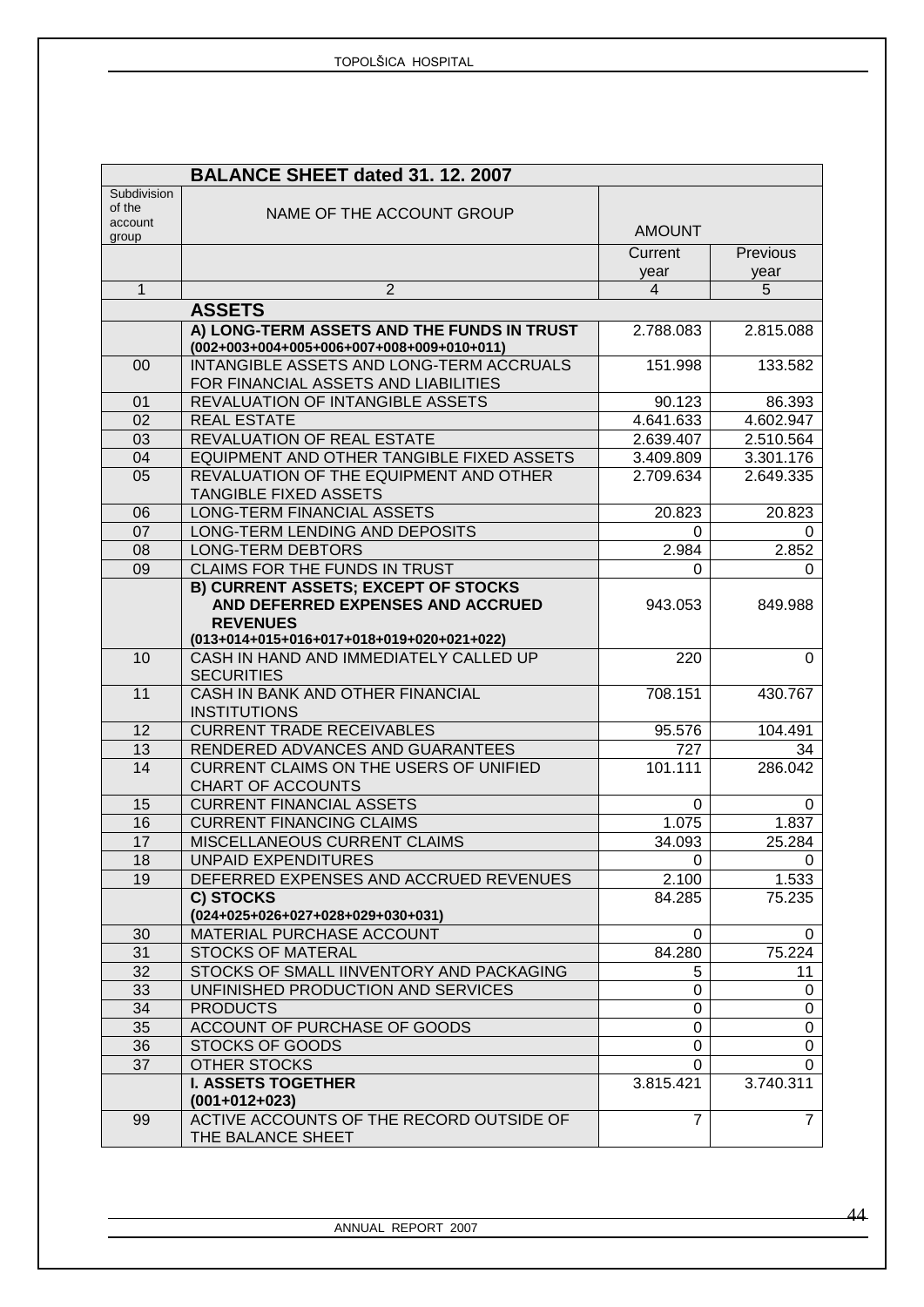|                 | <b>LIABILITIES</b>                                            |                |                |
|-----------------|---------------------------------------------------------------|----------------|----------------|
|                 | D) CURRENT LIABILITIES AND ACCRUED EXPENSES AND               |                |                |
|                 | <b>DEFERRED REVENUES</b>                                      | 890.560        | 834.152        |
|                 | $(035+036+037+038+039+040+041+042+043)$                       |                |                |
| 20              | <b>CURRENT LIABILITIES FOR RECEIVED ADVANCES AND</b>          | 4              | 56.010         |
|                 | <b>GUARANTEES</b>                                             |                |                |
| 21              | <b>CURRENT LIABILITIES TO THE EMPLOYEES</b>                   | 280.617        | 266.247        |
| 22              | <b>CURRENT LIABILITIES TO THE SUPPLIERS</b>                   | 478.334        | 374.019        |
| 23              | MISCELLANEOUS CURRENT BUSINESS LIABILITIES                    | 101.062        | 97.254         |
| 24              | CURRENT LIABILITIES TO THE USERS OF UNIFIED CHART OF          | 30.538         | 25.736         |
|                 | <b>ACCOUNTS</b>                                               |                |                |
| $\overline{25}$ | <b>CURRENT LIABILITIES TO THE FUND PROVIDERS</b>              | 0              | 0              |
| 26              | <b>CURRENT FINANCING LIABILITIES</b>                          | 5              | 193            |
| 28              | <b>UNPAID REVENUES</b>                                        | 0              | $\Omega$       |
| 29              | ACCRUED EXPENSES AND DEFERRED REVENUES                        | 0              | 14.693         |
|                 | E) OWN RESOURCES AND LONG-TERM LIABILITIES                    | 2.924.861      | 2.906.159      |
|                 | (045+046+047+048+049+050+051+052+053+054+055+056+057+058+059) |                |                |
| 90              | <b>COMMON FUND</b>                                            | 0              | $\mathbf 0$    |
| 91              | <b>RESERVE FUND</b>                                           | $\Omega$       | $\Omega$       |
| $\overline{92}$ | LONG-TERM ACCRUED EXPENSES AND DEFERRED                       | 973.439        | 471.453        |
|                 | <b>REVENUES</b>                                               |                |                |
| 93              | <b>LONG-TERM PROVISIONS</b>                                   | 0              | 160.398        |
| 940             | COMMITTED PROPERTY FUND IN THE PUBLIC FUNDS                   | 0              | 0              |
| 9410            | PROPERTY FUND IN OTHER PUBLIC LAW LEGAL ENTITIES,             | $\overline{0}$ | $\Omega$       |
|                 | OWNED BY THEM, FOR INTANGIBLE ASSETS AND TANGIBLE             |                |                |
|                 | <b>FIXED ASSETS</b>                                           |                |                |
| 9411            | PROPERTY FUND IN OTHER PUBLIC LAW LEGAL ENTITIES,             | $\Omega$       | $\mathbf 0$    |
|                 | OWNED BY THEM, FOR THE FINANCIAL INVESTMENTS                  |                |                |
| 9412            | SURPLUS OF THE REVENUES OVER THE EXPENDITURES                 | $\mathbf 0$    | $\mathbf 0$    |
| 9413            | SURPLUS OF THE EXPENDITURES OVER THE REVENUES                 | $\mathbf 0$    | $\mathsf 0$    |
| 96              | LONG-TERM FINANCIAL LIABILITIES                               | $\Omega$       | $\Omega$       |
| 97              | MISCELLANEOUS LONG-TERM LIABILITIES                           | 56.690         | 167.414        |
| 980             | LIABILITIES FOR INTANGIBLE ASSETS AND TANGIBLE FIXED          | 2.076.250      | 2.068.448      |
|                 | <b>ASSETS</b>                                                 |                |                |
| 981             | LIABILITIES FOR LONG-TERM FINANCIAL INVESTMENTS               | 20.824         | 20.824         |
| 985             | SURPLUS OF THE REVENUES OVER THE EXPENDITURES                 | 0              | 17.622         |
| 986             | SURPLUS OF THE EXPENDITURES OVER THE REVENUES                 | 202.342        | $\Omega$       |
|                 | <b>I. LIABILITIES TOGETHER</b>                                | 3.815.421      | 3.740.311      |
|                 | $(034 + 044)$                                                 |                |                |
| 99              | <b>LIABILITIES ACCOUNTS</b>                                   | $\overline{7}$ | $\overline{7}$ |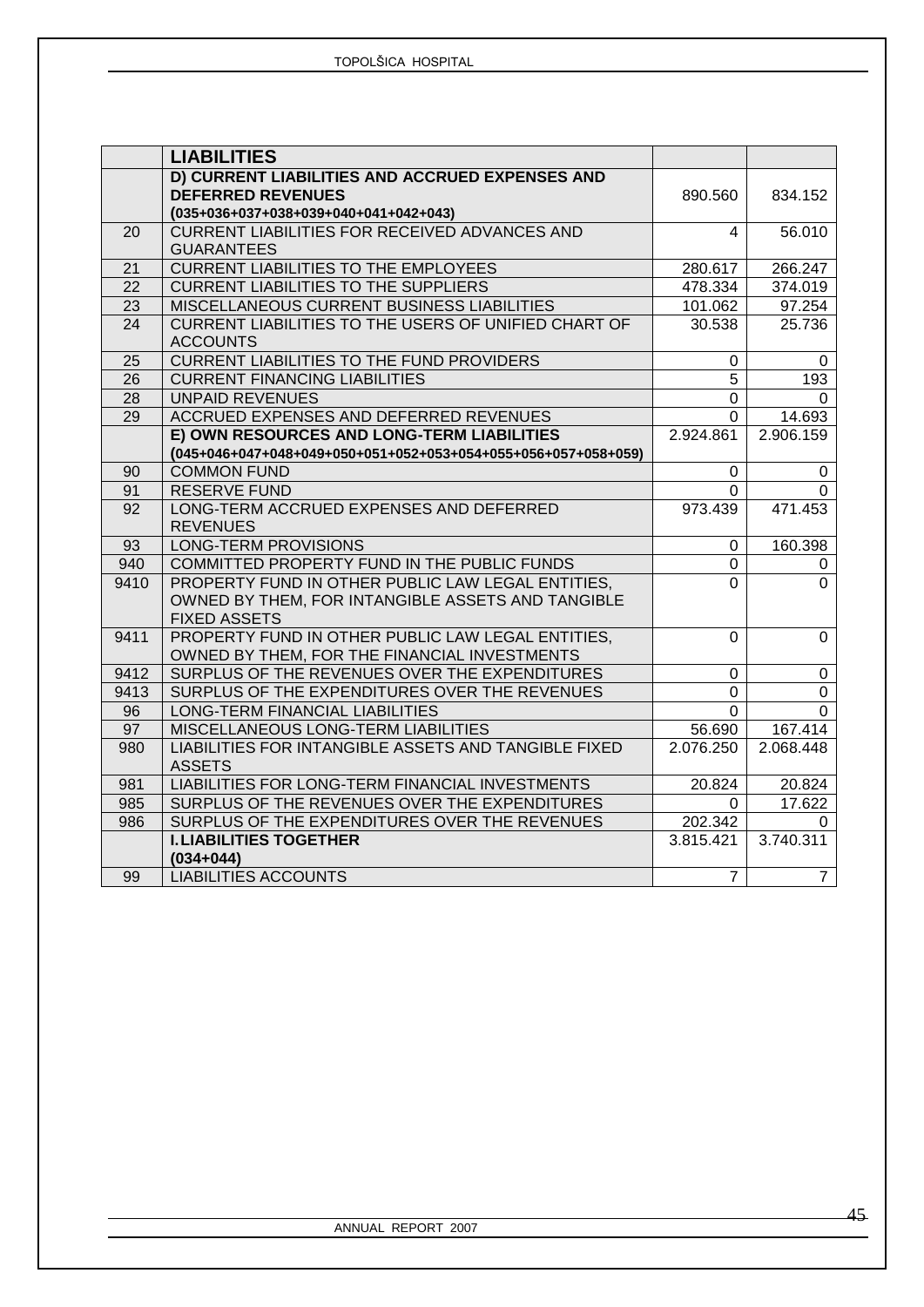### **STATE AND THE MOVEMENT OF INTANGIBLE FIXED ASSETS AND TANGIBLE FIXED ASSETS**

|                                      | <b>AMOUNT</b>  |                 |                       |                     |                     |                          |                            |                       |                        |                         |
|--------------------------------------|----------------|-----------------|-----------------------|---------------------|---------------------|--------------------------|----------------------------|-----------------------|------------------------|-------------------------|
|                                      | $Pur =$        | $\overline{Re}$ | $Pur =$               | $\overline{Re}$     | $Pur =$             | $Reva=$                  | Depreci=                   | Value,                | $\overline{Re}$        | $Reva=$                 |
| <b>NAME</b>                          | chase          | luation         | chase                 | luation             | chase               | luation                  | ation                      | not                   | luation                | luation                 |
|                                      | value          | (1.1)           | value                 | $incre=$            | value               | decrease                 |                            | written-              | due to                 | due to the              |
|                                      | (1.1)          |                 | increase              | ase                 | decrease            |                          |                            | down                  | the $re=$<br>$infor =$ | impair=<br>ment         |
|                                      |                |                 |                       |                     |                     |                          |                            |                       | cement                 |                         |
| $\mathbf{1}$                         | $\overline{3}$ | $\overline{4}$  | 5                     | $6\phantom{1}$      | $\overline{7}$      | 8                        | 9                          | $3-4-5-6-7-$          | 11                     | 12                      |
| I.Intangible<br>fixed assets and     | 7.859.788      | 5.165.024       | 268.126               | $\mathbf 0$         | 102.447             | 139.140                  | 318.763                    | 2.680.820             | 0                      | 0                       |
| tangible fixed                       |                |                 |                       |                     |                     |                          |                            |                       |                        |                         |
| assets in trust                      |                |                 |                       |                     |                     |                          |                            |                       |                        |                         |
| (701+702+703+704                     |                |                 |                       |                     |                     |                          |                            |                       |                        |                         |
| +705+706+707)                        |                |                 |                       |                     |                     |                          |                            |                       |                        |                         |
| A.Long-term                          | 20.969         | $\mathbf 0$     | 18.417                | $\mathbf 0$         | 0                   | $\mathbf 0$              | $\mathbf 0$                | 39.386                | 0                      | $\mathbf 0$             |
| delayed costs<br>B. Long-term        | 112.613        | 86.392          | $\mathbf 0$           | $\mathbf 0$         | $\mathbf 0$         | $\mathbf 0$              | 3.730                      | 22.491                | 0                      | $\mathbf 0$             |
| property rights                      |                |                 |                       |                     |                     |                          |                            |                       |                        |                         |
| C.Miscellaneous                      | $\mathbf 0$    | $\mathbf 0$     | $\pmb{0}$             | $\mathbf 0$         | $\overline{0}$      | $\pmb{0}$                | 0                          | $\mathbf 0$           | 0                      | $\overline{0}$          |
| intangible                           |                |                 |                       |                     |                     |                          |                            |                       |                        |                         |
| fixed assets<br>D.Landed             | 133.104        | $\mathbf 0$     | 38.685                | $\overline{0}$      | $\overline{0}$      | $\overline{0}$           | $\overline{0}$             | 171.789               | $\overline{0}$         | $\overline{0}$          |
| Properties                           |                |                 |                       |                     |                     |                          |                            |                       |                        |                         |
| E.Buildings                          | 4.469.843      | 2.510.564       | $\mathbf 0$           | $\mathbf 0$         | $\mathbf 0$         | $\mathbf 0$              | 130.019                    | 1.829.260             | 0                      | 0                       |
| F.Equipment                          | 3.123.240      | 2.568.068       | 211.024               | 0                   | 102.447             | 139.140                  | 185.014                    | 617.875               | 0                      | 0                       |
| G.Miscellaneous<br>tangible fixed    | 19             | $\mathbf 0$     | $\mathbf 0$           | 0                   | $\mathbf 0$         | $\mathbf 0$              | $\mathbf 0$                | 19                    | 0                      | $\mathbf 0$             |
| assets                               |                |                 |                       |                     |                     |                          |                            |                       |                        |                         |
| <b>II.Proper</b>                     |                |                 |                       |                     |                     |                          |                            |                       |                        |                         |
| intangible fixed                     | $\mathbf 0$    | $\Omega$        | $\mathbf 0$           | $\mathbf 0$         | $\mathbf 0$         | 0                        | $\mathbf 0$                | $\mathbf 0$           | 0                      | $\mathbf 0$             |
| assets and                           |                |                 |                       |                     |                     |                          |                            |                       |                        |                         |
| tangible fixed                       |                |                 |                       |                     |                     |                          |                            |                       |                        |                         |
| assets (709+710+<br>711+712+713+714  |                |                 |                       |                     |                     |                          |                            |                       |                        |                         |
| $+715$                               |                |                 |                       |                     |                     |                          |                            |                       |                        |                         |
| A.Long-term                          | $\overline{0}$ | $\mathbf 0$     | $\overline{0}$        | $\overline{0}$      | $\overline{0}$      | $\overline{0}$           | $\overline{0}$             | $\overline{0}$        | 0                      | $\mathbf 0$             |
| delayed costs<br>B. Long-term        | $\mathbf 0$    | $\mathbf 0$     | $\overline{0}$        | $\mathbf 0$         | $\overline{0}$      | $\overline{0}$           | $\overline{0}$             | $\mathbf 0$           | 0                      | $\overline{0}$          |
| property rights                      |                |                 |                       |                     |                     |                          |                            |                       |                        |                         |
| C.Miscellaneous                      | $\mathsf 0$    | $\mathbf 0$     | $\mathsf 0$           | 0                   | 0                   | $\mathbf 0$              | $\mathsf 0$                | $\mathbf 0$           | 0                      | $\mathbf 0$             |
| intangible                           |                |                 |                       |                     |                     |                          |                            |                       |                        |                         |
| fixed assets<br>D.Landed             | $\mathbf 0$    | $\mathbf 0$     | $\overline{0}$        | $\mathbf 0$         | $\overline{0}$      | $\pmb{0}$                | $\overline{0}$             | $\mathbf 0$           | 0                      | $\mathbf 0$             |
| Properties                           |                |                 |                       |                     |                     |                          |                            |                       |                        |                         |
| E.Buildings                          | $\overline{0}$ | 0               | $\overline{0}$        | $\overline{0}$      | $\overline{0}$      | $\overline{0}$           | $\overline{0}$             | $\overline{0}$        | $\overline{0}$         | $\overline{0}$          |
| F.Equipment                          | $\mathbf 0$    | 0<br>0          | $\pmb{0}$<br>$\Omega$ | 0<br>$\overline{0}$ | 0<br>$\overline{0}$ | 0<br>$\overline{0}$      | $\overline{0}$<br>$\Omega$ | 0                     | 0<br>$\bigcap$         | 0<br>$\overline{0}$     |
| G.Miscellaneous<br>tangible fixed    | 0              |                 |                       |                     |                     |                          |                            |                       |                        |                         |
| assets                               |                |                 |                       |                     |                     |                          |                            |                       |                        |                         |
| <b>III.Financially</b>               |                |                 |                       |                     |                     |                          |                            |                       |                        |                         |
| leased                               | 177.917        | 81.267          | 55                    | $\mathbf 0$         | $\mathbf 0$         | $\mathbf 0$              | 13.249                     | 83.456                | 0                      | 0                       |
| intangible fixed                     |                |                 |                       |                     |                     |                          |                            |                       |                        |                         |
| assets and<br>tangible fixed         |                |                 |                       |                     |                     |                          |                            |                       |                        |                         |
| assets                               |                |                 |                       |                     |                     |                          |                            |                       |                        |                         |
| (717+718+719+720                     |                |                 |                       |                     |                     |                          |                            |                       |                        |                         |
| +721+722+723)                        |                |                 |                       |                     |                     |                          |                            |                       |                        |                         |
| A.Long-term                          | $\overline{0}$ | 0               | 0                     | 0                   | 0                   | 0                        | 0                          | $\mathbf 0$           | 0                      | $\mathsf{O}\phantom{0}$ |
| delayed costs<br><b>B.</b> Long-term | 0              | 0               | $\pmb{0}$             | $\mathbf 0$         | 0                   | $\mathbf 0$              | 0                          | $\mathbf 0$           | 0                      | 0                       |
| property rights                      |                |                 |                       |                     |                     |                          |                            |                       |                        |                         |
| C.Miscellaneous                      | $\mathbf 0$    | $\mathbf 0$     | 0                     | 0                   | 0                   | $\mathbf 0$              | $\mathbf 0$                | $\mathbf 0$           | 0                      | 0                       |
| intangible<br>fixed assets           |                |                 |                       |                     |                     |                          |                            |                       |                        |                         |
| D.Landed                             | 0              | 0               | $\mathbf 0$           | 0                   | 0                   | $\mathbf 0$              | 0                          | 0                     | 0                      | $\mathbf 0$             |
| properties                           |                |                 |                       |                     |                     |                          |                            |                       |                        |                         |
| E.Buildings                          | $\mathsf{O}$   | $\mathbf 0$     | $\mathbf 0$           | $\mathbf 0$         | 0                   | $\mathbf 0$              | $\mathbf 0$                | $\mathbf 0$           | 0                      | $\overline{0}$          |
| F.Equipment<br>G.Miscellaneous       | 177.917<br>0   | 81.267<br>0     | 55<br>$\pmb{0}$       | 0<br>0              | $\mathbf 0$<br>0    | $\mathbf 0$<br>$\pmb{0}$ | 13.249<br>0                | 83.456<br>$\mathbf 0$ | 0<br>0                 | 0<br>0                  |
| tangible fixed ass.                  |                |                 |                       |                     |                     |                          |                            |                       |                        |                         |

ANNUAL REPORT 2007

46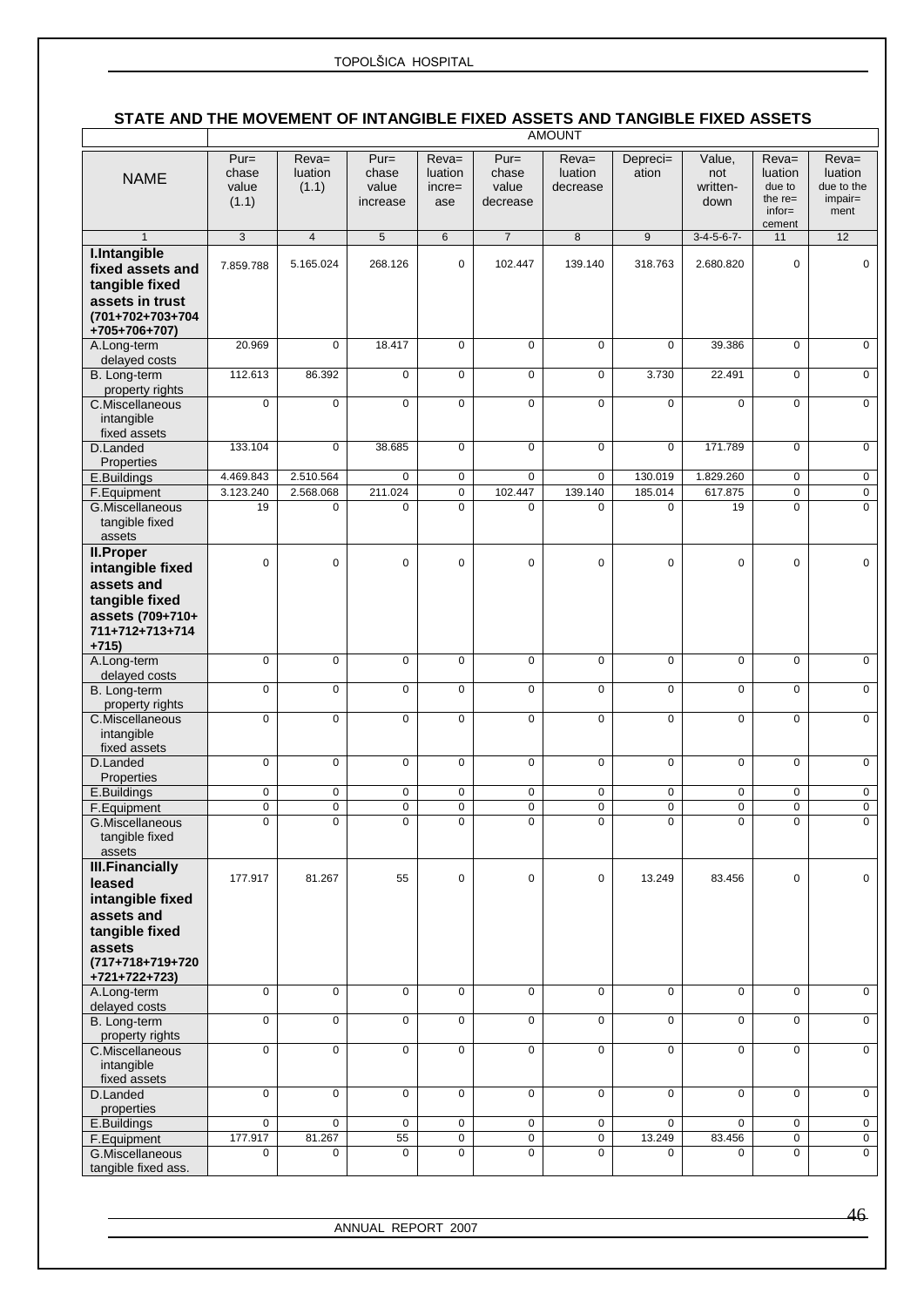### **STATE AND THE MOVEMENT OF LONG-TERM EQUITY PARTICIPATIONS AND THE LOANS**

|                                                                                                    | <b>AMOUNT</b>                                                    |                                                                                    |                                                                     |                                                                                          |                                                                                       |                                                                                       |                                                                     |                                                                                          |                                                                                                 |                                                                                      |
|----------------------------------------------------------------------------------------------------|------------------------------------------------------------------|------------------------------------------------------------------------------------|---------------------------------------------------------------------|------------------------------------------------------------------------------------------|---------------------------------------------------------------------------------------|---------------------------------------------------------------------------------------|---------------------------------------------------------------------|------------------------------------------------------------------------------------------|-------------------------------------------------------------------------------------------------|--------------------------------------------------------------------------------------|
| <b>TYPE OF EQUITY</b><br>PARTICIPATIONS OR<br><b>LOANS</b>                                         | Equity<br>partici=<br>pations<br>and<br>loans<br>amount<br>(1.1) | Equity<br>partici=<br>pations<br>and loans<br>$value =$<br>tion<br>amount<br>(1.1) | Equity<br>partici=<br>pations<br>and<br>loans<br>increase<br>amount | Equity<br>$partici =$<br>pations<br>and<br>loans<br>valua=<br>tion<br>increase<br>amount | Equity<br>partici=<br>pations<br>and loans<br>$value =$<br>tion<br>decrease<br>amount | Equity<br>partici=<br>pations<br>and loans<br>$value =$<br>tion<br>decrease<br>amount | Equity<br>partici=<br>pations<br>and<br>loans<br>amount<br>(31.12.) | Equity<br>partici=<br>pations<br>and<br>loans<br>$value =$<br>tion<br>amount<br>(31.12.) | $Accou=$<br>nting<br>value<br>οf<br>equity<br>$partici=$<br>pations<br>and<br>loans<br>(31.12.) | Written-<br>down<br>equity<br>$parti=$<br>$cipati=$<br>ons<br>and<br>loans<br>amount |
| $\mathbf{1}$                                                                                       | 3                                                                | $\overline{4}$                                                                     | 5                                                                   | $6\phantom{1}$                                                                           | $\overline{7}$                                                                        | 8                                                                                     | $9(3-5-7)$                                                          | 10<br>$(4-6-8)$                                                                          | 11<br>$(9-10)$                                                                                  | 12                                                                                   |
| I.Long-term financial<br>equity participations<br>$(801+806+813+814)$                              | 20.823                                                           | 0                                                                                  | $\mathbf 0$                                                         | $\mathbf 0$                                                                              | $\mathbf 0$                                                                           | $\mathbf 0$                                                                           | 20.823                                                              | $\mathbf 0$                                                                              | 20.823                                                                                          | $\mathbf 0$                                                                          |
| A. Investments in stocks<br>(802+803+804+805)                                                      | 20.823                                                           | 0                                                                                  | $\mathbf 0$                                                         | $\mathbf 0$                                                                              | 0                                                                                     | $\Omega$                                                                              | 20.823                                                              | $\mathbf 0$                                                                              | 20.823                                                                                          | $\mathbf 0$                                                                          |
| 1. Investments in public<br>companies stocks                                                       | 20.823                                                           | 0                                                                                  | $\mathbf 0$                                                         | $\pmb{0}$                                                                                | $\mathbf 0$                                                                           | $\mathbf 0$                                                                           | 20.823                                                              | $\mathbf 0$                                                                              | 20.823                                                                                          | $\mathbf 0$                                                                          |
| 2. Investments in financial<br>institutions stocks                                                 | $\mathbf 0$                                                      | 0                                                                                  | $\mathbf 0$                                                         | $\overline{0}$                                                                           | 0                                                                                     | $\Omega$                                                                              | $\Omega$                                                            | $\mathbf 0$                                                                              | $\mathbf 0$                                                                                     | $\overline{0}$                                                                       |
| 3. Investments in private<br>companies stocks                                                      | $\mathbf 0$                                                      | 0                                                                                  | $\mathbf 0$                                                         | $\mathbf 0$                                                                              | 0                                                                                     | $\Omega$                                                                              | 0                                                                   | $\mathbf 0$                                                                              | $\mathbf 0$                                                                                     | $\mathbf 0$                                                                          |
| 4. Investments in stocks<br>abroad                                                                 | $\mathbf 0$                                                      | $\mathbf 0$                                                                        | $\mathbf 0$                                                         | $\mathbf 0$                                                                              | $\mathbf 0$                                                                           | $\mathbf 0$                                                                           | $\Omega$                                                            | $\mathbf 0$                                                                              | $\mathbf 0$                                                                                     | $\mathbf 0$                                                                          |
| <b>B.Investments in shares</b><br>(807+808+809+810+811+<br>812)                                    | $\mathbf 0$                                                      | $\mathbf 0$                                                                        | $\mathbf 0$                                                         | $\mathbf 0$                                                                              | $\Omega$                                                                              | $\Omega$                                                                              | $\Omega$                                                            | $\mathbf 0$                                                                              | $\mathbf 0$                                                                                     | $\mathbf 0$                                                                          |
| 1. Investments in public<br>companies shares                                                       | $\mathbf 0$                                                      | 0                                                                                  | $\mathbf 0$                                                         | $\mathbf 0$                                                                              | 0                                                                                     | $\mathbf 0$                                                                           | 0                                                                   | $\mathbf 0$                                                                              | $\pmb{0}$                                                                                       | $\mathbf 0$                                                                          |
| 2. Investments in financial<br>institutions shares                                                 | $\mathbf 0$                                                      | $\mathbf 0$                                                                        | $\mathbf 0$                                                         | $\mathbf 0$                                                                              | $\mathbf 0$                                                                           | $\mathbf 0$                                                                           | 0                                                                   | 0                                                                                        | $\mathbf 0$                                                                                     | $\mathbf 0$                                                                          |
| 3. Investments in private<br>companies shares                                                      | $\mathbf 0$                                                      | 0                                                                                  | $\mathbf 0$                                                         | $\mathbf 0$                                                                              | 0                                                                                     | $\mathbf 0$                                                                           | 0                                                                   | $\mathbf 0$                                                                              | $\mathbf 0$                                                                                     | $\mathbf 0$                                                                          |
| 4. Investments in state<br>companies, in the d.d.<br>form, shares                                  | $\mathbf 0$                                                      | 0                                                                                  | $\mathbf 0$                                                         | $\mathbf 0$                                                                              | 0                                                                                     | $\mathbf 0$                                                                           | 0                                                                   | 0                                                                                        | $\mathbf 0$                                                                                     | $\mathbf 0$                                                                          |
| 5. Investments in state<br>companies, in the d.o.o.<br>form, shares                                | $\mathbf 0$                                                      | $\mathbf 0$                                                                        | $\mathbf 0$                                                         | $\mathbf 0$                                                                              | 0                                                                                     | $\mathbf 0$                                                                           | 0                                                                   | $\mathbf 0$                                                                              | $\mathbf 0$                                                                                     | $\mathbf 0$                                                                          |
| 6. Investments in shares<br>abroad                                                                 | $\overline{0}$                                                   | $\overline{0}$                                                                     | $\overline{0}$                                                      | $\overline{0}$                                                                           | $\overline{0}$                                                                        | $\overline{0}$                                                                        | $\overline{0}$                                                      | $\overline{0}$                                                                           | $\overline{0}$                                                                                  | $\overline{0}$                                                                       |
| <b>C.Investments in</b><br>precious metals,<br>precious stones, artistic<br>production and similar | $\mathsf 0$                                                      | 0                                                                                  | $\mathbf 0$                                                         | $\pmb{0}$                                                                                | 0                                                                                     | $\mathbf 0$                                                                           | 0                                                                   | 0                                                                                        | $\mathbf 0$                                                                                     | $\mathbf 0$                                                                          |
| D.Other long-term equity<br>participations<br>$(815+816+817+818)$                                  | $\mathbf 0$                                                      | 0                                                                                  | $\mathbf 0$                                                         | $\mathbf 0$                                                                              | $\mathbf 0$                                                                           | $\mathbf 0$                                                                           | $\mathbf 0$                                                         | 0                                                                                        | $\mathbf 0$                                                                                     | $\mathbf 0$                                                                          |
| 1. Committed property,<br>transferred to public funds                                              | $\mathbf 0$                                                      | $\overline{0}$                                                                     | $\mathbf 0$                                                         | $\mathbf 0$                                                                              | 0                                                                                     | $\overline{0}$                                                                        | 0                                                                   | $\mathbf 0$                                                                              | $\overline{0}$                                                                                  | $\mathbf 0$                                                                          |
| 2. Property, transferred to<br>other legal entities<br>property, owning the<br>property            | $\mathbf 0$                                                      | $\overline{0}$                                                                     | $\mathbf 0$                                                         | $\mathbf 0$                                                                              | $\overline{0}$                                                                        | $\overline{0}$                                                                        | $\overline{0}$                                                      | $\Omega$                                                                                 | $\overline{0}$                                                                                  | $\mathbf 0$                                                                          |
| 3. Miscellaneous long-term<br>domestic equity<br>participations                                    | $\mathbf 0$                                                      | $\mathbf 0$                                                                        | $\overline{0}$                                                      | $\overline{0}$                                                                           | $\mathbf 0$                                                                           | $\overline{0}$                                                                        | $\overline{0}$                                                      | 0                                                                                        | $\overline{0}$                                                                                  | $\overline{0}$                                                                       |
| 4. Miscellaneous long-term<br>equity participations<br>abroad                                      | $\mathbf 0$                                                      | 0                                                                                  | $\mathbf 0$                                                         | $\mathbf 0$                                                                              | 0                                                                                     | $\mathbf 0$                                                                           | 0                                                                   | $\mathbf 0$                                                                              | $\overline{0}$                                                                                  | $\mathbf 0$                                                                          |
| II.Long-term loans and<br>deposits<br>$(820+829+833+835)$                                          | $\mathbf 0$                                                      | 0                                                                                  | $\pmb{0}$                                                           | $\pmb{0}$                                                                                | 0                                                                                     | $\mathbf 0$                                                                           | 0                                                                   | $\mathbf 0$                                                                              | $\pmb{0}$                                                                                       | $\mathbf 0$                                                                          |
| A.Long-term loans<br>(821+822+823+824+825+<br>826+827+828)                                         | $\mathbf 0$                                                      | 0                                                                                  | $\mathbf 0$                                                         | $\mathbf 0$                                                                              | 0                                                                                     | $\mathbf 0$                                                                           | 0                                                                   | $\mathbf 0$                                                                              | $\mathbf 0$                                                                                     | $\mathbf 0$                                                                          |
| 1. Long-term loans to<br>individuals                                                               | $\mathbf 0$                                                      | 0                                                                                  | $\mathbf 0$                                                         | $\mathbf 0$                                                                              | 0                                                                                     | $\mathbf 0$                                                                           | 0                                                                   | 0                                                                                        | $\mathbf 0$                                                                                     | $\mathbf 0$                                                                          |
| 2. Long-term loans to public<br>funds                                                              | $\mathbf 0$                                                      | $\mathbf 0$                                                                        | $\mathbf 0$                                                         | $\mathbf 0$                                                                              | $\mathbf 0$                                                                           | $\mathbf 0$                                                                           | 0                                                                   | $\mathbf 0$                                                                              | $\mathbf 0$                                                                                     | $\mathbf 0$                                                                          |
| 3. Long-term loans to public                                                                       | $\overline{0}$                                                   | 0                                                                                  | $\mathsf{O}$                                                        | $\mathsf{O}\phantom{0}$                                                                  | 0                                                                                     | $\mathsf{O}\phantom{0}$                                                               | 0                                                                   | 0                                                                                        | 0                                                                                               | $\overline{0}$                                                                       |

ANNUAL REPORT 2007

47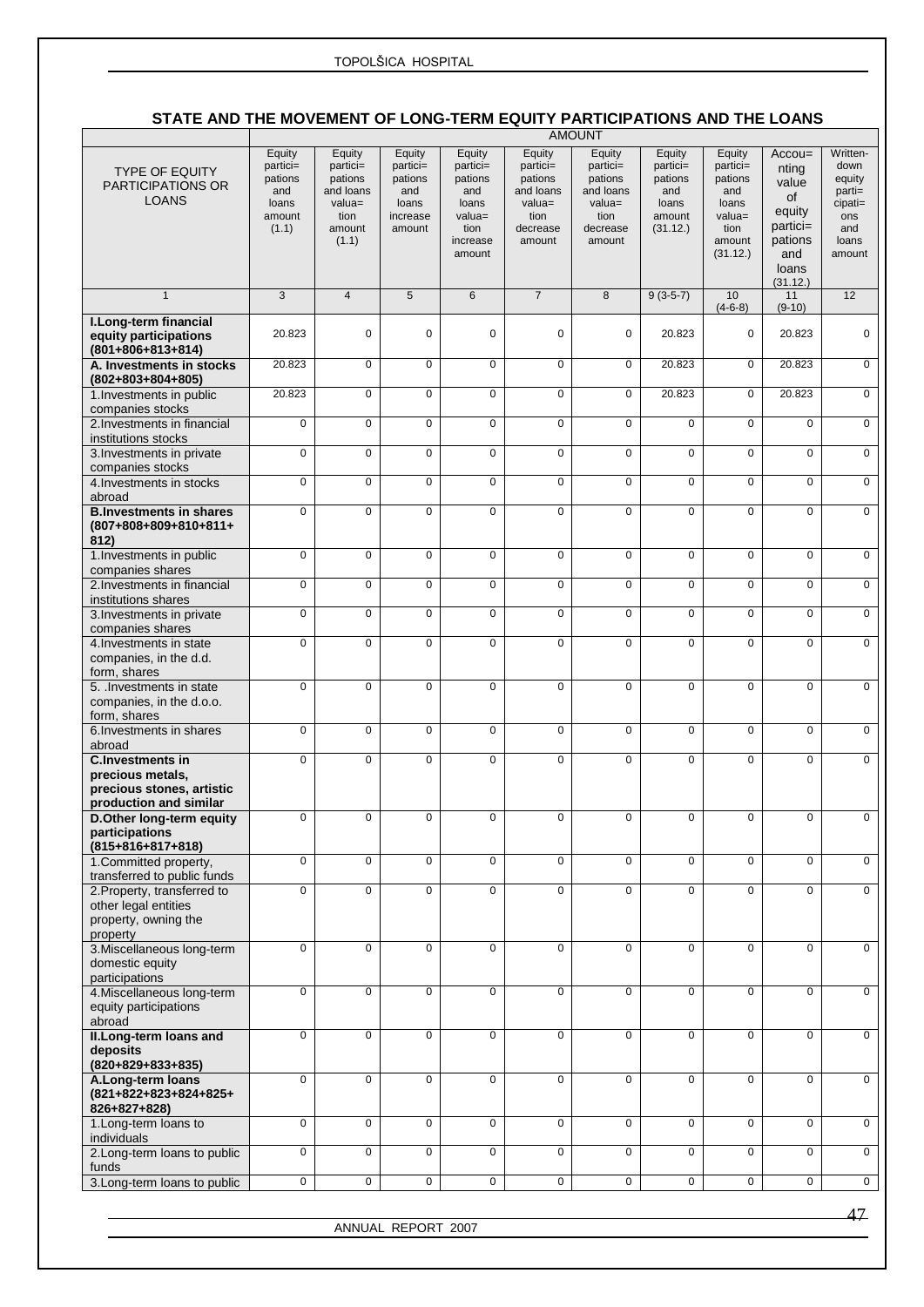| companies                                                      |             |             |             |             |             |             |          |          |          |             |
|----------------------------------------------------------------|-------------|-------------|-------------|-------------|-------------|-------------|----------|----------|----------|-------------|
| 4. Long-term loans to<br>financial institutions                | $\Omega$    | $\Omega$    | $\Omega$    | $\Omega$    | $\Omega$    | $\Omega$    | $\Omega$ | $\Omega$ | $\Omega$ | $\Omega$    |
| 5. Lomg-term loans to<br>private companies                     | $\Omega$    | $\Omega$    | $\Omega$    | $\Omega$    | $\Omega$    | $\Omega$    | $\Omega$ | $\Omega$ | $\Omega$ | $\Omega$    |
| 6. Long-term loans to other<br>state levels                    | $\Omega$    | $\Omega$    | 0           | $\mathbf 0$ | $\Omega$    | $\Omega$    | $\Omega$ | $\Omega$ | $\Omega$ | 0           |
| 7. Long-term loans to the<br>state budget                      | 0           | $\Omega$    | $\mathbf 0$ | $\mathbf 0$ | $\Omega$    | $\Omega$    | $\Omega$ | $\Omega$ | $\Omega$ | 0           |
| 8. Miscellaneous loans<br>abroad                               | 0           | $\Omega$    | 0           | 0           | $\Omega$    | $\Omega$    | $\Omega$ | $\Omega$ | 0        | $\Omega$    |
| <b>B.Long-term loans with</b><br>the secuirities<br>redemption | $\Omega$    | $\Omega$    | $\Omega$    | $\Omega$    | $\Omega$    | $\Omega$    | $\Omega$ | $\Omega$ | $\Omega$ | $\Omega$    |
| 1. Domestic securities                                         | $\mathbf 0$ | $\Omega$    | $\mathbf 0$ | $\mathbf 0$ | $\Omega$    | $\Omega$    | $\Omega$ | $\Omega$ | $\Omega$ | $\mathbf 0$ |
| 2. Foreign securities                                          | $\mathbf 0$ | $\mathbf 0$ | $\mathbf 0$ | $\mathbf 0$ | $\mathbf 0$ | $\mathbf 0$ | $\Omega$ | $\Omega$ | 0        | $\mathbf 0$ |
| <b>C.Long-term deposits</b><br>$(833+834)$                     | $\Omega$    | $\Omega$    | $\Omega$    | $\Omega$    | $\Omega$    | $\Omega$    | $\Omega$ | $\Omega$ | $\Omega$ | $\Omega$    |
| 1. Long-term deposits to<br>business banks                     | $\Omega$    | $\Omega$    | $\Omega$    | $\Omega$    | $\Omega$    | $\Omega$    | $\Omega$ | $\Omega$ | $\Omega$ | $\Omega$    |
| 2. Miscellaneous long-term<br>deposits                         | $\Omega$    | $\Omega$    | $\mathbf 0$ | $\mathbf 0$ | $\Omega$    | $\Omega$    | $\Omega$ | $\Omega$ | $\Omega$ | $\mathbf 0$ |
| D.Miscellaneous long-<br>term loans                            | $\Omega$    | $\Omega$    | 0           | $\Omega$    | $\Omega$    | $\Omega$    | $\Omega$ | $\Omega$ | 0        | $\Omega$    |
| <b>III.Together</b><br>$(800+819)$                             | 20.823      | $\Omega$    | $\Omega$    | $\Omega$    | $\Omega$    | $\Omega$    | 20.823   | $\Omega$ | 20.823   | $\Omega$    |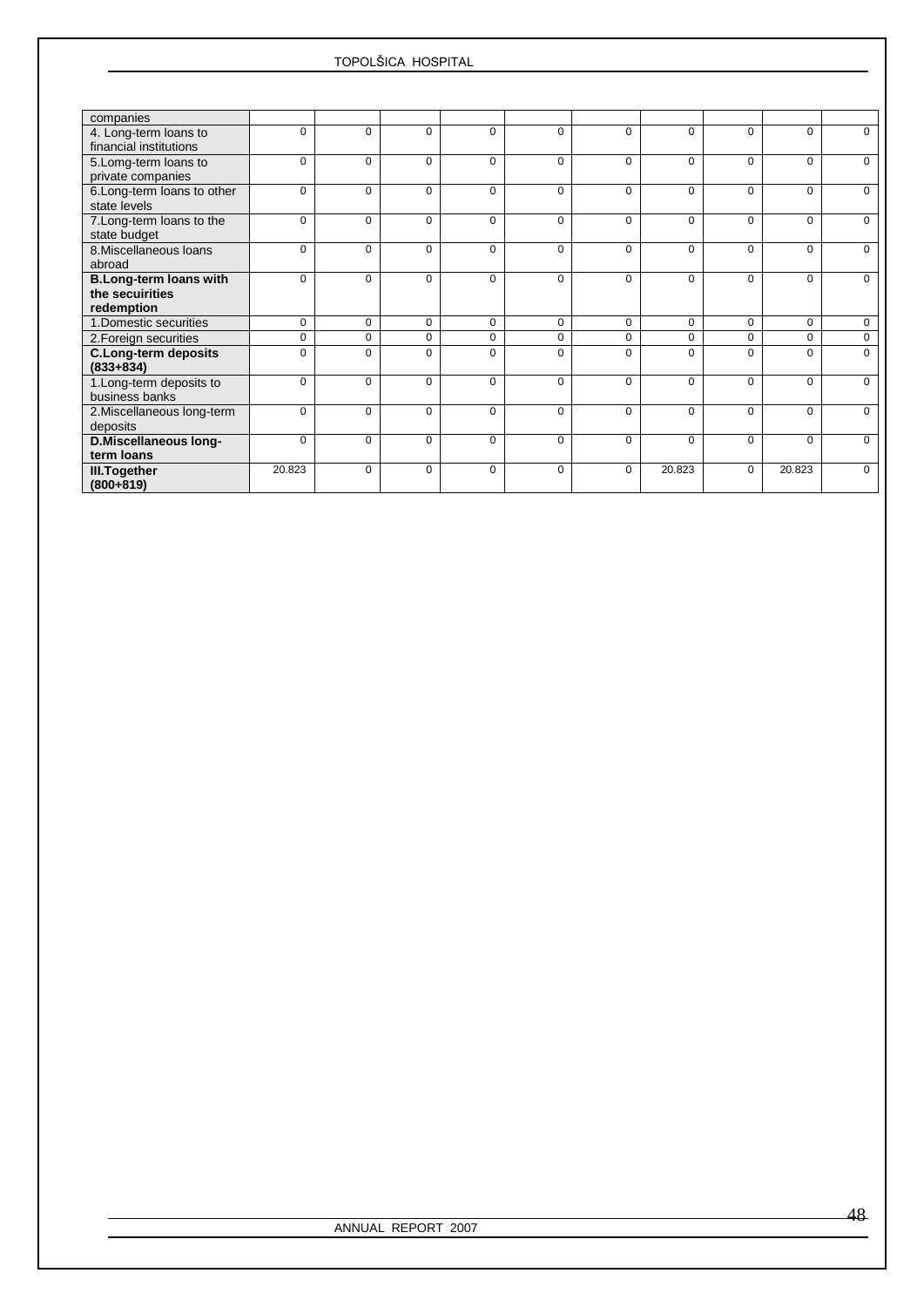## **REVENUE AND EXPENDITURE ACCOUNT - OF CERTAIN USERS**

| <b>SUBDIVIDING</b><br>THE GROUPS<br>OF THE<br><b>ACCOUNTS</b> | NAME OF THE<br><b>ACCOUNT SUBGROUP</b>                                                                                                           | <b>AMOUNT</b> |                 |
|---------------------------------------------------------------|--------------------------------------------------------------------------------------------------------------------------------------------------|---------------|-----------------|
|                                                               |                                                                                                                                                  | Current year  | Previous year   |
| 1                                                             | $\overline{2}$                                                                                                                                   | 4             | 5               |
|                                                               | A) OPERATING INCOME<br>$(861+862+863+864)$                                                                                                       | 7.351.208     | 6.871.722       |
| 760                                                           | TURNOVER OF PRODUCTS AND SERVICES                                                                                                                | 7.351.110     | 6.871.123       |
|                                                               | PRODUCTS AND UNFINISHED PRODUCTION<br><b>STOCK VALUE INCREASE</b>                                                                                | 0             | 0               |
|                                                               | PRODUCTS AND UNFINISHED PRODUCTION<br>STOCK VALUE DECREASE                                                                                       | $\Omega$      | $\Omega$        |
| 761                                                           | TURNOVER OF GOODS AND MATERIAL SALES                                                                                                             | 98            | 599             |
| 762                                                           | <b>B)FINANCIIAL REVENUES</b>                                                                                                                     | 14.144        | 12.185          |
| 763                                                           | <b>C)MISCELLANEOUS REVENUES</b>                                                                                                                  | 76.890        | 29.052          |
|                                                               | Č) OPERATING INCOME FROM REVALUATION<br>$(868 + 869)$                                                                                            | 0             | 0               |
| Part of 764                                                   | TURNOVER FROM FIXED ASSETS SALES                                                                                                                 | 0             | 0               |
| Part of 764                                                   | MISCELLANEOUS OPERATING INCOME FROM<br><b>REVALUATION</b>                                                                                        | $\Omega$      | $\Omega$        |
|                                                               | <b>D)TOTAL REVENUE</b><br>$(860+865+866+867)$                                                                                                    | 7.442.242     | 6.912.959       |
|                                                               | E)COSTS OF GOODS, MATERIAL AND<br><b>SERVICES</b><br>$(872+873+874)$                                                                             | 2.975.057     | 2.539.647       |
| Part of 466                                                   | PURCHASE VALUE OF SOLD MATERIAL NAD<br><b>GOODS</b>                                                                                              | $\Omega$      | 0               |
| 460                                                           | <b>COSTS OF MATERIAL</b>                                                                                                                         | 2.120.823     | 1.846.296       |
| 461                                                           | <b>COSTS OF SERVICES</b>                                                                                                                         | 854.134       | 693.351         |
|                                                               | <b>F)LABOUR COSTS</b><br>$(876+877+878)$                                                                                                         | 4.346.388     | 4.040.602       |
| Part of 464                                                   | SALARIES AND WAGE COMPENSATIONS                                                                                                                  | 3.153.903     | 2.899.433       |
| Part of 464                                                   | <b>SOCIAL SECURITY CONTRIBUTIONS OF EMPLOYERS</b>                                                                                                | 510.442       | 468.608         |
| Part of 464                                                   | MISCELLANEOUS LABOUR COSTS                                                                                                                       | 682.043       | 672.561         |
| 462                                                           | <b>G)DEPRECIATION</b>                                                                                                                            | 320.418       | 299.638         |
| 463                                                           | <b>H)PROVISIONS</b>                                                                                                                              | 0             | 0               |
| Part of 465                                                   | <b>I)TAX ON CAPITAL GAIN</b>                                                                                                                     | 0             | $\Omega$        |
| Part of 465                                                   | <b>J)OTHER MISCELLANEOUS COSTS</b>                                                                                                               | 12.388        | 10.638          |
| 467                                                           | <b>K)FINANCIAL EXPENSES</b>                                                                                                                      | 5.626         | 7.074           |
| 468                                                           | <b>L)MISCELLANEOUS EXPENSES</b>                                                                                                                  | 710           | 8               |
|                                                               | <b>M)OPERATING EXPENSES FROM</b><br><b>REVALUATION</b><br>$(886+887)$                                                                            | 1.620         | 1.954           |
| Part of 469                                                   | EXPENSES FROM THE FIXED ASSETS SALES                                                                                                             | 0             | 0               |
| Part of 469                                                   | OTHER OPERATING EXPENSES FROM<br><b>REVALUATION</b>                                                                                              | 1.620         | 1.954           |
|                                                               | <b>N)TOTAL EXPENSES</b><br>(871+875+879+880+881+882+883+884+885)                                                                                 | 7.662.207     | 6.899.561       |
|                                                               | <b>O)SURPLUS OF REVENUES</b><br>$(870 - 888)$                                                                                                    | $\Omega$      | 13.398          |
|                                                               | <b>P)SURPLUS OF EXPENDITURES</b><br>$(888 - 870)$                                                                                                | 219.965       | $\Omega$        |
|                                                               | The surplus of revenues from the previous years, intended for<br>covering the accounting period expenditures                                     | 17.623        | 4.225           |
|                                                               | The average number of emloyees on the basis of working hours<br>in the accounting period (the integer)<br>Number of months of business operating | 203           | 200             |
|                                                               |                                                                                                                                                  | 12            | 12 <sup>2</sup> |

ANNUAL REPORT 2007

49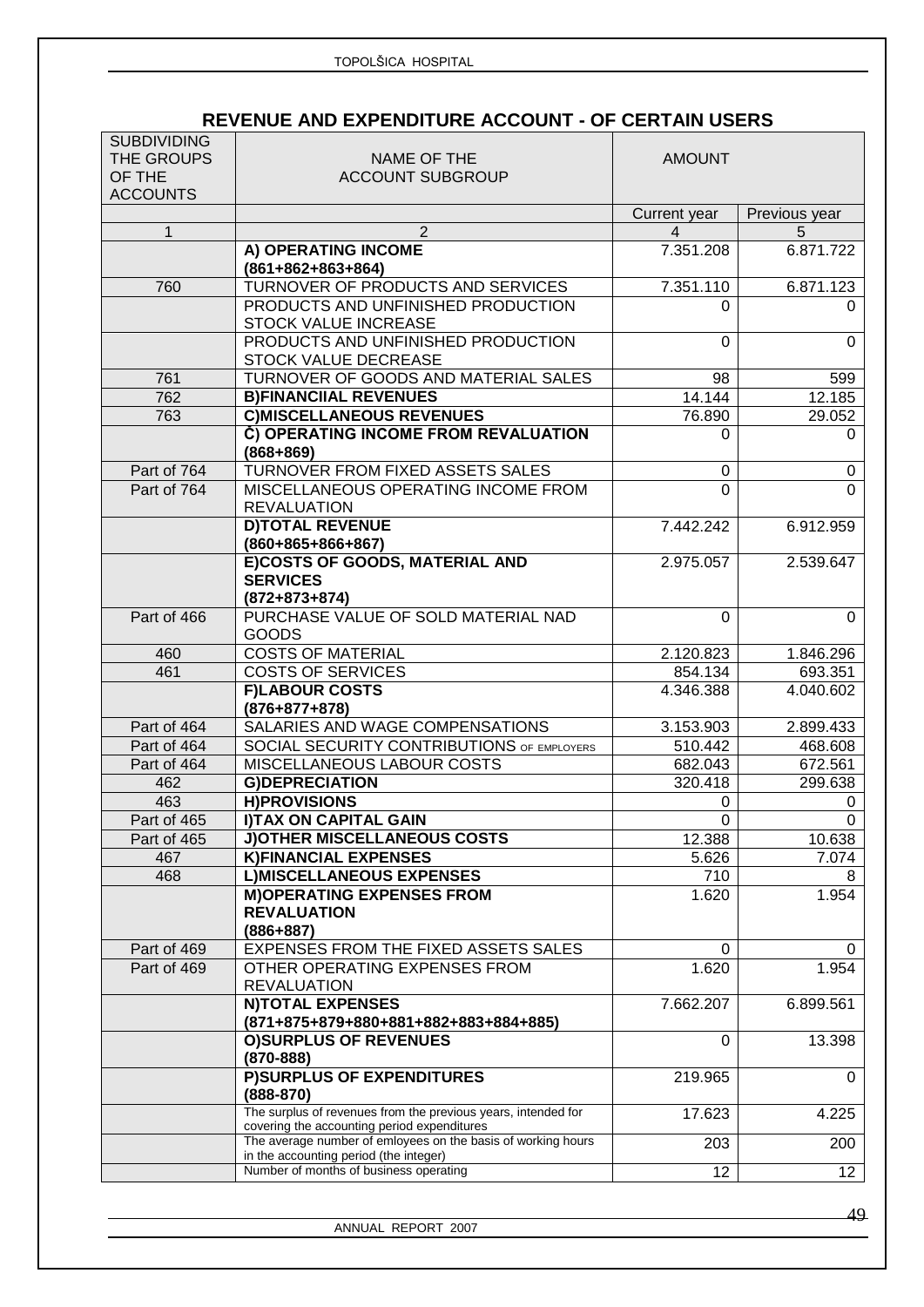|                                                               | TOPOLŠICA HOSPITAL                                                                                           |                                                                         |                                                                                            |
|---------------------------------------------------------------|--------------------------------------------------------------------------------------------------------------|-------------------------------------------------------------------------|--------------------------------------------------------------------------------------------|
|                                                               | REVENUE AND EXPENDITURE ACCOUNT - OF CERTAIN USERS,<br><b>ACCORDING TO THE TYPES OF ACTIVITY</b>             |                                                                         |                                                                                            |
| <b>SUBDIVIDING</b><br>THE GROUPS<br>OF THE<br><b>ACCOUNTS</b> | NAME OF THE<br><b>ACCOUNT SUBGROUP</b>                                                                       | <b>AMOUNT</b>                                                           |                                                                                            |
|                                                               |                                                                                                              | Revenues and<br>expenditures<br>for performing<br>the public<br>service | Revenues and<br>expenditures<br>from turnover of<br>goods and<br>services on the<br>market |
|                                                               | A) OPERATING INCOME<br>$(661+662+663+664)$                                                                   | 7.102.607                                                               | 248.601                                                                                    |
| 760                                                           | TURNOVER OF PRODUCTS AND SERVICES                                                                            | 7.102.583                                                               | 248.527                                                                                    |
|                                                               | PRODUCTS AND UNFINISHED PRODUCTION<br><b>STOCK VALUE INCREASE</b>                                            | 0                                                                       | 0                                                                                          |
|                                                               | PRODUCTS AND UNFINISHED PRODUCTION<br>STOCK VALUE DECREASE                                                   | 0                                                                       | $\Omega$                                                                                   |
| 761                                                           | TURNOVER OF GOODS AND MATERIAL SALES                                                                         | 24                                                                      | 74                                                                                         |
| 762                                                           | <b>B)FINANCIAL REVENUES</b>                                                                                  | 13.687                                                                  | 457                                                                                        |
| 763                                                           | <b>C)MISCELLANEOUS REVENUES</b>                                                                              | 76.890                                                                  | 0                                                                                          |
|                                                               | Č) OPERATING INCOME FROM REVALUATION<br>$(668 + 669)$                                                        | 0                                                                       | $\Omega$                                                                                   |
| Part of 764                                                   | TURNOVER FROM FIXED ASSETS SALES                                                                             | 0                                                                       | 0                                                                                          |
| Part of 764                                                   | MISCELLANEOUS OPERATING INCOME FROM<br><b>REVALUATION</b>                                                    | 0                                                                       | $\Omega$                                                                                   |
|                                                               | <b>D)TOTAL REVENUE</b><br>$(660+665+666+667)$                                                                | 7.193.184                                                               | 249.058                                                                                    |
|                                                               | E)COSTS OF GOODS, MATERIAL AND SERVICES<br>$(672+673+674)$                                                   | 2.886.057                                                               | 89.000                                                                                     |
| Part of 466                                                   | PURCHASE VALUE OF SOLD MATERIAL NAD<br><b>GOODS</b>                                                          | $\Omega$                                                                | $\Omega$                                                                                   |
| 460                                                           | <b>COSTS OF MATERIAL</b>                                                                                     | 2.049.268                                                               | 71.655                                                                                     |
| 461                                                           | <b>COSTS OF SERVICES</b>                                                                                     | 836.789                                                                 | 17.345                                                                                     |
|                                                               | <b>F)LABOUR COSTS</b><br>$(676+677+678)$                                                                     | 4.200.933                                                               | 145.455                                                                                    |
| Part of 464                                                   | SALARIES AND WAGE COMPENSATIONS                                                                              | 3.048.355                                                               | 105.548                                                                                    |
| Part of 464                                                   | SOCIAL SECURITY CONTRIBUTIONS OF EMPLOYERS                                                                   | 493.360                                                                 | 17.082                                                                                     |
| Part of 464                                                   | MISCELLANEOUS LABOUR COSTS                                                                                   | 659.218                                                                 | 22.825                                                                                     |
| 462                                                           | <b>G)DEPRECIATION</b>                                                                                        | 309.695                                                                 | 10.723                                                                                     |
| 463                                                           | <b>H)PROVISIONS</b>                                                                                          | 0                                                                       |                                                                                            |
| Part of 465<br>Part of 465                                    | I) TAX ON CAPITAL GAIN<br><b>J)OTHER MISCELLANEOUS COSTS</b>                                                 | $\mathbf 0$<br>11.974                                                   | 414                                                                                        |
| 467                                                           | <b>K)FINANCIAL EXPENSES</b>                                                                                  | 5.626                                                                   |                                                                                            |
| 468                                                           | <b>L)MISCELLANEOUS EXPENSES</b>                                                                              | 710                                                                     |                                                                                            |
|                                                               | <b>M)OPERATING EXPENSES FROM REVALUATION</b><br>$(686+687)$                                                  | 1.620                                                                   |                                                                                            |
| Part of 469                                                   | EXPENSES FROM THE FIXED ASSETS SALES                                                                         | 0                                                                       |                                                                                            |
| Part of 469                                                   | OTHER OPERATING EXPENSES FROM<br><b>REVALUATION</b>                                                          | 1.620                                                                   |                                                                                            |
|                                                               | <b>N)TOTAL EXPENSES</b><br>(671+675+679+680+681+682+683+684+685)                                             | 7.416.615                                                               | 245.592                                                                                    |
|                                                               | <b>O)SURPLUS OF THE REVENUES</b><br>$(670 - 688)$                                                            | 0                                                                       | 3.466                                                                                      |
|                                                               | P)SURPLUS OF THE EXPENDITURES<br>$(688 - 670)$                                                               | 223.431                                                                 |                                                                                            |
|                                                               | The surplus of revenues from the previous years, intended for<br>covering the accounting period expenditures | 16.856                                                                  | 767                                                                                        |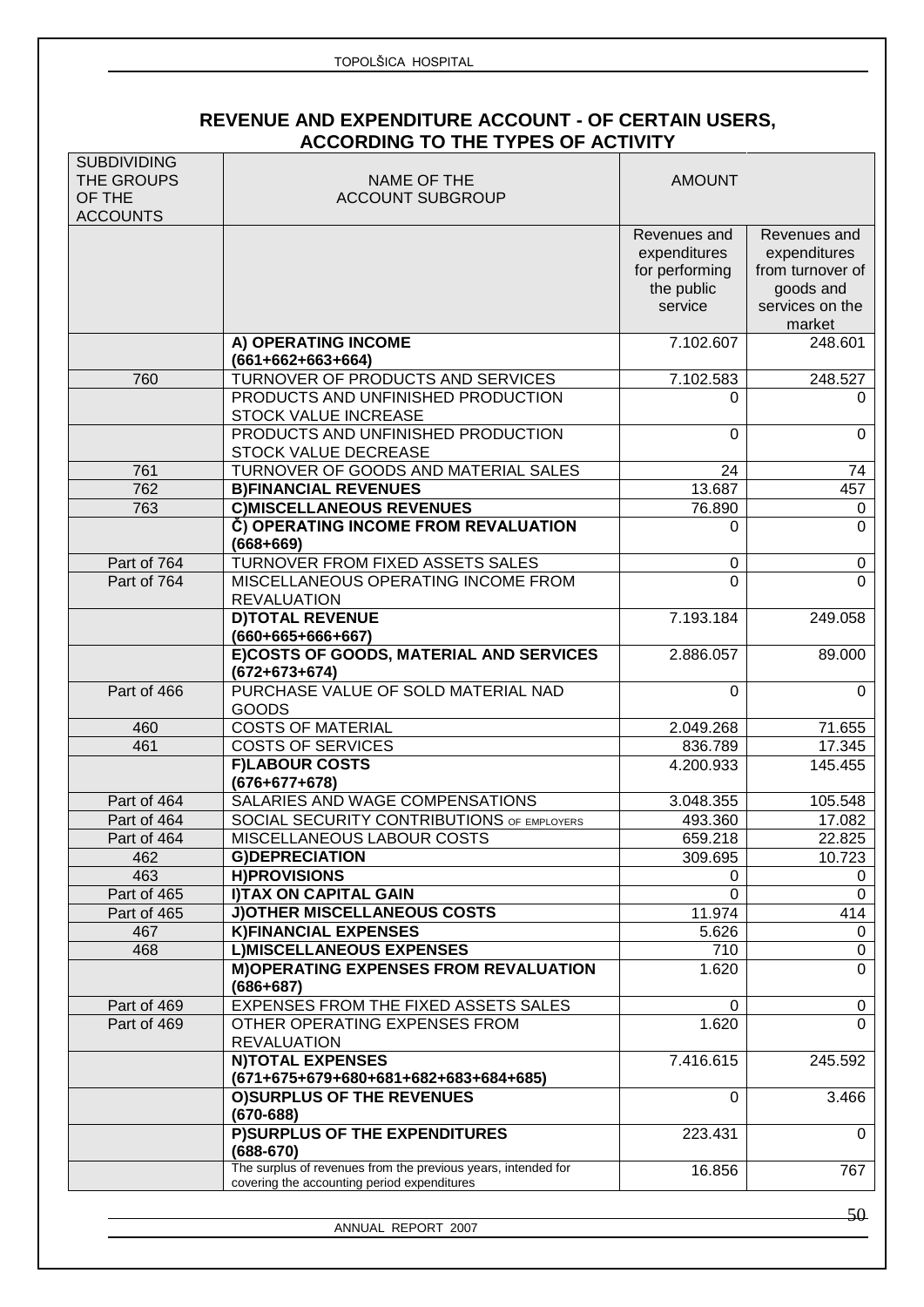## **REVENUE AND EXPENDITURE ACCOUNT OF CERTAIN USERS, ACOORDING TO THE CASH FLOW PRINCIPLE**

| Current year<br>Previous year<br>$\overline{2}$<br>$\mathbf{1}$<br>4<br>5<br>7.475.966<br>7.410.051<br><b>I.TOTAL REVENUE</b><br>$(402+431)$<br><b>1.REVENUES FOR PERFORMING THE PUBLIC</b><br>7.371.701<br>7.297.489<br><b>SERVICE</b><br>$(403+420)$<br><b>A.REVENUES FROM PUBLIC FINANCE FUNDS</b><br>6.172.796<br>6.306.700<br>(404+407+410+413+419)<br>a.Received funds from the national budget<br>3.801<br>$(405+406)$<br>Received funds from the national budget for the<br>Part of 7400<br>$\Omega$<br>current use<br>Received funds from the national budget for the<br>Part of 7400<br>3.801<br>$\overline{0}$<br>investments<br>b.Received funds from municipal budgets<br>$\Omega$<br>$(408+408)$<br>Received funds from the national budget for the<br>Part of 7401<br>$\Omega$<br>current use<br>Received funds from the national budget for the<br>Part of 7401<br>$\overline{0}$<br>investments<br>c.Received funds from social insurance funds<br>6.168.995<br>6.306.700<br>$(411+412)$<br>Received funds from the social insurance for the<br>Part of 7402<br>6.306.700<br>6.168.995<br>current use<br>Part of 7402<br>Received funds from the social insurance for the<br>0<br>$\Omega$<br>investments<br>d.Received funds from public funds and the<br>$\Omega$<br>0<br>agencies<br>$(414+415+416+417)$<br>Received funds from public funds for the current use<br>Part of 7403<br>0<br>Received funds from public funds for the investments<br>$\overline{0}$<br>Part of 7403<br>$\mathbf 0$<br>Part of 7404<br>Received funds from public agencies for the current<br>$\overline{0}$<br>$\overline{0}$<br>use<br>Received funds from public agencies for the<br>Part of 7404<br>$\mathbf 0$<br>investments<br>Part of 740<br>e.Received funds from the budgets in respect of<br>$\Omega$<br>foreign donations<br>f. Received funds from the national budget, from<br>$\Omega$<br>$\mathbf 0$<br>741<br><b>European Union budget funds</b><br>B)Miscellaneous revenues for performing the<br>1.198.905<br>990.789<br>public service activity<br>(421+422+423+424+425+426+427+428+429+430)<br>Turnover from the goods and the services sales on the<br>Part of 7130<br>166.986<br>market<br>Interests received<br>Part of 7102<br>11.934<br>9660<br>Revenues from profit-sharing and the dividends and<br>Part of 7100<br>420<br>329<br>the surpluses of the revenues over the expenditures<br>Part of 7141<br>Miscellaneous current revenues in respect of<br>713.824<br>performing the public service<br>72<br>Servicing of capital<br>1.508<br>1.867<br>Received donations from domestic sources<br>730<br>304.233<br>69.987<br>Received donations from abroad<br>731<br>0 | <b>SUBDIVIDING</b><br><b>THE</b><br><b>ACCOUNTS</b> | NAME OF THE ACCOUNT                                    | <b>AMOUNT</b> |                |
|----------------------------------------------------------------------------------------------------------------------------------------------------------------------------------------------------------------------------------------------------------------------------------------------------------------------------------------------------------------------------------------------------------------------------------------------------------------------------------------------------------------------------------------------------------------------------------------------------------------------------------------------------------------------------------------------------------------------------------------------------------------------------------------------------------------------------------------------------------------------------------------------------------------------------------------------------------------------------------------------------------------------------------------------------------------------------------------------------------------------------------------------------------------------------------------------------------------------------------------------------------------------------------------------------------------------------------------------------------------------------------------------------------------------------------------------------------------------------------------------------------------------------------------------------------------------------------------------------------------------------------------------------------------------------------------------------------------------------------------------------------------------------------------------------------------------------------------------------------------------------------------------------------------------------------------------------------------------------------------------------------------------------------------------------------------------------------------------------------------------------------------------------------------------------------------------------------------------------------------------------------------------------------------------------------------------------------------------------------------------------------------------------------------------------------------------------------------------------------------------------------------------------------------------------------------------------------------------------------------------------------------------------------------------------------------------------|-----------------------------------------------------|--------------------------------------------------------|---------------|----------------|
|                                                                                                                                                                                                                                                                                                                                                                                                                                                                                                                                                                                                                                                                                                                                                                                                                                                                                                                                                                                                                                                                                                                                                                                                                                                                                                                                                                                                                                                                                                                                                                                                                                                                                                                                                                                                                                                                                                                                                                                                                                                                                                                                                                                                                                                                                                                                                                                                                                                                                                                                                                                                                                                                                                    |                                                     |                                                        |               |                |
|                                                                                                                                                                                                                                                                                                                                                                                                                                                                                                                                                                                                                                                                                                                                                                                                                                                                                                                                                                                                                                                                                                                                                                                                                                                                                                                                                                                                                                                                                                                                                                                                                                                                                                                                                                                                                                                                                                                                                                                                                                                                                                                                                                                                                                                                                                                                                                                                                                                                                                                                                                                                                                                                                                    |                                                     |                                                        |               |                |
|                                                                                                                                                                                                                                                                                                                                                                                                                                                                                                                                                                                                                                                                                                                                                                                                                                                                                                                                                                                                                                                                                                                                                                                                                                                                                                                                                                                                                                                                                                                                                                                                                                                                                                                                                                                                                                                                                                                                                                                                                                                                                                                                                                                                                                                                                                                                                                                                                                                                                                                                                                                                                                                                                                    |                                                     |                                                        |               |                |
|                                                                                                                                                                                                                                                                                                                                                                                                                                                                                                                                                                                                                                                                                                                                                                                                                                                                                                                                                                                                                                                                                                                                                                                                                                                                                                                                                                                                                                                                                                                                                                                                                                                                                                                                                                                                                                                                                                                                                                                                                                                                                                                                                                                                                                                                                                                                                                                                                                                                                                                                                                                                                                                                                                    |                                                     |                                                        |               |                |
|                                                                                                                                                                                                                                                                                                                                                                                                                                                                                                                                                                                                                                                                                                                                                                                                                                                                                                                                                                                                                                                                                                                                                                                                                                                                                                                                                                                                                                                                                                                                                                                                                                                                                                                                                                                                                                                                                                                                                                                                                                                                                                                                                                                                                                                                                                                                                                                                                                                                                                                                                                                                                                                                                                    |                                                     |                                                        |               |                |
|                                                                                                                                                                                                                                                                                                                                                                                                                                                                                                                                                                                                                                                                                                                                                                                                                                                                                                                                                                                                                                                                                                                                                                                                                                                                                                                                                                                                                                                                                                                                                                                                                                                                                                                                                                                                                                                                                                                                                                                                                                                                                                                                                                                                                                                                                                                                                                                                                                                                                                                                                                                                                                                                                                    |                                                     |                                                        |               | $\overline{0}$ |
|                                                                                                                                                                                                                                                                                                                                                                                                                                                                                                                                                                                                                                                                                                                                                                                                                                                                                                                                                                                                                                                                                                                                                                                                                                                                                                                                                                                                                                                                                                                                                                                                                                                                                                                                                                                                                                                                                                                                                                                                                                                                                                                                                                                                                                                                                                                                                                                                                                                                                                                                                                                                                                                                                                    |                                                     |                                                        |               | $\mathbf 0$    |
|                                                                                                                                                                                                                                                                                                                                                                                                                                                                                                                                                                                                                                                                                                                                                                                                                                                                                                                                                                                                                                                                                                                                                                                                                                                                                                                                                                                                                                                                                                                                                                                                                                                                                                                                                                                                                                                                                                                                                                                                                                                                                                                                                                                                                                                                                                                                                                                                                                                                                                                                                                                                                                                                                                    |                                                     |                                                        |               |                |
|                                                                                                                                                                                                                                                                                                                                                                                                                                                                                                                                                                                                                                                                                                                                                                                                                                                                                                                                                                                                                                                                                                                                                                                                                                                                                                                                                                                                                                                                                                                                                                                                                                                                                                                                                                                                                                                                                                                                                                                                                                                                                                                                                                                                                                                                                                                                                                                                                                                                                                                                                                                                                                                                                                    |                                                     |                                                        |               | $\mathbf 0$    |
|                                                                                                                                                                                                                                                                                                                                                                                                                                                                                                                                                                                                                                                                                                                                                                                                                                                                                                                                                                                                                                                                                                                                                                                                                                                                                                                                                                                                                                                                                                                                                                                                                                                                                                                                                                                                                                                                                                                                                                                                                                                                                                                                                                                                                                                                                                                                                                                                                                                                                                                                                                                                                                                                                                    |                                                     |                                                        |               | $\mathbf 0$    |
|                                                                                                                                                                                                                                                                                                                                                                                                                                                                                                                                                                                                                                                                                                                                                                                                                                                                                                                                                                                                                                                                                                                                                                                                                                                                                                                                                                                                                                                                                                                                                                                                                                                                                                                                                                                                                                                                                                                                                                                                                                                                                                                                                                                                                                                                                                                                                                                                                                                                                                                                                                                                                                                                                                    |                                                     |                                                        |               | $\mathbf 0$    |
|                                                                                                                                                                                                                                                                                                                                                                                                                                                                                                                                                                                                                                                                                                                                                                                                                                                                                                                                                                                                                                                                                                                                                                                                                                                                                                                                                                                                                                                                                                                                                                                                                                                                                                                                                                                                                                                                                                                                                                                                                                                                                                                                                                                                                                                                                                                                                                                                                                                                                                                                                                                                                                                                                                    |                                                     |                                                        |               |                |
|                                                                                                                                                                                                                                                                                                                                                                                                                                                                                                                                                                                                                                                                                                                                                                                                                                                                                                                                                                                                                                                                                                                                                                                                                                                                                                                                                                                                                                                                                                                                                                                                                                                                                                                                                                                                                                                                                                                                                                                                                                                                                                                                                                                                                                                                                                                                                                                                                                                                                                                                                                                                                                                                                                    |                                                     |                                                        |               |                |
|                                                                                                                                                                                                                                                                                                                                                                                                                                                                                                                                                                                                                                                                                                                                                                                                                                                                                                                                                                                                                                                                                                                                                                                                                                                                                                                                                                                                                                                                                                                                                                                                                                                                                                                                                                                                                                                                                                                                                                                                                                                                                                                                                                                                                                                                                                                                                                                                                                                                                                                                                                                                                                                                                                    |                                                     |                                                        |               |                |
|                                                                                                                                                                                                                                                                                                                                                                                                                                                                                                                                                                                                                                                                                                                                                                                                                                                                                                                                                                                                                                                                                                                                                                                                                                                                                                                                                                                                                                                                                                                                                                                                                                                                                                                                                                                                                                                                                                                                                                                                                                                                                                                                                                                                                                                                                                                                                                                                                                                                                                                                                                                                                                                                                                    |                                                     |                                                        |               |                |
|                                                                                                                                                                                                                                                                                                                                                                                                                                                                                                                                                                                                                                                                                                                                                                                                                                                                                                                                                                                                                                                                                                                                                                                                                                                                                                                                                                                                                                                                                                                                                                                                                                                                                                                                                                                                                                                                                                                                                                                                                                                                                                                                                                                                                                                                                                                                                                                                                                                                                                                                                                                                                                                                                                    |                                                     |                                                        |               | 0              |
|                                                                                                                                                                                                                                                                                                                                                                                                                                                                                                                                                                                                                                                                                                                                                                                                                                                                                                                                                                                                                                                                                                                                                                                                                                                                                                                                                                                                                                                                                                                                                                                                                                                                                                                                                                                                                                                                                                                                                                                                                                                                                                                                                                                                                                                                                                                                                                                                                                                                                                                                                                                                                                                                                                    |                                                     |                                                        |               |                |
|                                                                                                                                                                                                                                                                                                                                                                                                                                                                                                                                                                                                                                                                                                                                                                                                                                                                                                                                                                                                                                                                                                                                                                                                                                                                                                                                                                                                                                                                                                                                                                                                                                                                                                                                                                                                                                                                                                                                                                                                                                                                                                                                                                                                                                                                                                                                                                                                                                                                                                                                                                                                                                                                                                    |                                                     |                                                        |               |                |
|                                                                                                                                                                                                                                                                                                                                                                                                                                                                                                                                                                                                                                                                                                                                                                                                                                                                                                                                                                                                                                                                                                                                                                                                                                                                                                                                                                                                                                                                                                                                                                                                                                                                                                                                                                                                                                                                                                                                                                                                                                                                                                                                                                                                                                                                                                                                                                                                                                                                                                                                                                                                                                                                                                    |                                                     |                                                        |               | $\mathbf 0$    |
|                                                                                                                                                                                                                                                                                                                                                                                                                                                                                                                                                                                                                                                                                                                                                                                                                                                                                                                                                                                                                                                                                                                                                                                                                                                                                                                                                                                                                                                                                                                                                                                                                                                                                                                                                                                                                                                                                                                                                                                                                                                                                                                                                                                                                                                                                                                                                                                                                                                                                                                                                                                                                                                                                                    |                                                     |                                                        |               | $\Omega$       |
|                                                                                                                                                                                                                                                                                                                                                                                                                                                                                                                                                                                                                                                                                                                                                                                                                                                                                                                                                                                                                                                                                                                                                                                                                                                                                                                                                                                                                                                                                                                                                                                                                                                                                                                                                                                                                                                                                                                                                                                                                                                                                                                                                                                                                                                                                                                                                                                                                                                                                                                                                                                                                                                                                                    |                                                     |                                                        |               |                |
|                                                                                                                                                                                                                                                                                                                                                                                                                                                                                                                                                                                                                                                                                                                                                                                                                                                                                                                                                                                                                                                                                                                                                                                                                                                                                                                                                                                                                                                                                                                                                                                                                                                                                                                                                                                                                                                                                                                                                                                                                                                                                                                                                                                                                                                                                                                                                                                                                                                                                                                                                                                                                                                                                                    |                                                     |                                                        |               |                |
|                                                                                                                                                                                                                                                                                                                                                                                                                                                                                                                                                                                                                                                                                                                                                                                                                                                                                                                                                                                                                                                                                                                                                                                                                                                                                                                                                                                                                                                                                                                                                                                                                                                                                                                                                                                                                                                                                                                                                                                                                                                                                                                                                                                                                                                                                                                                                                                                                                                                                                                                                                                                                                                                                                    |                                                     |                                                        |               | 147.083        |
|                                                                                                                                                                                                                                                                                                                                                                                                                                                                                                                                                                                                                                                                                                                                                                                                                                                                                                                                                                                                                                                                                                                                                                                                                                                                                                                                                                                                                                                                                                                                                                                                                                                                                                                                                                                                                                                                                                                                                                                                                                                                                                                                                                                                                                                                                                                                                                                                                                                                                                                                                                                                                                                                                                    |                                                     |                                                        |               |                |
|                                                                                                                                                                                                                                                                                                                                                                                                                                                                                                                                                                                                                                                                                                                                                                                                                                                                                                                                                                                                                                                                                                                                                                                                                                                                                                                                                                                                                                                                                                                                                                                                                                                                                                                                                                                                                                                                                                                                                                                                                                                                                                                                                                                                                                                                                                                                                                                                                                                                                                                                                                                                                                                                                                    |                                                     |                                                        |               |                |
|                                                                                                                                                                                                                                                                                                                                                                                                                                                                                                                                                                                                                                                                                                                                                                                                                                                                                                                                                                                                                                                                                                                                                                                                                                                                                                                                                                                                                                                                                                                                                                                                                                                                                                                                                                                                                                                                                                                                                                                                                                                                                                                                                                                                                                                                                                                                                                                                                                                                                                                                                                                                                                                                                                    |                                                     |                                                        |               | 761.863        |
|                                                                                                                                                                                                                                                                                                                                                                                                                                                                                                                                                                                                                                                                                                                                                                                                                                                                                                                                                                                                                                                                                                                                                                                                                                                                                                                                                                                                                                                                                                                                                                                                                                                                                                                                                                                                                                                                                                                                                                                                                                                                                                                                                                                                                                                                                                                                                                                                                                                                                                                                                                                                                                                                                                    |                                                     |                                                        |               |                |
|                                                                                                                                                                                                                                                                                                                                                                                                                                                                                                                                                                                                                                                                                                                                                                                                                                                                                                                                                                                                                                                                                                                                                                                                                                                                                                                                                                                                                                                                                                                                                                                                                                                                                                                                                                                                                                                                                                                                                                                                                                                                                                                                                                                                                                                                                                                                                                                                                                                                                                                                                                                                                                                                                                    |                                                     |                                                        |               |                |
|                                                                                                                                                                                                                                                                                                                                                                                                                                                                                                                                                                                                                                                                                                                                                                                                                                                                                                                                                                                                                                                                                                                                                                                                                                                                                                                                                                                                                                                                                                                                                                                                                                                                                                                                                                                                                                                                                                                                                                                                                                                                                                                                                                                                                                                                                                                                                                                                                                                                                                                                                                                                                                                                                                    |                                                     |                                                        |               | 0              |
|                                                                                                                                                                                                                                                                                                                                                                                                                                                                                                                                                                                                                                                                                                                                                                                                                                                                                                                                                                                                                                                                                                                                                                                                                                                                                                                                                                                                                                                                                                                                                                                                                                                                                                                                                                                                                                                                                                                                                                                                                                                                                                                                                                                                                                                                                                                                                                                                                                                                                                                                                                                                                                                                                                    | 732                                                 | Donations for elimination of the natural force effects | $\Omega$      | 0              |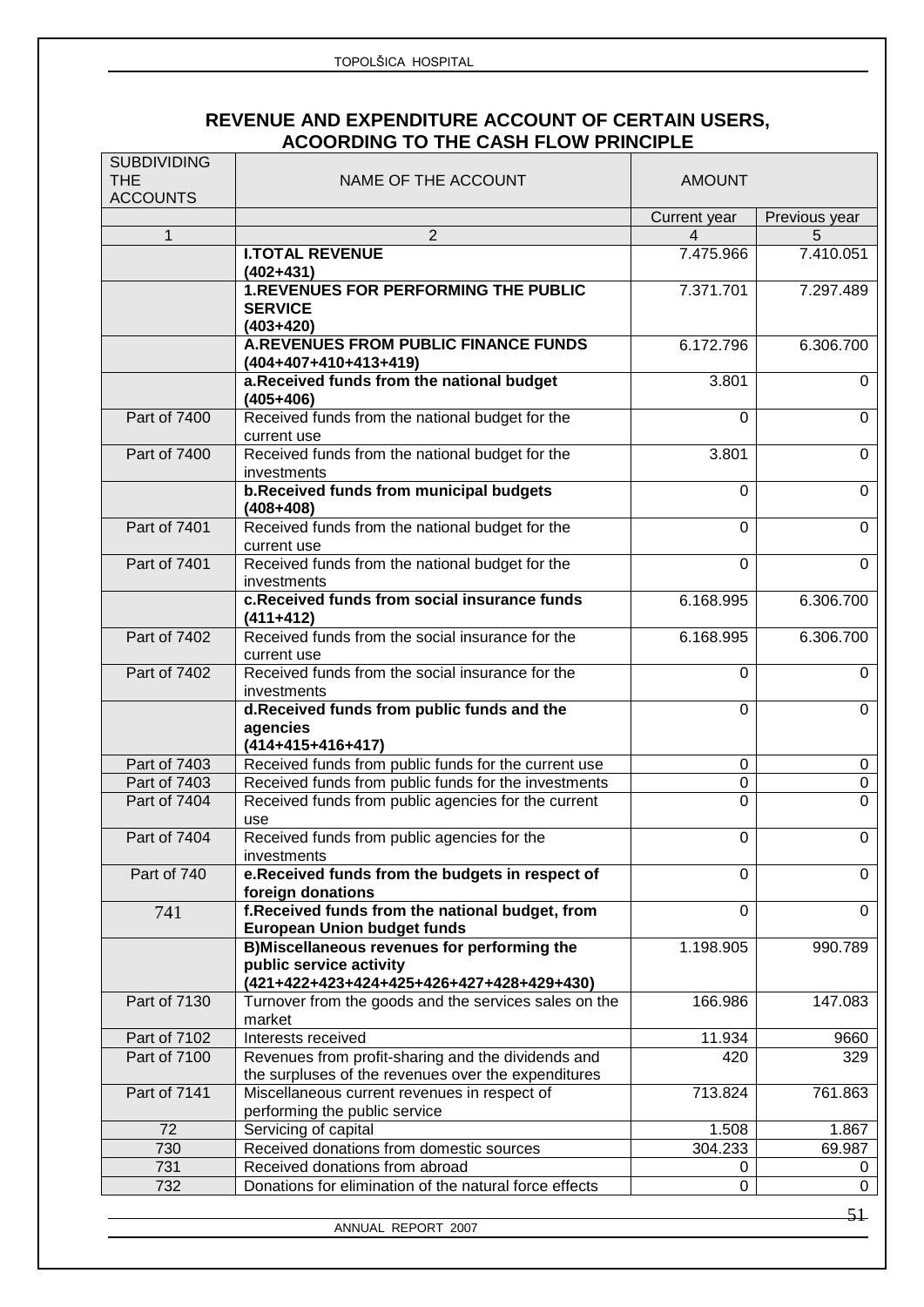| 786                          | Other received funds from the European Union budget              | 0                 | 0                 |
|------------------------------|------------------------------------------------------------------|-------------------|-------------------|
| 787                          | Received funds from other European institutions                  | 0                 | 0                 |
|                              | 2.TURNOVER FROM THE GOODS AND THE                                | 104.265           | 112.562           |
|                              | <b>SERVICES SALES ON THE MARKET</b>                              |                   |                   |
|                              | $(432+433+434+435+436)$                                          |                   |                   |
| Part of 7130                 | Turnover from the goods and the services sales on the            | 72.859            | 79.181            |
|                              | market                                                           |                   |                   |
| Part of 7102                 | Interests received                                               | 334               | $\Omega$          |
| <b>Part of 7103</b>          | Revenues from the rents, the leases and                          | 31.072            | 33.381            |
|                              | miscellaneous property revenues                                  |                   |                   |
| Part of 7100                 | Revenues from profit-sharing and the dividends and               | 0                 | $\mathbf 0$       |
|                              | the surpluses of the revenues over the expenditures              |                   |                   |
| Part of 7141                 | Miscellaneous current revenues, not arising from the             | 0                 | $\Omega$          |
|                              | public service performing                                        |                   |                   |
|                              | <b>II.EXPENDITURES TOGETHER</b>                                  | 7.507.404         | 4.054.627         |
|                              | $(438+481)$                                                      |                   |                   |
|                              | <b>1.EXPENDITURES FOR PERFORMING THE PUBLIC</b>                  | 7.193.809         | 6.841.096         |
|                              | <b>SERVICE</b>                                                   |                   |                   |
|                              | (439+447+453+464+465+466+467+468+469+470)                        |                   |                   |
|                              | A.Salaries and miscellaneous expenditures to the                 | 3.507.981         | 3.220.776         |
|                              | employees                                                        |                   |                   |
|                              | (440+441+442+443+444+445+446)                                    |                   |                   |
| Part of 4000                 | Salaries and the allowances                                      | 2.797.933         | 2.603.261         |
| Part of 4001                 | Pay for the annual leave                                         | 130.847           | 125.598           |
| Part of 4002<br>Part of 4003 | Repayments and the refunds                                       | 294.643<br>74.114 | 281.197<br>57.712 |
| Part of 4004                 | Funds for worker's performance<br>Funds for overtime work        | 172.276           | 114.920           |
| Part of 4005                 | Salaries for the non-residents' work according to the            | U                 | 0                 |
|                              | contract                                                         |                   |                   |
| Part of 4009                 | Miscellaneous expenditures to the employees                      | 38.168            | 38.088            |
|                              | <b>B.Employers' social contributions</b>                         | 578.080           | 530.925           |
|                              | (448+449+450+451+452)                                            |                   |                   |
| Part of 4010                 | Contribution for the pension and disability insurance            | 254.246           | 249.070           |
| Part of 4011                 | Contribution for the health insurance                            | 242.399           | 202.747           |
| Part of 4012                 | Contribution for the employment                                  | 1.870             | 1.706             |
| Part of 4013                 | Contribution for the parental protection                         | 3.119             | 2.845             |
| Part of 4015                 | Premiums for the collective additional pension                   | 76.446            | 74.557            |
|                              | insurance, on the basis of ZKDPZJU                               |                   |                   |
|                              | (Law on collective additional pension insurance for the          |                   |                   |
|                              | public servants)                                                 |                   |                   |
|                              | C.Expenditures for the goods and the services for                | 2.873.461         | 2.588.934         |
|                              | performing public services                                       |                   |                   |
|                              | (454+455+456+457+458+459+460+461+462+463)                        |                   |                   |
| Part of 4020                 | Office and general supplies and services                         | 160.618           | 274.397           |
| Part of 4021                 | Special material and services                                    | 1.778.350         | 1.540.020         |
| Part of 4022                 | Energy, water, public utility services and the<br>communications | 257.875           | 219.700           |
| Part of 4023                 | Transportation costs and services                                | 10.129            | 9.473             |
| Part of 4024                 | Expenses for the officials on mission                            | 4.986             | 6.506             |
| Part of 4025                 | Current maintenance                                              | 282.132           | 178.139           |
| Part of 4026                 | Business rents and leases                                        | 13.011            | 11.210            |
| Part of 4027                 | Penalties and the damages                                        | 0                 |                   |
| Part of 4028                 | Payroll taxes                                                    | 117.988           | 129.893           |
| Part of 4029                 | Miscellaneous operating expenditures                             | 248.372           | 219.596           |
| 403                          | <b>D.Domestic interests payments</b>                             | 0                 | 0                 |
| 404                          | <b>E.Foreign interests payments</b>                              | 0                 | 0                 |
| 410                          | <b>F.Subsidies</b>                                               | 0                 | 0                 |
| 411                          | <b>G.Tranfers to the individuals and households</b>              | 0                 | 0                 |
| 412                          | H. Tranfers to the non-profit organizations and                  | 0                 | 0                 |
|                              |                                                                  |                   |                   |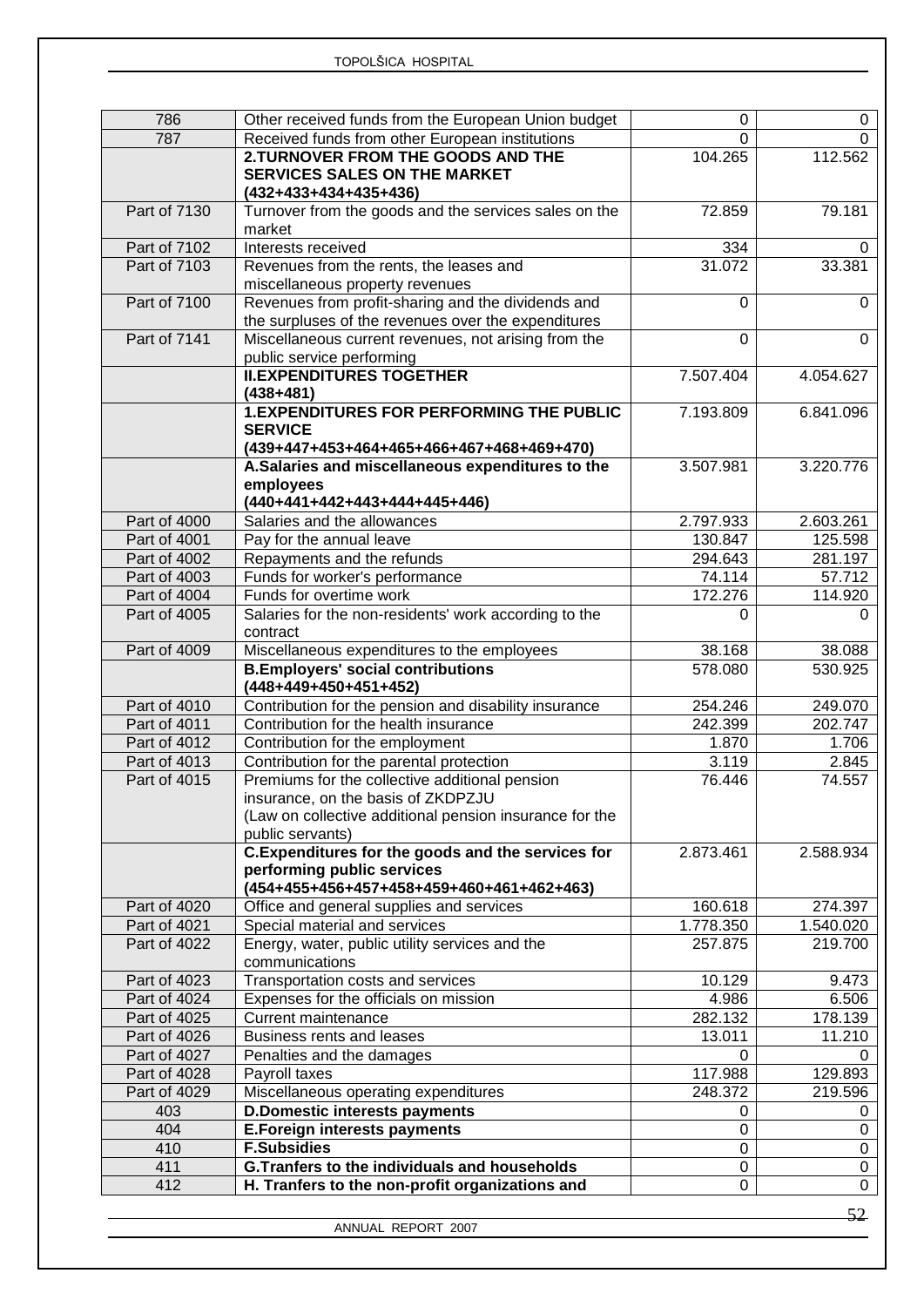|             | institutions                                                                                                             |             |                |
|-------------|--------------------------------------------------------------------------------------------------------------------------|-------------|----------------|
| 413         | I. Miscellaneous current domestic transfers                                                                              | $\Omega$    | 0              |
|             | <b>J.Capital expenditures</b>                                                                                            | 234.287     | 500.461        |
|             | (471+472+473+474+475+476+477+478+479+480)                                                                                |             |                |
| 4200        | Purchase of buildings and rooms                                                                                          | 26.818      | $\Omega$       |
| 4201        | Purchase of mobile facilities                                                                                            | 0           | $\Omega$       |
| 4202        | Purchase of equipment                                                                                                    | 198.257     | 249.297        |
| 4203        | Purchase of other fixed assets                                                                                           | 0           | 0              |
| 4204        | New construction projects, the reconstruction and the<br>adaptations                                                     | 9.212       | 251.164        |
| 4205        | Extraordinary maintenance and renovations                                                                                | $\mathbf 0$ | $\mathbf 0$    |
| 4206        | Purchase of lands and natural resources                                                                                  | $\mathbf 0$ | $\overline{0}$ |
| 4207        | Purchase of non-material property                                                                                        | $\mathbf 0$ | $\mathbf 0$    |
| 4208        | Studies on the feasibility of projects, the project                                                                      | $\Omega$    | $\Omega$       |
|             | documentation, the control, the investment engineering                                                                   |             |                |
|             | service                                                                                                                  |             |                |
| 4209        | Purchase of commodity reserves and intervenion                                                                           | $\Omega$    | $\Omega$       |
|             | stocks                                                                                                                   |             |                |
|             | <b>2.EXPENDITURES IN RESPECT OF GOODS AND</b><br><b>SERVICES SALES ON THE MARKET</b>                                     | 313.595     | 213.531        |
|             | $(482+483+484)$                                                                                                          |             |                |
| Part of 400 | A.Salaries and miscellaneous expenditures to the<br>employees in respect of sales of goods and<br>services on the market | 121.591     | 114.741        |
| Part of 401 | B.Employers' social contributions in respect of<br>sales of goods and services on the market                             | 10.661      | 9.465          |
| Part of 402 | C.Goods and services expenses in respect of sales                                                                        | 181.343     | 89.325         |
|             | of goods and services on the market                                                                                      |             |                |
|             | <b>III/1 SURPLUS OF THE REVENUES OVER THE</b>                                                                            | $\Omega$    | 355.424        |
|             | <b>EXPENDITURES</b>                                                                                                      |             |                |
|             | $(401 - 437)$                                                                                                            |             |                |
|             | <b>III/2 SURPLUS OF THE EXPENDITURES OVER THE</b><br><b>REVENUES</b><br>$(437 - 401)$                                    | 31.438      | $\Omega$       |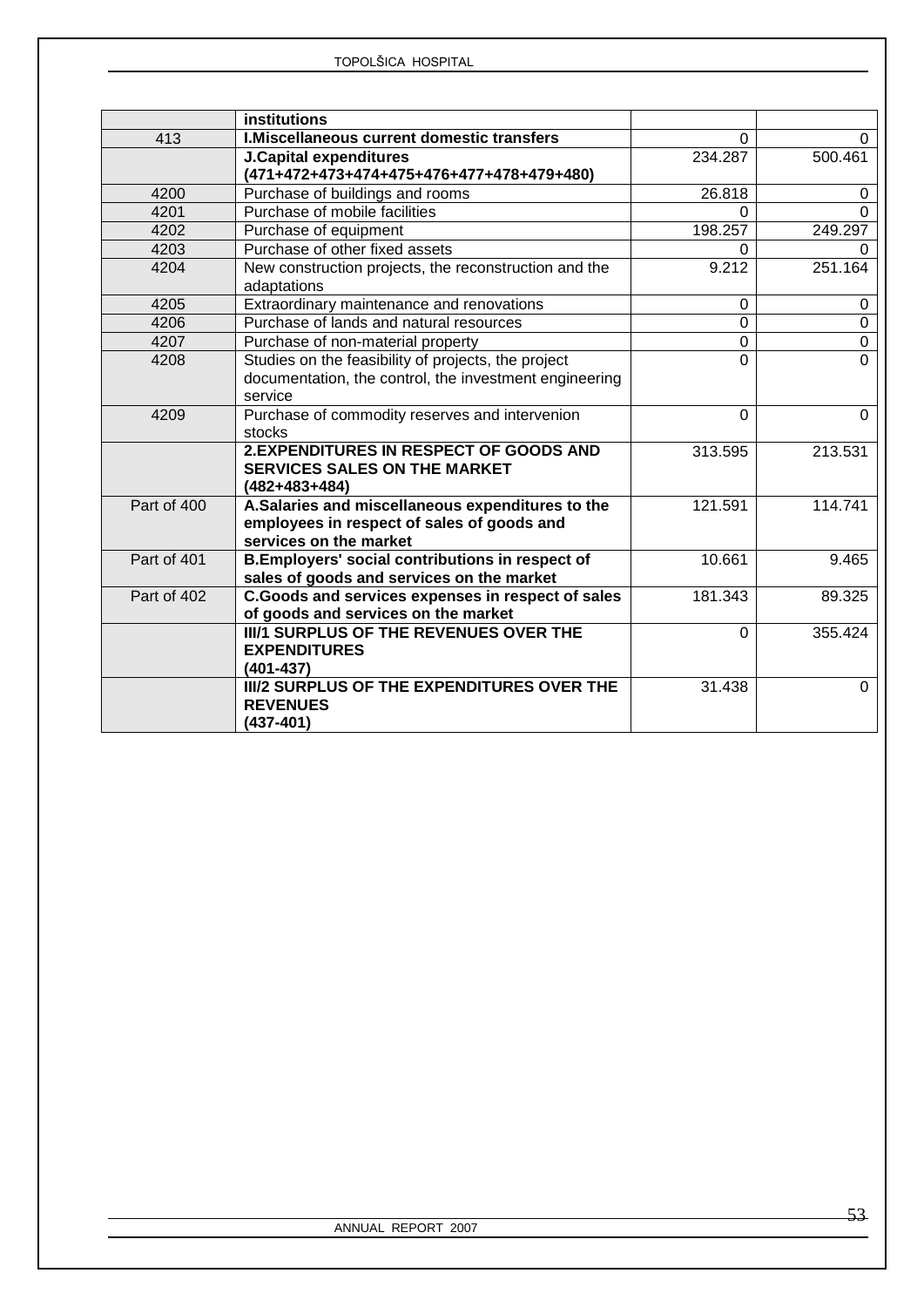### **FINANCING ACCOUNT STATEMENT OF CERTAIN USERS**

| <b>SUBDIVIDING</b> | NAME OF THE ACCOUNT                                             | <b>AMOUNT</b>    |                  |
|--------------------|-----------------------------------------------------------------|------------------|------------------|
| THE ACCOUNTS       |                                                                 | Current year     | Previous year    |
| 50                 | <b>VII.INCURRING DEBTS</b><br>$(551+559)$                       | 0                | 0                |
| 500                | <b>Domestic debt-incurring</b><br>(552+553+554+555+556+557+558) | $\Omega$         | $\mathbf 0$      |
| 5001               | Loans from business banks                                       | $\overline{0}$   | $\pmb{0}$        |
| 5002               | Loans from other financial institutions                         | $\overline{0}$   | $\overline{0}$   |
| Part of 5003       | Loans from the national budget                                  | $\overline{0}$   | $\boldsymbol{0}$ |
| Part of 5003       | Loans from local communities budgets                            | $\overline{0}$   | $\overline{0}$   |
| Part of 5003       | Loans from the social insurance funds                           | 0                | $\overline{0}$   |
| Part of 5003       | Loans from other public funds                                   | 0                | $\overline{0}$   |
| Part of 5003       | Loans from other domestic creditors                             | $\mathbf 0$      | $\overline{0}$   |
| 501                | <b>Foreign debts</b>                                            | 0                | $\overline{0}$   |
| 55                 | <b>VIII.AMORTIZATION OF DEBT</b><br>$(561 + 569)$               | $\overline{0}$   | $\overline{0}$   |
| 550                | Amortization of domestic debt<br>(562+563+564+565+566+567+568)  | $\overline{0}$   | $\mathbf 0$      |
| 5501               | Amortization of loans from business banks                       | $\mathbf 0$      | $\pmb{0}$        |
| 5502               | Amortization of loans from other financial<br>institutions      | $\overline{0}$   | $\overline{0}$   |
| Part of 5503       | Amortization of loans from the national budget                  | 0                | $\pmb{0}$        |
| Part of 5503       | Amortization of loans from the local<br>communities             | 0                | $\overline{0}$   |
| Part of 5503       | Amortization of loans from the social<br>insurance funds        | $\Omega$         | $\overline{0}$   |
| Part of 5503       | Amortization of loans from other public funds                   | 0                | 0                |
| Part of 5503       | Amortization of loans from other domestic<br>creditors          | $\Omega$         | $\Omega$         |
| 551                | Amortization of foreign loans                                   | $\boldsymbol{0}$ | $\pmb{0}$        |
|                    | <b>IX/1 NET DEBT-INCURRING</b><br>$(550 - 560)$                 | $\Omega$         | $\overline{0}$   |
|                    | IX/1 NET AMORTIZATION OF DEBT<br>$(560 - 550)$                  | $\Omega$         | $\overline{0}$   |
|                    | X/1 INCREASE OF CASH AT BANK<br>(485+524+570)-(486+525+571)     | $\overline{0}$   | 355.424          |
|                    | X/1 DECREASE OF CASH AT BANK<br>(486+525+571)-(485+524+570)     | 31.438           | $\mathbf 0$      |